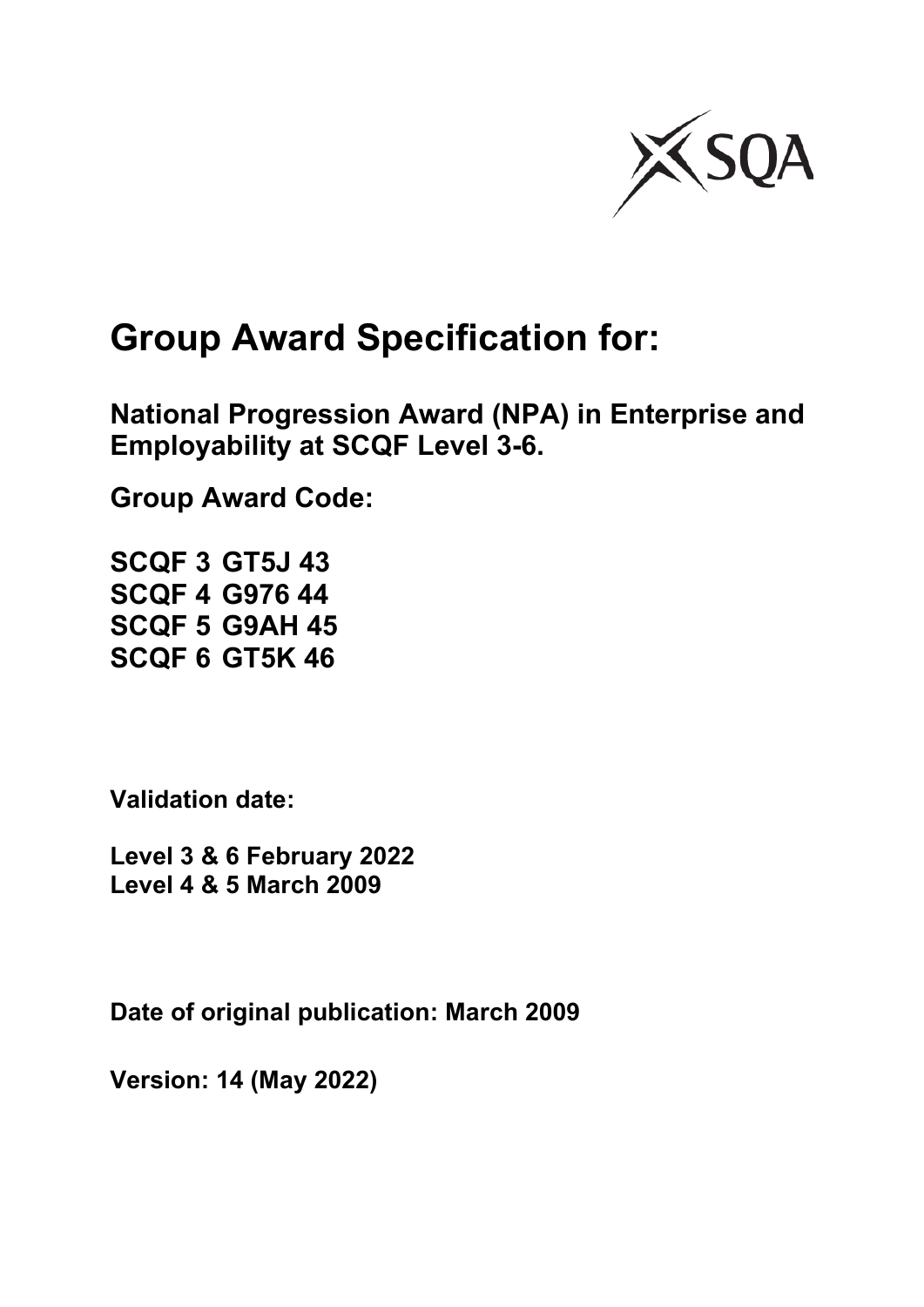# **Contents**

|   | 21  |                                                                                   |  |
|---|-----|-----------------------------------------------------------------------------------|--|
| 3 |     |                                                                                   |  |
|   |     |                                                                                   |  |
|   | 3.2 |                                                                                   |  |
| 4 |     |                                                                                   |  |
|   | 4.1 |                                                                                   |  |
| 5 |     | Additional benefits of the qualification in meeting employer needs11              |  |
|   | 5.1 |                                                                                   |  |
|   | 5.2 | Mapping of National Occupational Standards (NOS) and/or trade body standards      |  |
|   |     |                                                                                   |  |
|   | 5.3 | Mapping of Core Skills development opportunities across the qualification(s)24-30 |  |
|   | 5.4 |                                                                                   |  |
| 6 |     |                                                                                   |  |
|   | 6.1 |                                                                                   |  |
|   | 6.2 |                                                                                   |  |
|   | 6.3 |                                                                                   |  |
|   | 6.4 |                                                                                   |  |
|   | 6.5 |                                                                                   |  |
| 7 |     |                                                                                   |  |
| 8 |     |                                                                                   |  |
| 9 |     |                                                                                   |  |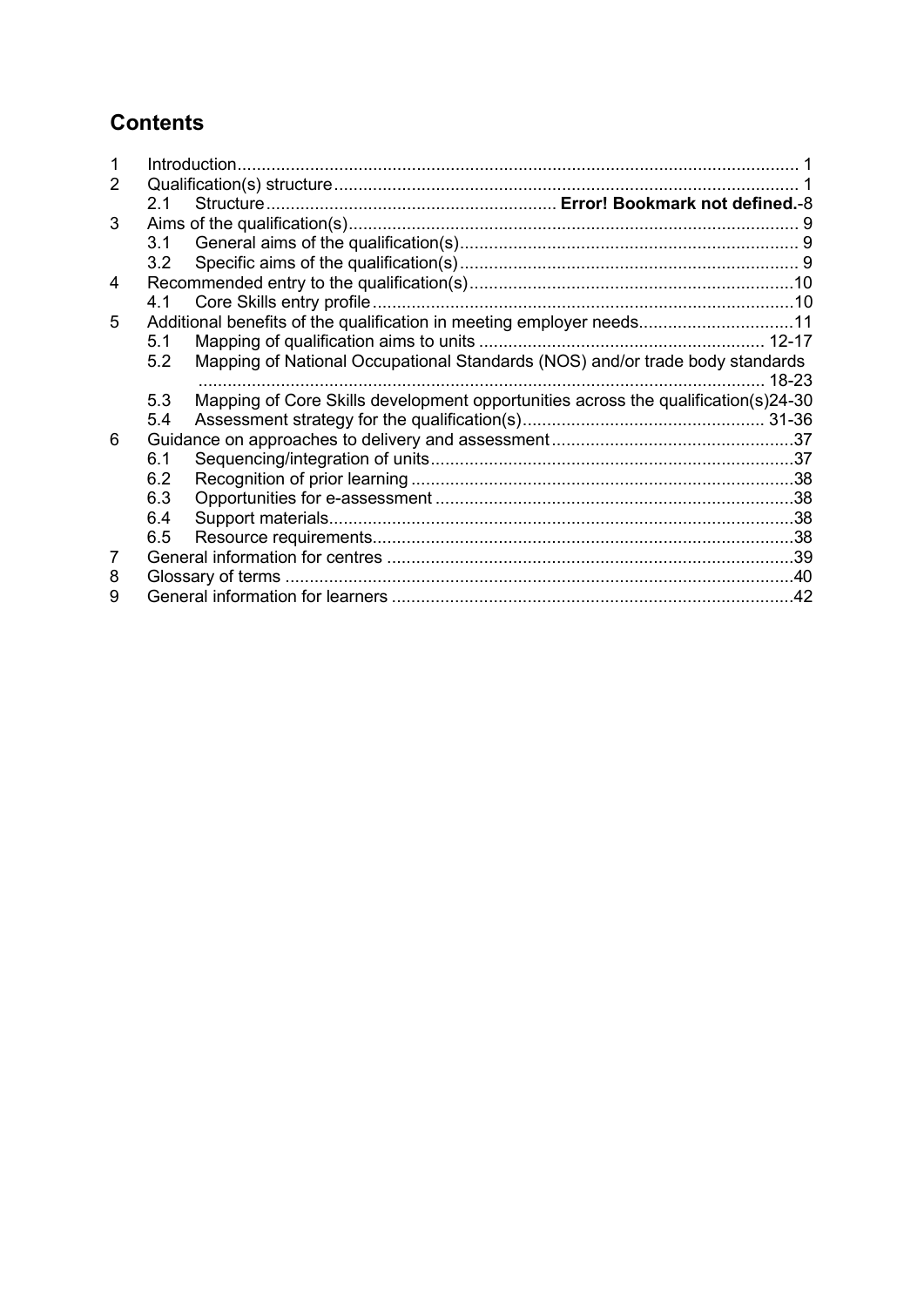# <span id="page-2-0"></span>**1 Introduction**

The original qualification was devised in 2005 to meet the demands in what was then termed vocational learning. This has evolved and been updated to meet current demands for enterprise and employment related qualifications.

The structure of the award allows centres to tailor it to the needs of learners and so provide the greatest access to the component units.

The award is structured in a way that gives lots of flexibility in how it is delivered and opens opportunities for learners to choose their preferred learning techniques.

Progression is available across all levels ranging from  $SCQF$  level  $3 - 6$  giving lots of possible combinations for centres.

The award and component units all contribute to enhancing the self – belief, skills, knowledge and attributes of those studying employment and entrepreneurial options. The units also allow learners to gain SQA awards in Core Skills.

Many of the component units are part of other awards and may be used to gain further qualifications e.g. Personal Development Award, Employability Award.

This award may contribute to the employability of the candidates undertaking it due to its focus on enterprise and employability.

# <span id="page-2-1"></span>**2 Qualification(s) structure**

### **NPA Enterprise and Employability SCQF level 3 – GT5J 43**

To attain the qualification candidates must complete **3** Units in total. This comprises:

- 2 mandatory set credits
- 1 optional credit

**Rules of Combination 2 credit mandatory credits 1 Further optional credit from Group A.**

| <b>Mandatory Unit (2.0 credit)</b>                 | Code                            | <b>Credit</b><br><b>Value</b> | <b>SCQF</b><br>Level | <b>SCQF</b><br><b>Points</b> |
|----------------------------------------------------|---------------------------------|-------------------------------|----------------------|------------------------------|
| Personal Development: Self and Work                | H <sub>18</sub> P <sub>43</sub> |                               | 3                    | 6                            |
| <b>Enterprise Skills</b>                           | J614 43                         |                               | 3                    | 6                            |
| Group A Employability Options (0.0 to 1.0 credits) |                                 |                               |                      |                              |
| <b>Work Placement</b>                              | HF88 43                         | 1                             | 3                    | 6                            |
| <b>Working with Others</b>                         | F3GE 09                         | 1                             | 3                    | 6                            |
| <b>Local Investigations</b>                        | D36J09                          |                               | 3                    | 6                            |
| <b>Community Involvement</b>                       | E94C 09                         |                               | 3                    | 6                            |
| Personal Development: Self Awareness               | <b>F2FV 09</b>                  | 1                             | 3                    | 6                            |
| Personal Development: Practical Abilities          | H18W 43                         | 1                             | 3                    | 6                            |
| Personal Development: Self and                     | H <sub>18</sub> N 43            | 1                             | 3                    | 6                            |
| Community                                          |                                 |                               |                      |                              |
| <b>Preparing for Employment: First Steps</b>       | F78609                          | 0.25                          | 3                    | 1.5                          |
| <b>Building Own Employability Skills</b>           | F78709                          | 0.5                           | 3                    | 3                            |
| <b>Responsibilities of Employment</b>              | F78809                          | 0.25                          | 3                    | 1.5                          |
| Dealing with Work Situations                       | F78909                          | 0.25                          | 3                    | 1.5                          |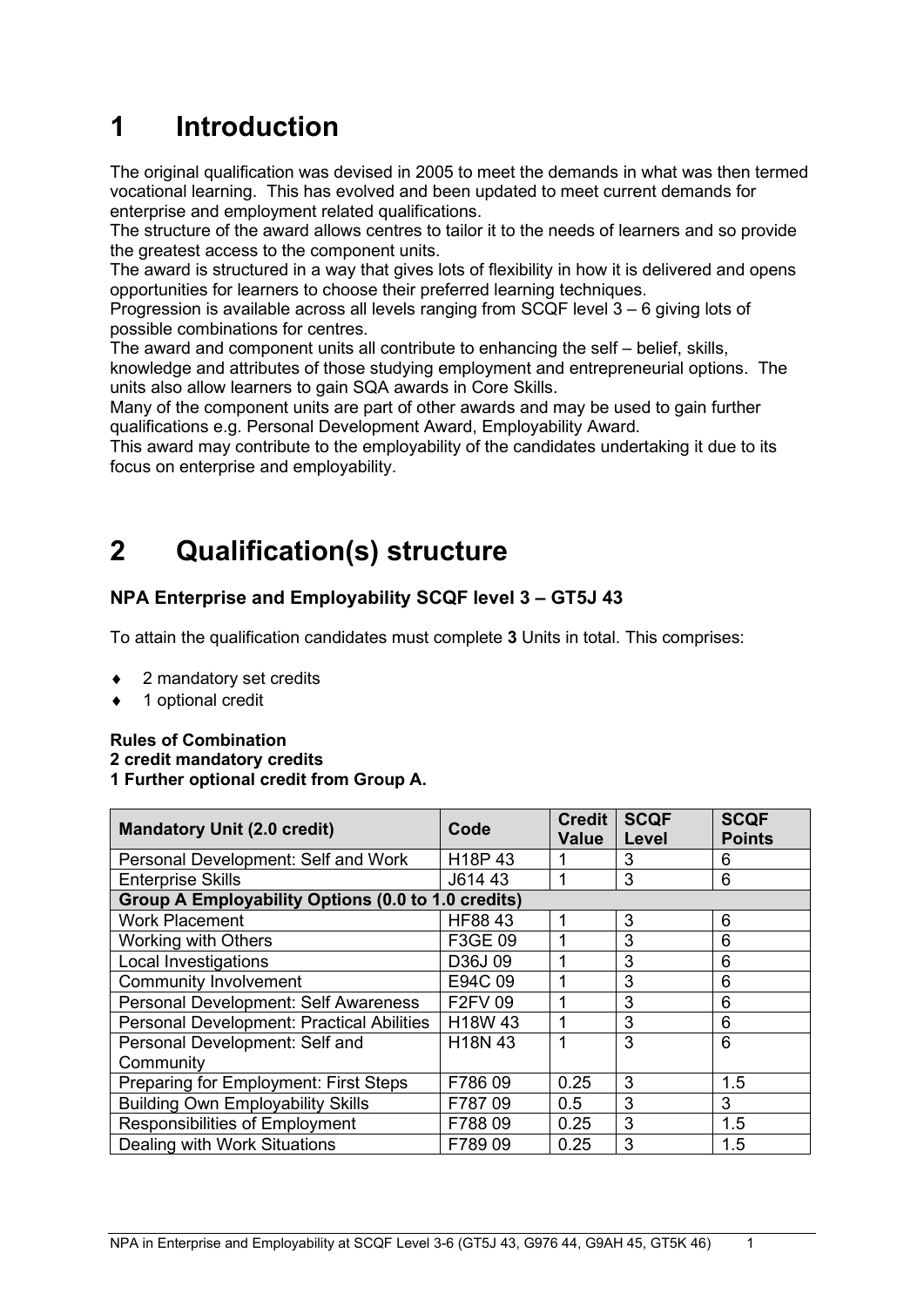## **2.1 Structure**

#### **NPA Enterprise and Employability SCQF level 4 – G976 44**

24 points at SCQF level 4

4 credits are required to achieve the award

**1 credit mandatory unit**

**1 or 2 credits Group A – Enterprise Options**

**0 to 2 credits Group B – Employability Options**

**0 to 1.25 credits Group C – Restricted Employability Options**

**0 to 1 credit Group D – Personal Development Options**

**Total: 4 credits**

- ♦ **Due to overlapping content, Preparing to Work F57 10 may NOT be selected with any of the units from Group C – Restricted Employability Options.**
- ♦ **If selecting one or more units from Group C – Restricted Employability, it is NOT mandatory to select all of them. If completing all of them, learners should be able to carry the 1.25 credit towards the group award.**

| <b>Mandatory Unit (1.0 credit)</b>                             | Code           | Credit  <br><b>Value</b> | <b>SCQF</b><br>Level | <b>SCQF</b><br><b>Points</b> |  |
|----------------------------------------------------------------|----------------|--------------------------|----------------------|------------------------------|--|
| Personal Development: Self and Work                            | H18P 44        | 1                        | 4                    | 6                            |  |
| <b>Optional Units</b>                                          |                |                          |                      |                              |  |
| <b>Group A Enterprise Options (1.0 to 2.0 credits)</b>         |                |                          |                      |                              |  |
| <b>Working for Yourself</b>                                    | <b>J5CR 44</b> | 1                        | $\overline{4}$       | 6                            |  |
| Or                                                             |                |                          |                      |                              |  |
| <b>Working for Yourself (Finishes</b><br>31/07/2023)           | FM28 10        | 1                        | 4                    | 6                            |  |
| <b>Enterprise Skills</b>                                       | J614 44        | $\mathbf{1}$             | $\overline{4}$       | 6                            |  |
| Or                                                             |                |                          |                      |                              |  |
| Enterprise Activity (Finishes 31/07/2024                       | <b>D36N 10</b> | 1                        | 4                    | 6                            |  |
|                                                                |                |                          |                      |                              |  |
| Group B Employability Options (0.0 to 2.0 credits)             |                |                          |                      |                              |  |
| <b>Work Placement</b>                                          | <b>HF8844</b>  | 1                        | $\overline{4}$       | 6                            |  |
| Or                                                             |                |                          |                      |                              |  |
| <b>Virtual Work Placement</b>                                  | J581 44        | 1                        | $\overline{4}$       | 6                            |  |
| <b>Working with Others</b>                                     | F3GE 10        | $\overline{1}$           | $\overline{4}$       | $\overline{6}$               |  |
| <b>Skills for Customer Care</b>                                | F38W 10        | 1                        | $\overline{4}$       | $6\phantom{1}$               |  |
| <b>Financial Skills for Small Business: An</b>                 | <b>J1JT 44</b> | $\mathbf{1}$             | $\overline{4}$       | 6                            |  |
| Introduction                                                   |                |                          |                      |                              |  |
| Local Investigations                                           | D36J 10        | 1                        | $\overline{4}$       | $6\phantom{1}6$              |  |
| <b>Community Involvement</b>                                   | E94C 10        | $\mathbf{1}$             | $\overline{4}$       | 6                            |  |
| <b>Customer Service for the Entrepreneur</b>                   | F5G6 10        | 0.5                      | $\overline{4}$       | 3                            |  |
| Establishing a Business Identity                               | F5GA 10        | 0.25                     | $\overline{4}$       | 1.5                          |  |
| Business and E-Commerce: An                                    | F5G7 10        | 0.25                     | $\overline{4}$       | 1.5                          |  |
| Introduction                                                   |                |                          |                      |                              |  |
| Business and Marketing: An Introduction                        | F5G9 10        | 0.25                     | $\overline{4}$       | 1.5                          |  |
| Business and Finance: An Introduction                          | F5G8 10        | 0.25                     | $\overline{4}$       | $\overline{1.5}$             |  |
| Group C Restricted Employability Options (0.0 to 1.25 credits) |                |                          |                      |                              |  |
| Preparing to Work*                                             | F57F 10        | 1                        | $\overline{4}$       | 6                            |  |
| Or                                                             |                |                          |                      |                              |  |
| Preparing for Employment: First Steps*                         | F786 10        | 0.25                     | $\overline{4}$       | 1.5                          |  |
| Building Own Employability Skills*                             | F787 10        | 0.5                      | $\overline{4}$       | $\ensuremath{\mathsf{3}}$    |  |
| Responsibilities of Employment*                                | F788 10        | 0.25                     | $\overline{4}$       | 1.5                          |  |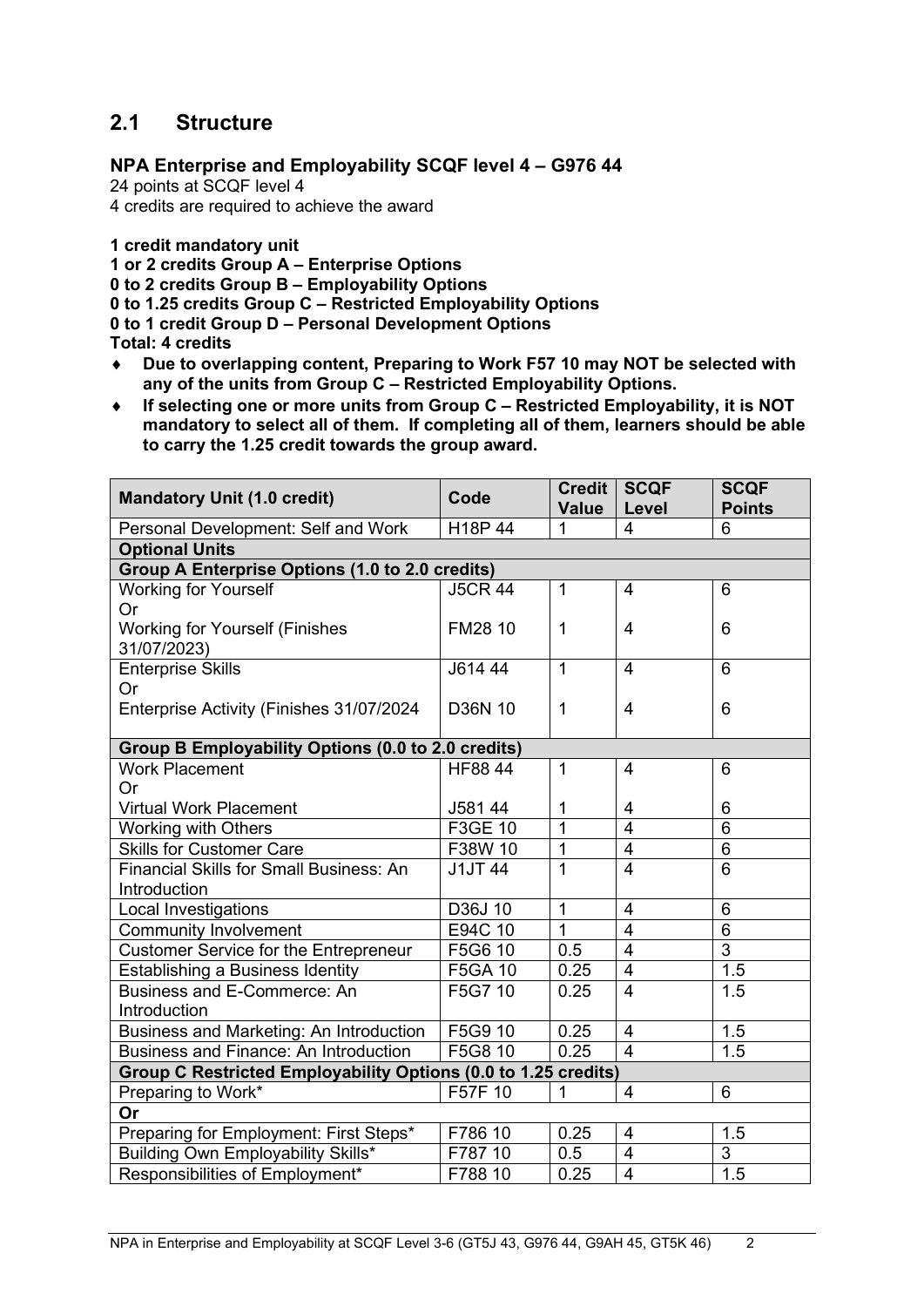| <b>Mandatory Unit (1.0 credit)</b>                        | Code    | Credit  <br><b>Value</b> | <b>SCQF</b><br>Level | <b>SCQF</b><br><b>Points</b> |
|-----------------------------------------------------------|---------|--------------------------|----------------------|------------------------------|
| Dealing with Work Situations*                             | F789 10 | 0.25                     |                      | 1.5                          |
| Group D Personal Development Options (0.0 to 1.0 credits) |         |                          |                      |                              |
| Personal Development: Self - Awareness                    | H18X44  |                          |                      | 6                            |
| <b>Personal Development: Practical Abilities</b>          | H18W 44 |                          |                      | 6                            |
| Personal Development: Self and                            | H18N 44 |                          |                      | 6                            |
| Community                                                 |         |                          |                      |                              |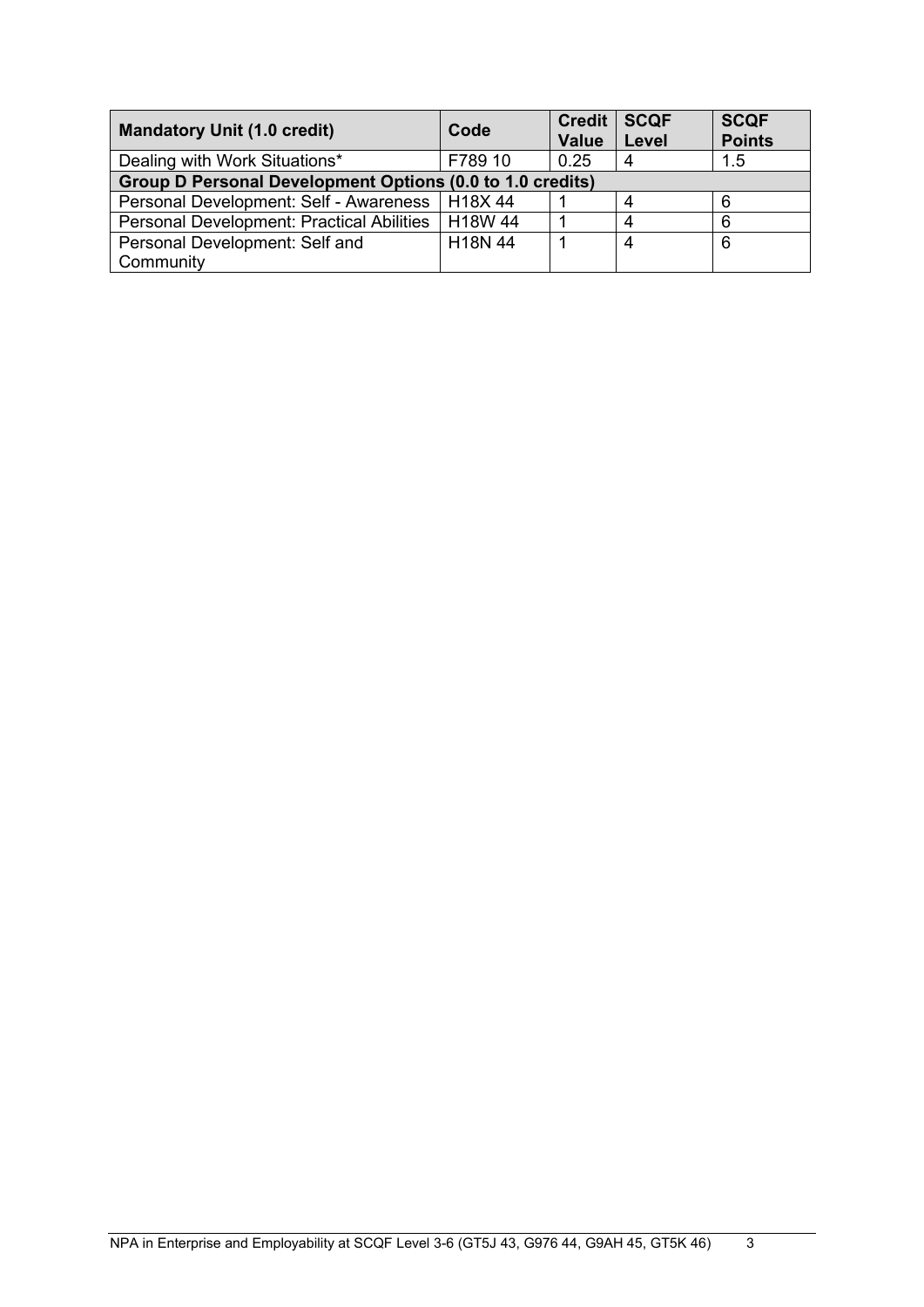#### **NPA Enterprise and Employability SCQF level 5 – G9AH 45**

24 points at SCQF level 5

Please note rules of combination for successful achievement of the qualification:

#### **1 credit mandatory unit**

**1 or 2 credits Group A – Enterprise Options 0 to 2 credits Group B – Employability Options 0 to 1 credits Group C – Personal Development Options Total: 4 credits**

- ♦ **Due to overlapping content, Preparing to Work F57 09 may NOT be selected with any of the units from Group C – Restricted Employability Options.**
- ♦ **If selecting one or more units from Group C – Restricted Employability, it is NOT mandatory to select all of them. If completing all of them, learners should be able to carry the 1.25 credit towards the group award.**

| <b>Mandatory Unit (1.0 credit)</b>                           | Code           | <b>Credit</b><br><b>Value</b> | <b>SCQF</b><br>Level | <b>SCQF</b><br><b>Points</b> |
|--------------------------------------------------------------|----------------|-------------------------------|----------------------|------------------------------|
| Personal Development: Self and Work                          | H18P 45        | 1                             | 5                    | 6                            |
| <b>Optional Units</b>                                        |                |                               |                      |                              |
| <b>Group A Enterprise Options (1.0 to 2.0 credits)</b>       |                |                               |                      |                              |
| <b>Working for Yourself</b>                                  | <b>J5CP 45</b> | $\mathbf{1}$                  | 5                    | $6\phantom{1}6$              |
| Or                                                           |                |                               |                      |                              |
| <b>Working for Yourself (Finishes</b>                        | FM99 11        | $\mathbf 1$                   | 5                    | 6                            |
| 31/07/2023)                                                  |                |                               |                      |                              |
| <b>Enterprise Skills</b>                                     | J614 45        | $\mathbf{1}$                  | 5                    | $6\phantom{1}6$              |
| Or                                                           |                |                               |                      |                              |
| Enterprise Activity (Finishes 31/07/2024)                    | D36N 11        | 1                             | 5                    | 6                            |
| Group B Employability Options (0.0 to 2.0 credits)           |                |                               |                      |                              |
| <b>Work Placement</b>                                        | HF88 45        | $\mathbf{1}$                  | 5                    | $6\phantom{1}6$              |
| <b>Or</b>                                                    |                |                               |                      |                              |
| <b>Virtual Work Placement</b>                                | J581 45        | 1                             | 5                    | 6                            |
| Working with Others                                          | F3GE 11        | $\overline{1}$                | $\overline{5}$       | $\overline{6}$               |
| <b>Skills for Customer Care</b>                              | F38X 11        | 1                             | $\overline{5}$       | $6\phantom{1}6$              |
| <b>Financial Skills for Small Business: An</b>               | <b>J1JT 44</b> | $\overline{1}$                | $\overline{4}$       | $\overline{6}$               |
| Introduction                                                 |                |                               |                      |                              |
| <b>Local Investigations</b>                                  | D36J 11        | $\mathbf{1}$                  | 5                    | $6\phantom{1}6$              |
| <b>Community Involvement</b>                                 | E94C 11        | $\overline{2}$                | $\overline{5}$       | $\overline{12}$              |
| Leadership: An Introduction                                  | F78C 45        | 0.5                           | $\overline{5}$       | 3                            |
| Leadership in Practice                                       | F78D 45        | 1                             | 5                    | $6\phantom{1}6$              |
| <b>Customer Service for the Entrepreneur</b>                 | F5G6 11        | 1                             | $\overline{5}$       | 6                            |
| Group C Restricted Employability Options 0.0 to 1.25 credits |                |                               |                      |                              |
| Preparing for to Work                                        | F57F 11        |                               | 5                    | $6\phantom{1}6$              |
| Or                                                           |                |                               |                      |                              |
| Establishing a Business Identity                             | F5GA 10        | 0.25                          | 4                    | 1.5                          |
| Business and E-Commerce: An                                  | F5G7 10        | 0.25                          | $\overline{4}$       | 1.5                          |
| Introduction                                                 |                |                               |                      |                              |
| Business and Marketing: An Introduction                      | F5G9 10        | 0.25                          | $\overline{4}$       | 1.5                          |
| Business and Finance: An Introduction                        | F5G8 10        | 0.25                          | $\overline{4}$       | 1.5                          |
| Group D Personal Development Options (0.0 to 1.0 credits)    |                |                               |                      |                              |
| Personal Development: Self - Awareness                       | H18X 45        | 1                             | 5                    | $6\phantom{1}6$              |
| <b>Personal Development: Practical Abilities</b>             | H18W 45        | $\overline{1}$                | $\overline{5}$       | $6\phantom{1}6$              |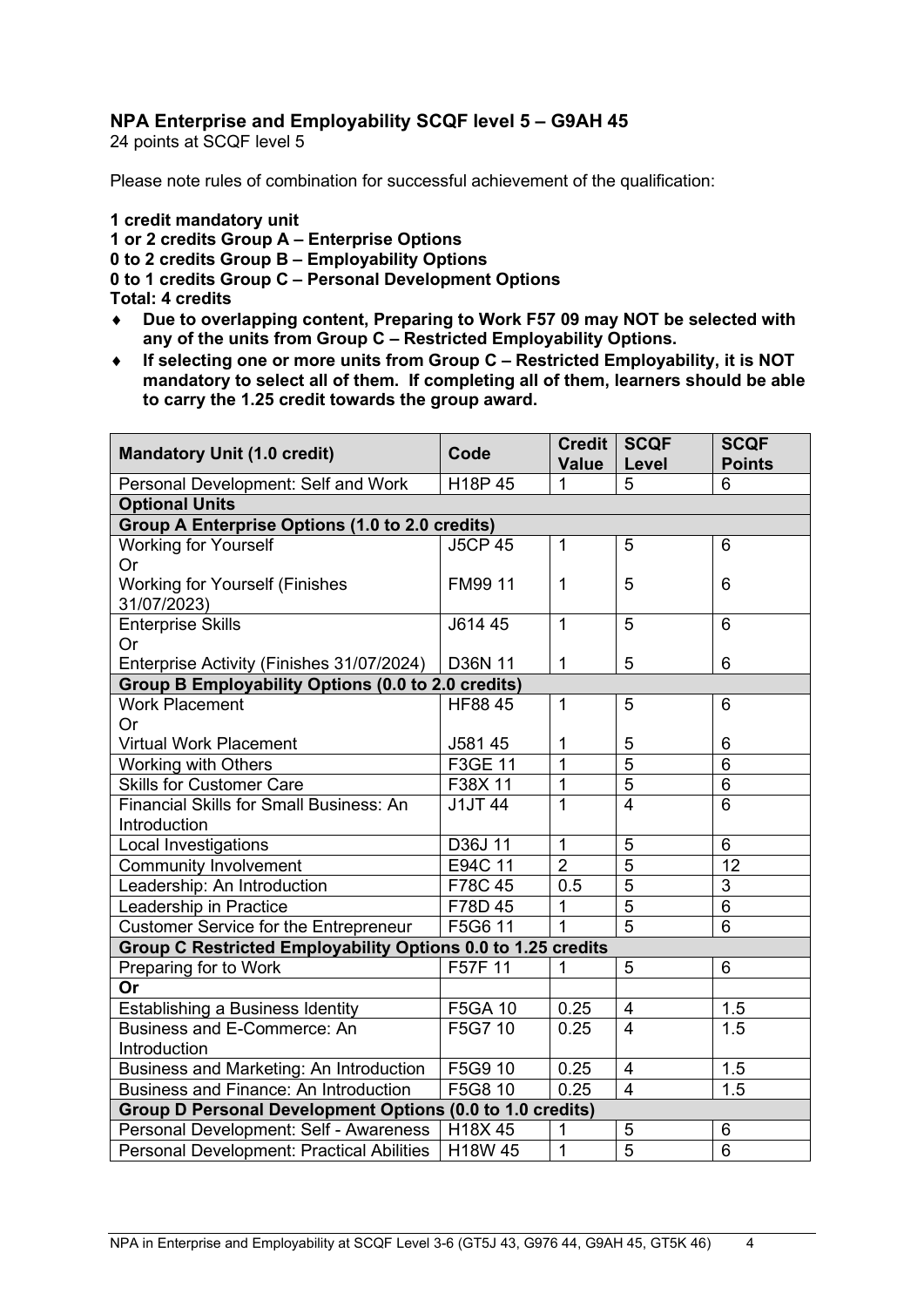| <b>Mandatory Unit (1.0 credit)</b>          | Code                 | Credit   SCQF<br><b>Value</b> | Level | <b>SCQF</b><br><b>Points</b> |  |  |
|---------------------------------------------|----------------------|-------------------------------|-------|------------------------------|--|--|
| Personal Development: Self and<br>Community | H <sub>18</sub> N 45 |                               |       |                              |  |  |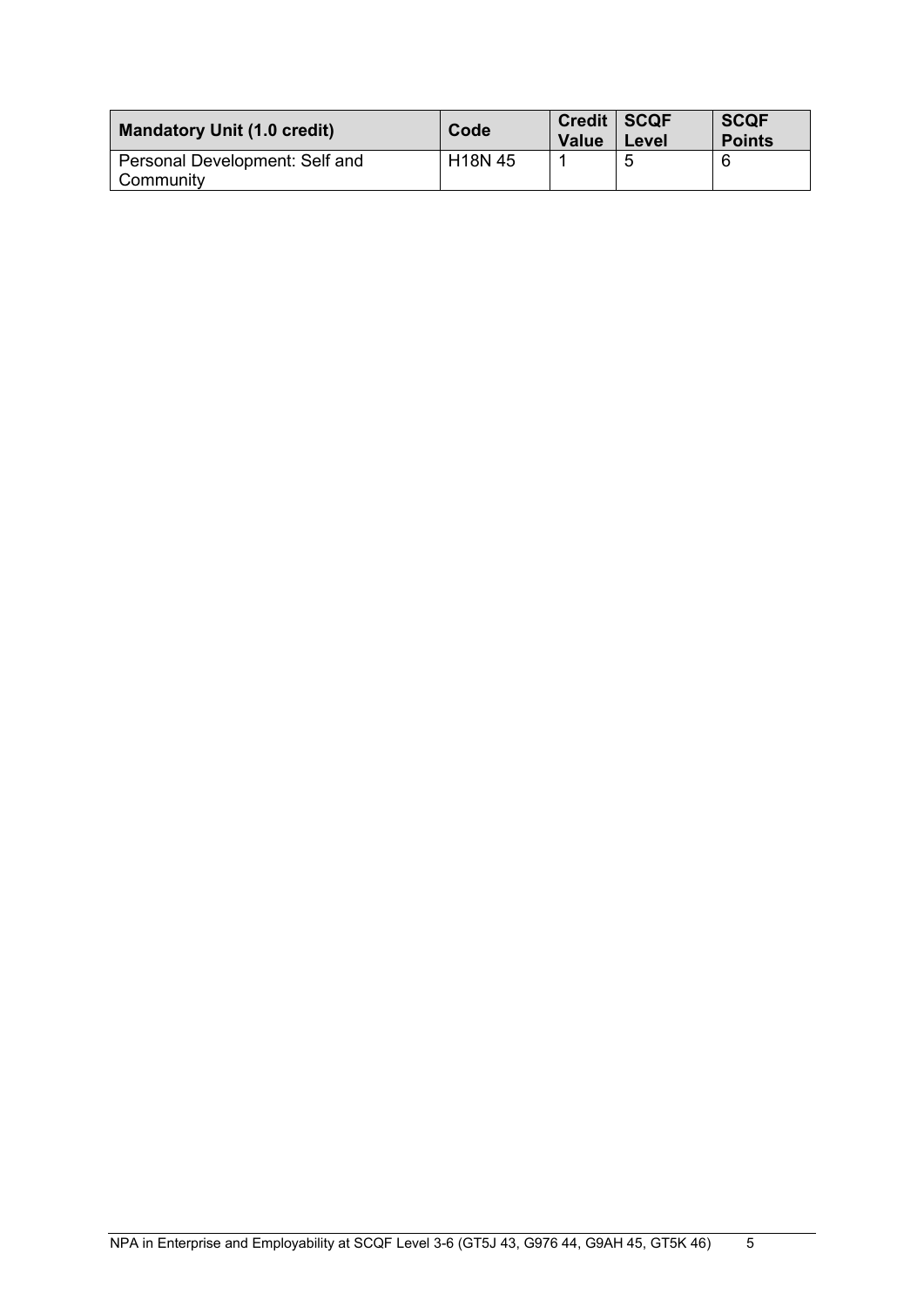#### **NPA Enterprise and Employability SCQF level 6 – GT5K 46**

To attain the qualification candidates must complete **4 SQA credits** in total. This comprises: 1 mandatory Units

3 optional Units

#### **Rules of Combination**

**1 credit mandatory unit 1 or 2 credits Group A – Enterprise Options 1 to 2 credits Group B – Employability Options 0 to 1 credits Group C – Personal Development Options**

| <b>Mandatory Unit (1.0 credit)</b>                        | Code                            | <b>Credit</b><br><b>Value</b> | <b>SCQF</b><br>Level | <b>SCQF</b><br><b>Points</b> |  |  |  |  |  |  |  |  |
|-----------------------------------------------------------|---------------------------------|-------------------------------|----------------------|------------------------------|--|--|--|--|--|--|--|--|
| Personal Development: Self and Work                       | H <sub>18</sub> P <sub>46</sub> | 1                             | 6                    | 6                            |  |  |  |  |  |  |  |  |
| <b>Optional Units</b>                                     |                                 |                               |                      |                              |  |  |  |  |  |  |  |  |
| Group A Enterprise Options (1.0 to 2.0 credits)           |                                 |                               |                      |                              |  |  |  |  |  |  |  |  |
| <b>Enterprise Skills</b>                                  | J614 46                         | 1                             | 6                    | 6                            |  |  |  |  |  |  |  |  |
| <b>Working for Yourself</b>                               | <b>J5CL 46</b>                  | 1                             | 6                    | 6                            |  |  |  |  |  |  |  |  |
| Group B Employability Options (1.0 to 2.0 credits)        |                                 |                               |                      |                              |  |  |  |  |  |  |  |  |
| <b>Work Placement</b>                                     | HF88 46                         | 1                             | 6                    | 6                            |  |  |  |  |  |  |  |  |
| <b>Working with Others</b>                                | F3GE 12                         |                               | 6                    | 6                            |  |  |  |  |  |  |  |  |
| <b>Skills for Customer Care</b>                           | F38Y 12                         | 1                             | 6                    | 6                            |  |  |  |  |  |  |  |  |
| Local Investigations                                      | D36J 12                         |                               | 6                    | 6                            |  |  |  |  |  |  |  |  |
| <b>Enterprise in the Community</b>                        | J5Y6 46                         | 1                             | 6                    | 6                            |  |  |  |  |  |  |  |  |
| Leadership: An Introduction                               | F78C46                          | 0.5                           | 6                    | 3                            |  |  |  |  |  |  |  |  |
| Leadership in Practice                                    | F78D 46                         | 1                             | 6                    | 6                            |  |  |  |  |  |  |  |  |
| Group C Personal Development Options (0.0 to 1.0 credits) |                                 |                               |                      |                              |  |  |  |  |  |  |  |  |
| Personal Development: Self - Awareness                    | H18X46                          | 1                             | 6                    | 6                            |  |  |  |  |  |  |  |  |
| Personal Development: Practical Abilities                 | H18W 46                         |                               | 6                    | 6                            |  |  |  |  |  |  |  |  |
| Personal Development: Self and<br>Community               | H18N 46                         |                               | 6                    | 6                            |  |  |  |  |  |  |  |  |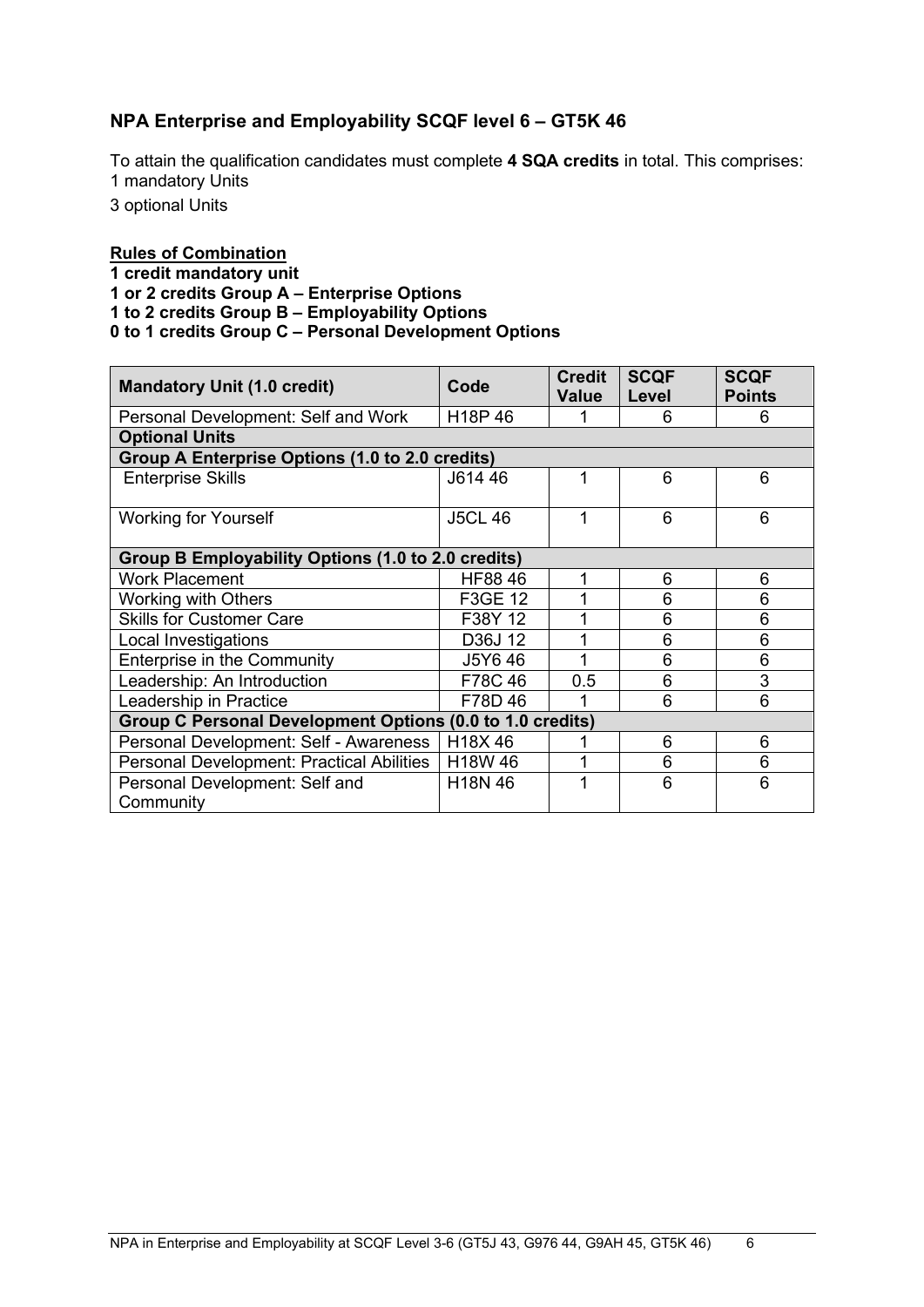# <span id="page-8-0"></span>**3 Aims of the qualification(s)**

The principal aims of this award is to

- 1 Develop candidate's concept of employment and entrepreneurial roles.<br>2 Enhance candidate's progression into employment via different routes a
- 2 Enhance candidate's progression into employment via different routes and pathways.

## <span id="page-8-1"></span>**3.1 General aims of the qualification(s)**

- 3 Enhance candidate's' self-awareness; skills, qualities and attributes.
- 4 Allow candidates opportunities to plan and review.<br>5 Allow candidates to reflect and review on their perf
- 5 Allow candidates to reflect and review on their performance.<br>6 Develop Core Skills in problem solving.
- Develop Core Skills in problem solving.
- 7 Allow opportunities to work with others.<br>8 Enhance employment opportunities.
- 8 Enhance employment opportunities.<br>9 Contribute to further study.
- Contribute to further study.

## <span id="page-8-2"></span>**3.2 Specific aims of the qualification(s)**

- 10 Introduce the concept of self employment.
- 11 Enhance a candidate's customer service skills.
- 12 Develop an understanding of marketing, sales and promotion.
- 13 Create a product or service.
- 14 Create a business plan.
- 15 Develop knowledge of personal and business finances.
- 16 Create opportunities for candidates to gather performance evidence related to enterprise and / or employment.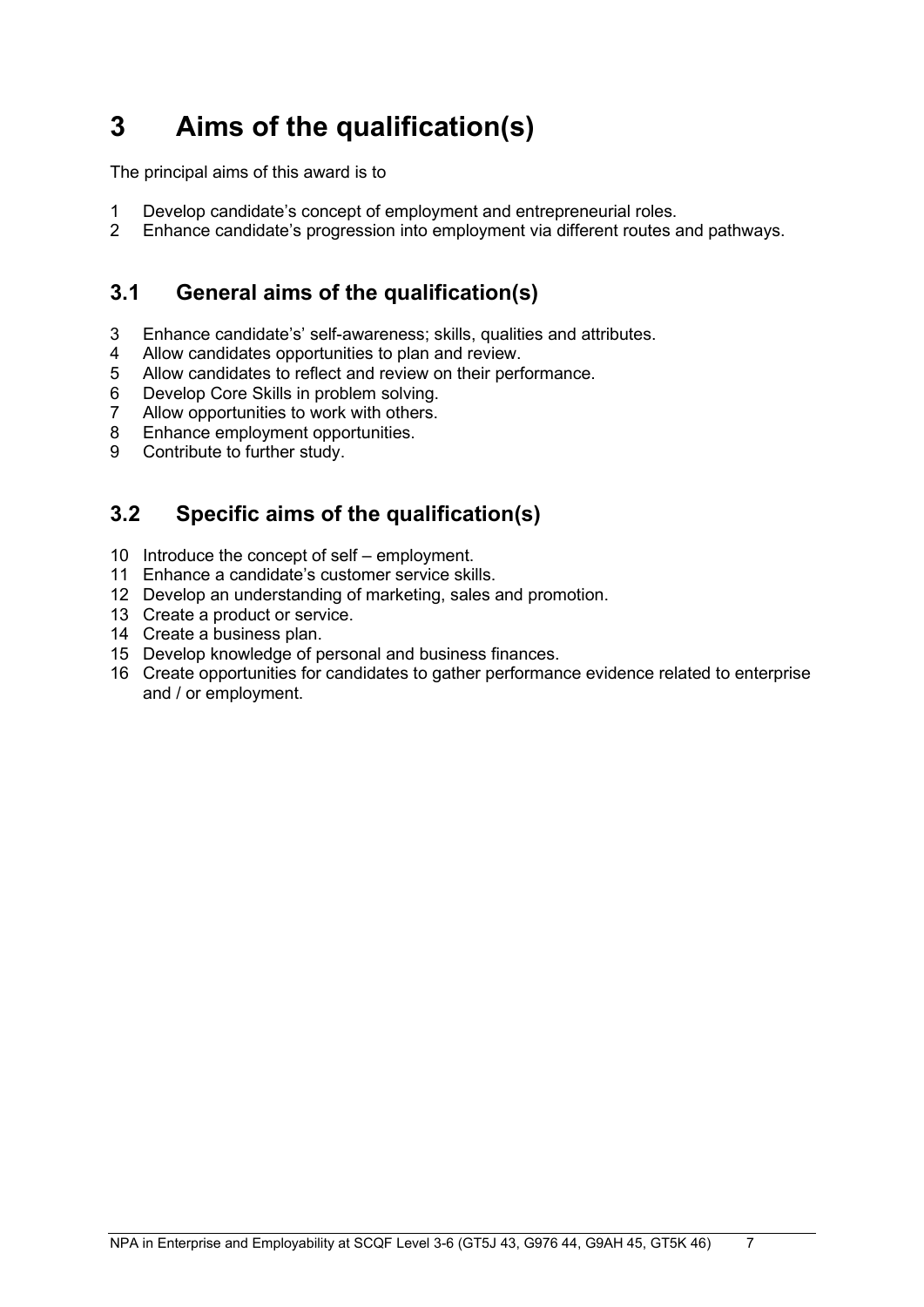# <span id="page-9-0"></span>**4 Recommended entry to the qualification(s)**

Entry to this qualification is at the discretion of the centre. The following information on prior knowledge, skills, experience or qualifications that provide suitable preparation for this qualification has been provided by the Qualification Design Team (QDT) as guidance only.

Learners would benefit from having attained the skills, knowledge and understanding required by one or more of the following or equivalent qualifications and/or experience:

- ♦ Personal Development Award
- NPA Enterprise and Employability  $-$  at a lower level
- **Employability Award**
- ♦ Enterprise Skills Units
- Steps to Work Group Award
- Work Placement Units

### <span id="page-9-1"></span>**4.1 Core Skills entry profile**

The Core Skill entry profile provides a summary of the associated assessment activities that exemplify why a particular level has been recommended for this qualification. The information would be used to identify if additional learning support needs to be put in place for learners whose Core Skills profile is below the recommended entry level or whether learners should be encouraged to do an alternative level or learning programme.

The mandatory unit 'Self and Work' gives automatic certification in the core skill 'Problem Solving'. A candidate that is successful in this unit or the overall award will also achieve the core skill award.

Many of the component units of the NPA Enterprise and Employability give access to Core Skills and a centre may choose to audit the collective Core Skills possible after they have chosen the component units for their candidates.

| <b>Core Skill</b>                                 | <b>Recommended</b><br><b>SCQF entry</b><br>profile | <b>Associated assessment activities</b> |
|---------------------------------------------------|----------------------------------------------------|-----------------------------------------|
| Communication                                     |                                                    |                                         |
| Numeracy                                          |                                                    |                                         |
| Information and Communication<br>Technology (ICT) |                                                    |                                         |
| <b>Problem Solving</b>                            |                                                    |                                         |
| Working with Others                               |                                                    |                                         |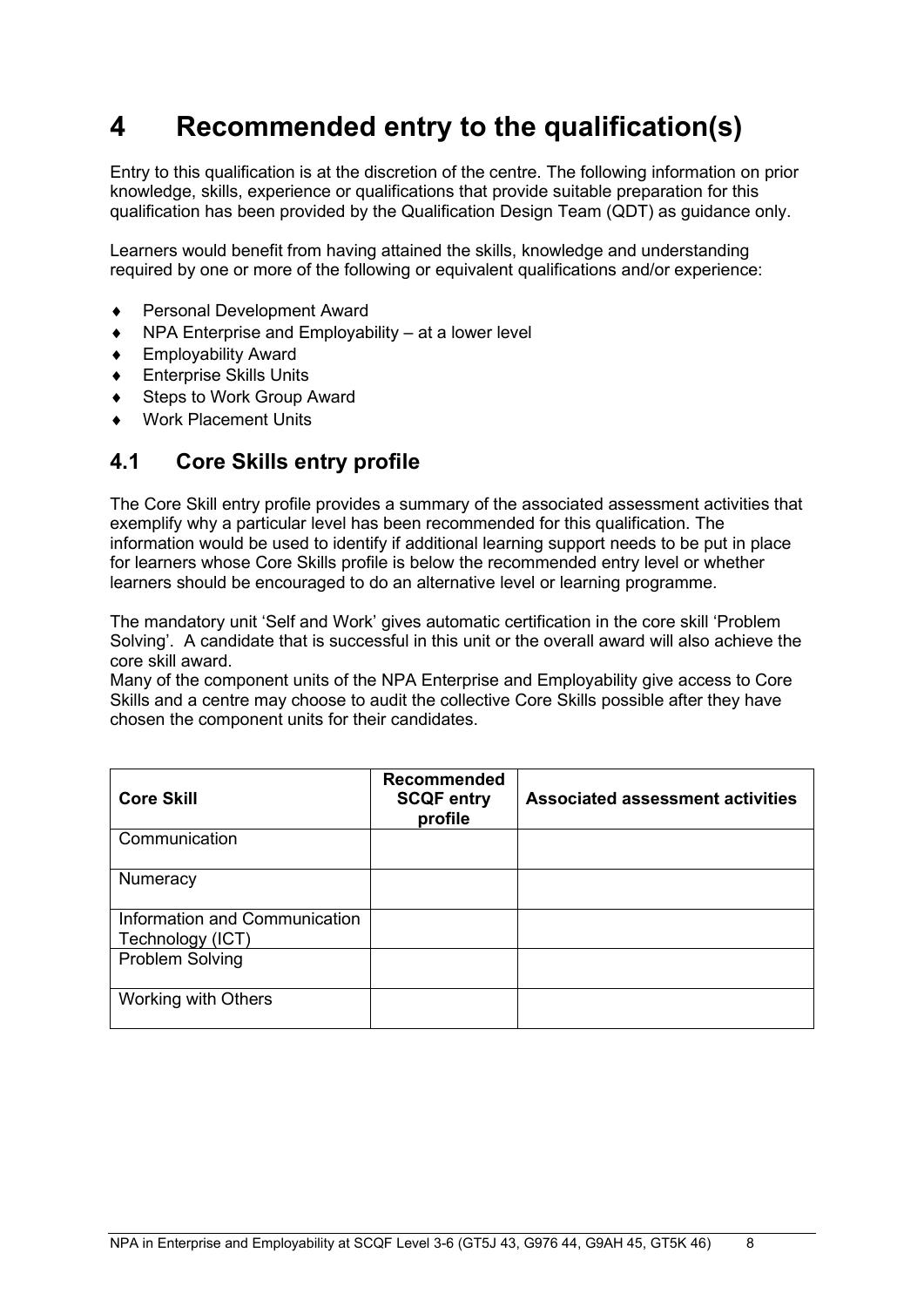# <span id="page-10-0"></span>**5 Additional benefits of the qualification in meeting employer needs**

This qualification was designed to meet a specific purpose and what follows are details on how that purpose has been met through mapping of the units to the aims of the qualification. Through meeting the aims, additional value has been achieved by linking the unit standards with those defined in national occupational standards and/or trade/professional body requirements. In addition, significant opportunities exist for learners to develop the more generic skill, known as Core Skills through doing this qualification.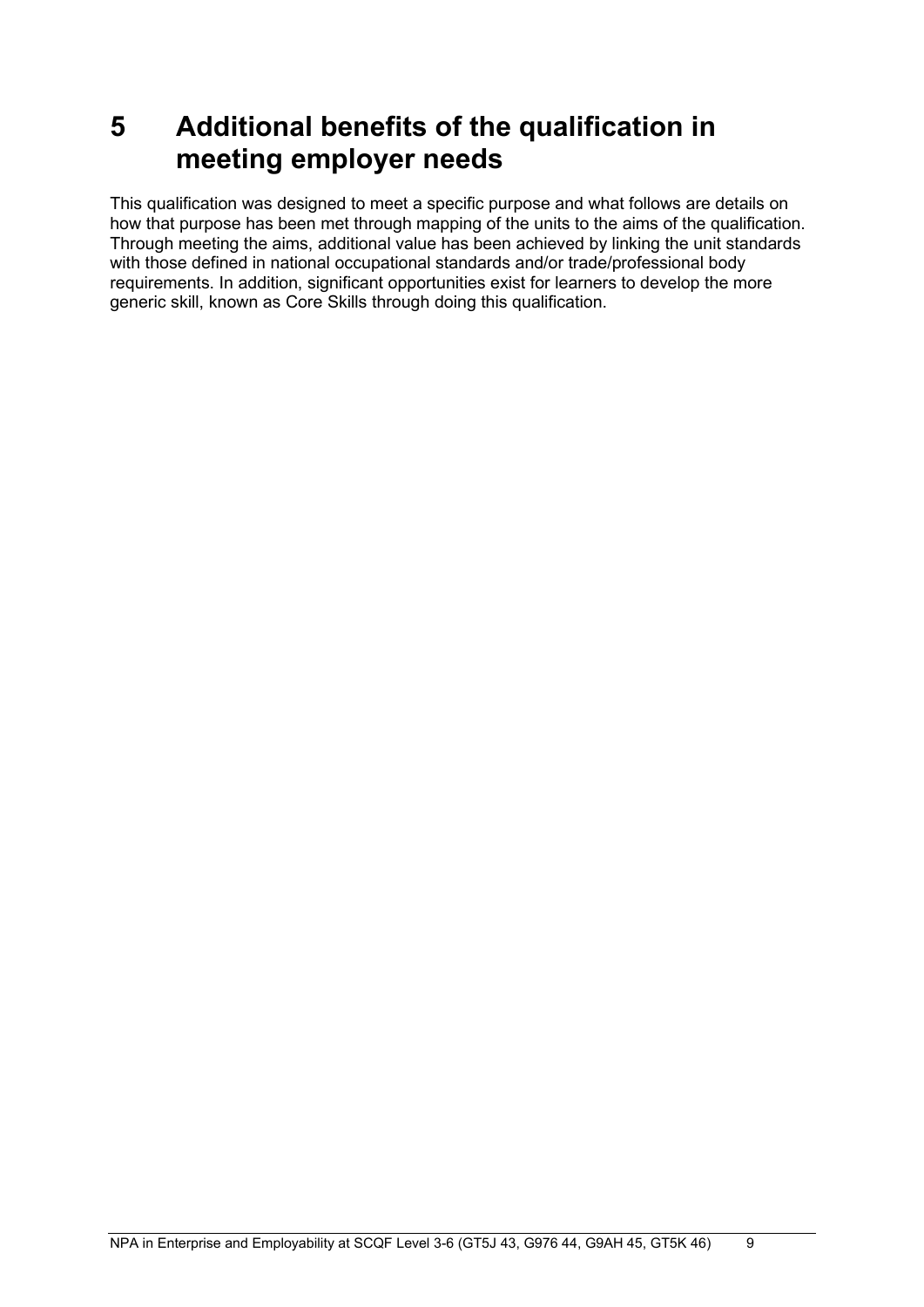# **5.1 Mapping of qualification aims to units**

<span id="page-11-1"></span><span id="page-11-0"></span>

| Code        |                                              |          |              |   |   |   |   |   |         | <b>Aims</b>  |    |                           |              |    |                           |    |              |
|-------------|----------------------------------------------|----------|--------------|---|---|---|---|---|---------|--------------|----|---------------------------|--------------|----|---------------------------|----|--------------|
|             | <b>Unit title</b>                            |          | $\mathbf{2}$ | 3 | 4 | 5 | 6 |   | 8       | 9            | 10 | 11                        | 12           | 13 | 14                        | 15 | 16           |
| H18P 43     | Personal Development: Self<br>and Work       | X        | X.           | X | X | X | X | X | X       | X            | X  | $\sf X$                   | X.           | X  | $\sf X$                   | X  | X            |
| J614 43     | <b>Enterprise Skills</b>                     | X        | X            | X | X | X | X | Χ | X       | X            | X  | $\boldsymbol{\mathsf{X}}$ | X            | X  | X                         | X  | X            |
| HF88 43     | <b>Work Placement</b>                        | X        | X            | X | X | X | X | X | X       | X            | X  | X                         | X            | X  |                           | X  | X            |
| F3GE 09     | <b>Working with Others</b>                   | X        | X            | X | X | X |   | X | X       | X            | X  | X                         | X            | X  | X                         | X  | X            |
| D36J09      | Local Investigations                         | X        | X            | X | X | X | X | X | X       | X            | X  | $\boldsymbol{\mathsf{X}}$ | Χ            | X  | X                         | X  | X            |
| E94C 09     | <b>Community Involvement</b>                 | $\times$ | $\mathsf{X}$ | X | X | X |   | X | X       | X            | X  | $\boldsymbol{\mathsf{X}}$ | Χ            | X  | $\boldsymbol{\mathsf{X}}$ | X  | X            |
| F2FV 09     | Personal Development: Self                   | X        | X.           | X | X | X |   | X | X       | X            | X  | X                         | X            | X  | X                         | X  | X            |
|             | Awareness                                    |          |              |   |   |   |   |   |         |              |    |                           |              |    |                           |    |              |
| <b>H18W</b> | <b>Personal Development:</b>                 | $\sf X$  | $\mathsf{X}$ | X | X | X | X | X | $\sf X$ | $\sf X$      | X  | $\sf X$                   | X            | X  | $\sf X$                   | X  | X            |
| 43          | <b>Practical Abilities</b>                   |          |              |   |   |   |   |   |         |              |    |                           |              |    |                           |    |              |
| H18N 43     | Personal Development: Self<br>and Community  | X        | X.           | X | X | X | X | X | X       | $\mathsf{X}$ | X  | X                         | $\mathsf{X}$ | X  | $\sf X$                   | X  | $\mathsf{X}$ |
| F78609      | Preparing for Employment:<br>First Steps*    | $\sf X$  | $\mathsf{X}$ | X | X | X |   | X | $\sf X$ | $\mathsf{X}$ | X  | X                         |              | X  |                           |    | X            |
| F78709      | <b>Building Own Employability</b><br>Skills* | X        | $\mathsf{X}$ | X | X | X |   | X | $\sf X$ | X            | X  | X                         |              | X  |                           |    | X            |
| F78809      | Responsibilities of<br>Employment*           | X        | X.           | Χ | X | X |   | X | $\sf X$ | X            | X  | X                         |              | X  |                           | X  | X            |
| F78909      | Dealing with Work<br>Situations*             | $\times$ | $\mathsf{X}$ | X | X | X |   | X | $\sf X$ | X            | X  | $\sf X$                   |              | X  |                           |    | X            |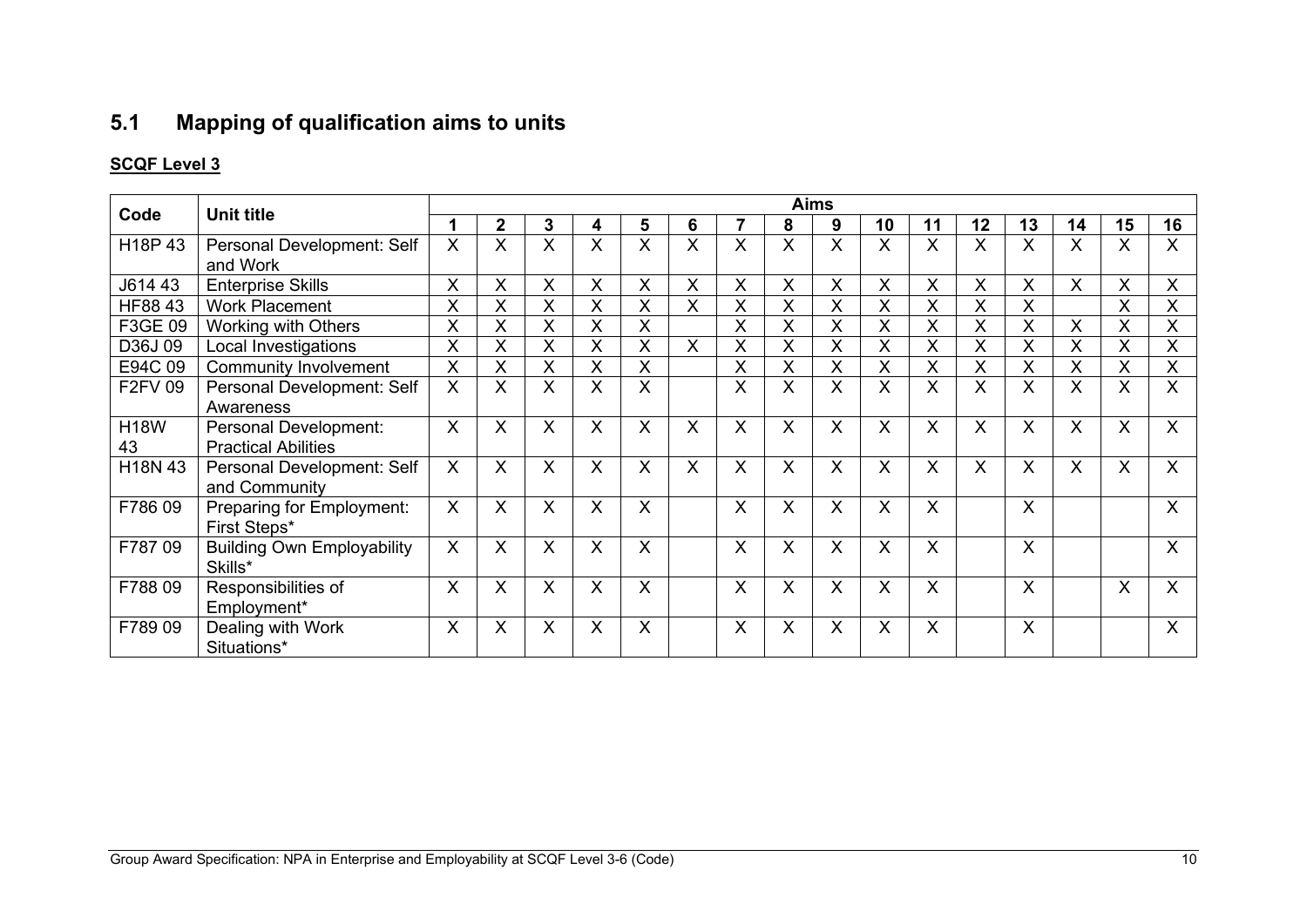|                |                                                                       |                           |                         |                           |                           |                           |                           |                           |                         | <b>Aims</b>             |                           |                           |                         |                         |                           |                           |                         |
|----------------|-----------------------------------------------------------------------|---------------------------|-------------------------|---------------------------|---------------------------|---------------------------|---------------------------|---------------------------|-------------------------|-------------------------|---------------------------|---------------------------|-------------------------|-------------------------|---------------------------|---------------------------|-------------------------|
| Code           | <b>Unit title</b>                                                     | 1                         | $\overline{2}$          | 3                         | 4                         | 5                         | 6                         | $\overline{7}$            | 8                       | 9                       | 10                        | 11                        | 12                      | 13                      | 14                        | 15                        | 16                      |
| H18P 44        | Personal Development: Self<br>and Work                                | X                         | X                       | X                         | $\mathsf X$               | X                         | X                         | X                         | X                       | X                       | X                         | X                         | X                       | X                       | X                         | X                         | X                       |
| <b>J5CR 44</b> | <b>Working for Yourself</b>                                           | $\times$                  | X                       | X                         | X                         | X                         | $\boldsymbol{\mathsf{X}}$ | X                         | X                       | $\mathsf{X}$            | X                         | X                         | $\mathsf{X}$            | X                       | X                         | X                         | X                       |
| FM28 10        | <b>Working for Yourself</b><br>(Finishes 31/07/2023)                  | X                         | $\mathsf{X}$            | X                         | X                         | $\sf X$                   |                           | X                         | $\mathsf{X}$            | X                       | X                         | $\sf X$                   | $\mathsf{X}$            | X                       |                           | $\pmb{\times}$            | X                       |
| J614 44        | <b>Enterprise Skills</b>                                              | $\times$                  | Χ                       | $\times$                  | X                         | X                         | $\pmb{\times}$            | X                         | $\mathsf X$             | $\pmb{\times}$          | $\sf X$                   | X                         | X                       | X                       | X                         | X                         | $\sf X$                 |
| D36N 10        | <b>Enterprise Activity (Finishes</b><br>31/07/2024                    | X                         | X                       | X                         | X                         | X                         |                           | X                         | $\overline{\mathsf{x}}$ | $\overline{\mathsf{x}}$ | X                         | X                         | $\overline{\mathsf{x}}$ | X                       | $\sf X$                   | X                         | X                       |
| <b>HF88 44</b> | <b>Work Placement</b>                                                 | $\boldsymbol{\mathsf{X}}$ | X                       | X                         | X                         | X                         | X                         | Χ                         | X                       | X                       | X                         | X                         | X                       | X                       | X                         | X                         | X                       |
| J581 44        | <b>Virtual Work Placement</b>                                         | $\overline{\mathsf{x}}$   | $\overline{X}$          | $\overline{\mathsf{X}}$   | $\overline{\mathsf{x}}$   | $\overline{\mathsf{x}}$   |                           | $\overline{\mathsf{x}}$   | $\overline{X}$          | $\overline{\mathsf{x}}$ | $\overline{X}$            | $\overline{X}$            | X                       | $\overline{\mathsf{x}}$ | $\overline{X}$            | $\mathsf X$               | $\overline{\mathsf{X}}$ |
| F3GE 10        | Working with Others                                                   | X                         | $\overline{X}$          | X                         | X                         | $\overline{\mathsf{x}}$   |                           | X                         | $\overline{X}$          | $\overline{X}$          | X                         | $\overline{X}$            | $\overline{X}$          | X                       | $\sf X$                   | X                         | $\overline{\mathsf{X}}$ |
| F38W 10        | <b>Skills for Customer Care</b>                                       | X                         | X                       | $\sf X$                   | $\overline{X}$            | $\overline{X}$            | $\boldsymbol{\mathsf{X}}$ | X                         | $\overline{X}$          | $\overline{X}$          | X                         | $\sf X$                   | X                       | X                       | $\sf X$                   | X                         | $\sf X$                 |
| <b>J1JT 44</b> | <b>Financial Skills for Small</b><br><b>Business: An Introduction</b> | $\overline{\mathsf{x}}$   | X                       | $\overline{\mathsf{x}}$   | $\overline{\mathsf{x}}$   | X                         |                           | X                         | $\overline{\mathsf{x}}$ | $\overline{\mathsf{x}}$ | X                         | $\overline{\mathsf{x}}$   | $\overline{X}$          | X                       | $\overline{\mathsf{x}}$   | X                         | $\overline{\mathsf{x}}$ |
| D36J 10        | Local Investigations                                                  | $\boldsymbol{\mathsf{X}}$ | $\mathsf{X}$            | $\times$                  | $\boldsymbol{\mathsf{X}}$ | $\boldsymbol{\mathsf{X}}$ | X                         | X                         | X                       | X                       | $\boldsymbol{\mathsf{X}}$ | $\boldsymbol{\mathsf{X}}$ | $\mathsf{X}$            | X                       | $\boldsymbol{\mathsf{X}}$ | X                         | X                       |
| E94C 10        | <b>Community Involvement</b>                                          | $\times$                  | X                       | $\overline{X}$            | $\pmb{\times}$            | $\overline{\mathsf{x}}$   |                           | X                         | $\mathsf X$             | $\overline{X}$          | X                         | $\times$                  | $\overline{\mathsf{x}}$ | X                       | $\mathsf X$               | X                         | $\overline{X}$          |
| F5G6 10        | <b>Customer Service for the</b><br>Entrepreneur                       | $\overline{\mathsf{x}}$   | $\overline{\mathsf{x}}$ | $\overline{\mathsf{x}}$   | $\overline{\mathsf{x}}$   | $\overline{\mathsf{x}}$   | $\overline{\mathsf{x}}$   | $\overline{\mathsf{x}}$   | $\overline{\mathsf{X}}$ | $\overline{\mathsf{x}}$ | $\overline{\mathsf{x}}$   | $\overline{\mathsf{x}}$   | $\overline{\mathsf{x}}$ | $\overline{\mathsf{X}}$ | $\overline{\mathsf{x}}$   | $\overline{\mathsf{X}}$   | X                       |
| F5G7 10        | <b>Business and E-Commerce:</b><br>An Introduction                    | $\times$                  | $\mathsf{X}$            | X                         | X                         | $\sf X$                   |                           | X                         | X                       | X                       | X                         | X                         | X                       | X                       | X                         | X                         | $\mathsf{X}$            |
| F5G9 10        | Business and Marketing: An<br>Introduction                            | X                         | $\mathsf{X}$            | X                         | $\boldsymbol{\mathsf{X}}$ | X                         |                           | $\boldsymbol{\mathsf{X}}$ | $\sf X$                 | X                       | $\boldsymbol{\mathsf{X}}$ | $\boldsymbol{\mathsf{X}}$ | $\mathsf{X}$            | $\mathsf{X}$            | X                         | $\boldsymbol{\mathsf{X}}$ | $\mathsf{X}$            |
| F5G8 10        | <b>Business and Finance: An</b><br>Introduction                       | $\sf X$                   | $\mathsf{X}$            | X                         | $\sf X$                   | $\sf X$                   |                           | X                         | $\sf X$                 | X                       | X                         | $\sf X$                   | $\mathsf{X}$            | X                       | $\boldsymbol{\mathsf{X}}$ | $\boldsymbol{\mathsf{X}}$ | $\mathsf{X}$            |
| F57F 10        | Preparing to Work*                                                    | $\boldsymbol{\mathsf{X}}$ | $\mathsf{X}$            | $\boldsymbol{\mathsf{X}}$ | $\boldsymbol{\mathsf{X}}$ | $\boldsymbol{\mathsf{X}}$ | $\sf X$                   | $\mathsf{X}$              | $\mathsf{X}$            | $\pmb{\times}$          | $\boldsymbol{\mathsf{X}}$ | $\boldsymbol{\mathsf{X}}$ | $\mathsf{X}$            | X                       | $\mathsf{X}$              | $\mathsf{X}$              | $\mathsf{X}$            |
| F786 10        | Preparing for Employment:<br>First Steps*                             | $\boldsymbol{\mathsf{X}}$ | $\overline{X}$          | X                         | $\boldsymbol{\mathsf{X}}$ | X                         |                           | X                         | $\overline{X}$          | $\overline{X}$          | X                         | X                         |                         | X                       |                           |                           | X                       |
| F787 10        | <b>Building Own Employability</b><br>Skills*                          | X                         | X.                      | X                         | X                         | X                         |                           | Χ                         | X                       | $\pmb{\times}$          | X                         | $\sf X$                   |                         | X                       |                           |                           | X                       |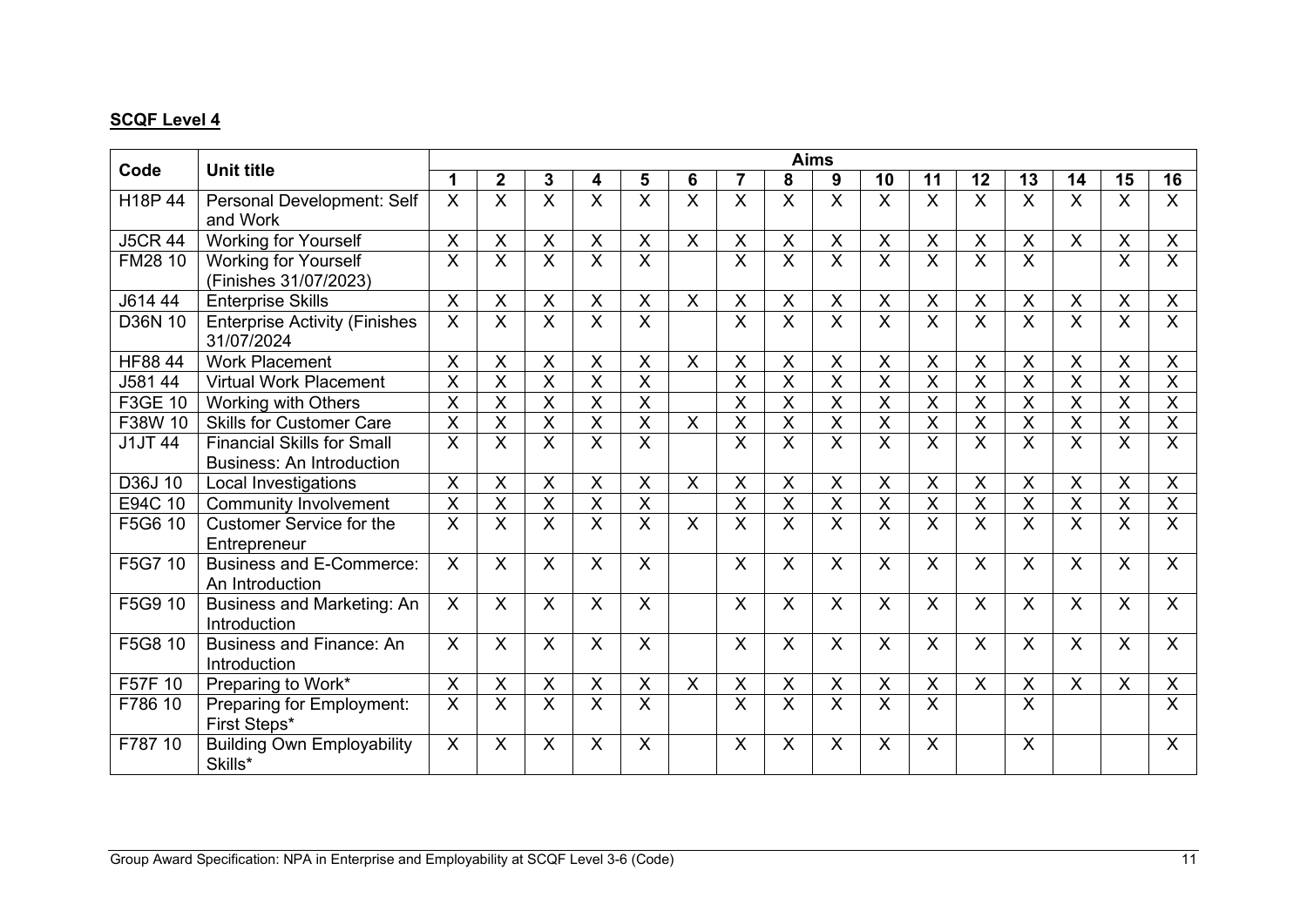|                   |                                                            |   |        |                   |   |                   |        |              | <b>Aims</b>  |    |    |    |                   |    |    |              |
|-------------------|------------------------------------------------------------|---|--------|-------------------|---|-------------------|--------|--------------|--------------|----|----|----|-------------------|----|----|--------------|
| Code              | Unit title                                                 |   | n      |                   | 4 | 6                 |        | 8            | 9            | 10 | 11 | 12 | 13                | 14 | 15 | 16           |
| F788 10           | Responsibilities of<br>Employment*                         | ∧ |        | ∧                 | ∧ |                   | ∧      |              | v<br>∧       |    | X  |    | $\checkmark$<br>⌒ |    |    |              |
| F789 10           | Dealing with Work<br>Situations*                           | ∧ |        | Χ                 | Х |                   | ∧      |              | Χ            |    | X  |    | ∧                 |    |    |              |
| H18X 44           | Personal Development: Self<br>- Awareness                  | X | v<br>∧ | $\checkmark$<br>⋏ | X | $\checkmark$<br>∧ | ∧      | $\checkmark$ | $\checkmark$ |    | ⋏  |    | $\lambda$         |    |    | $\mathbf{v}$ |
| <b>H18W</b><br>44 | <b>Personal Development:</b><br><b>Practical Abilities</b> | X | v      | X                 | X | $\checkmark$<br>v | v<br>⋏ | v            | X            |    | X  |    |                   | X  |    | $\mathbf{v}$ |
| H18N 44           | Personal Development: Self<br>and Community                | X | v      | v<br>∧            | Х | v<br>∧            | ∧      | v            | $\checkmark$ |    | ᄉ  |    |                   | X  |    | $\mathbf{v}$ |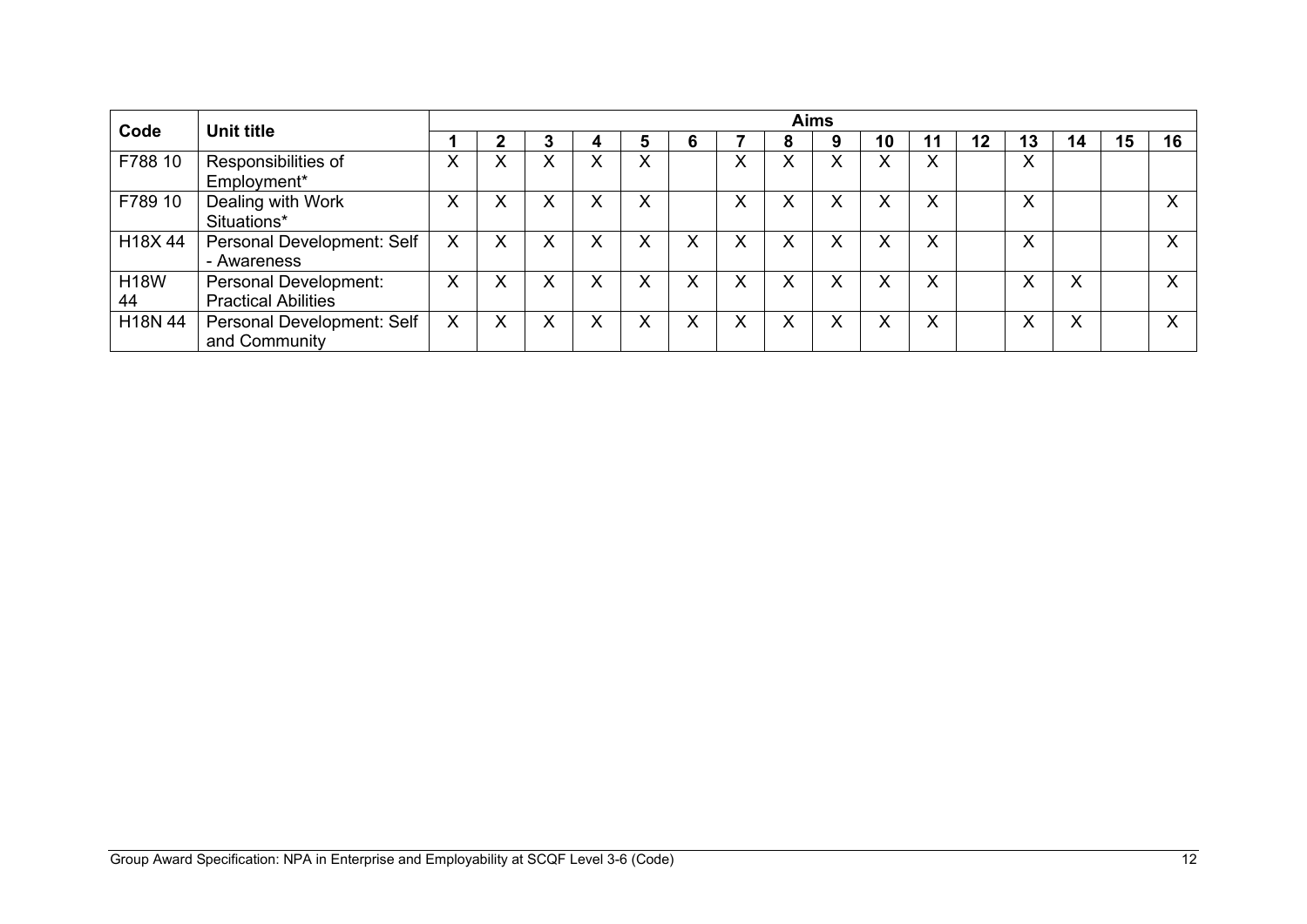|                |                                                                       |                           |                         |                         |                         |                           |                         |                         |                           | <b>Aims</b>               |                         |                           |                           |                           |                           |                           |                         |
|----------------|-----------------------------------------------------------------------|---------------------------|-------------------------|-------------------------|-------------------------|---------------------------|-------------------------|-------------------------|---------------------------|---------------------------|-------------------------|---------------------------|---------------------------|---------------------------|---------------------------|---------------------------|-------------------------|
| Code           | <b>Unit title</b>                                                     | 1                         | $\mathbf 2$             | 3                       | 4                       | 5                         | 6                       | 7                       | 8                         | 9                         | 10                      | 11                        | 12                        | 13                        | 14                        | 15                        | 16                      |
| H18P 45        | Personal Development: Self<br>and Work                                | X                         | $\mathsf{X}$            | X                       | X                       | $\sf X$                   | X                       | X                       | X                         | $\sf X$                   | X                       | $\times$                  | X                         | $\sf X$                   | X                         | X                         | X                       |
| <b>J5CP 45</b> | <b>Working for Yourself</b>                                           | X                         | X                       | $\pmb{\times}$          | X                       | X                         | $\pmb{\times}$          | X                       | $\pmb{\times}$            | $\mathsf{X}$              | X                       | X                         | $\mathsf{X}$              | $\boldsymbol{\mathsf{X}}$ | X                         | X                         | $\times$                |
| FM99 11        | <b>Working for Yourself</b><br>(Finishes 31/07/2023)                  | $\overline{\mathsf{X}}$   | $\overline{\mathsf{x}}$ | X                       | X                       | X                         |                         | X                       | $\sf X$                   | $\overline{\mathsf{x}}$   | X                       | X                         | $\overline{\mathsf{x}}$   | X                         | X                         | X                         | X                       |
| J614 45        | <b>Enterprise Skills</b>                                              | $\sf X$                   | $\mathsf{X}$            | $\pmb{\times}$          | X                       | $\pmb{\times}$            | $\pmb{\times}$          | $\pmb{\times}$          | $\pmb{\times}$            | $\mathsf{X}$              | $\pmb{\times}$          | $\sf X$                   | $\boldsymbol{\mathsf{X}}$ | $\pmb{\times}$            | X                         | X                         | $\sf X$                 |
| D36N 11        | <b>Enterprise Activity (Finishes</b><br>31/07/2024)                   | $\overline{\mathsf{x}}$   | $\overline{\mathsf{x}}$ | $\overline{\mathsf{x}}$ | $\overline{\mathsf{x}}$ | $\overline{\mathsf{x}}$   | $\overline{\mathsf{x}}$ | $\overline{\mathsf{x}}$ | $\overline{\mathsf{x}}$   | $\overline{\mathsf{x}}$   | $\overline{\mathsf{X}}$ | $\overline{\mathsf{x}}$   | $\overline{\mathsf{x}}$   | $\overline{\mathsf{x}}$   | $\overline{\mathsf{x}}$   | $\overline{\mathsf{x}}$   | $\times$                |
| <b>HF88 45</b> | <b>Work Placement</b>                                                 | $\times$                  | X                       | X                       | X                       | X                         | X                       | X                       | X                         | X                         | X                       | $\boldsymbol{\mathsf{X}}$ | X                         | X                         | X                         | $\boldsymbol{\mathsf{X}}$ | X                       |
| J581 45        | <b>Virtual Work Placement</b>                                         | $\sf X$                   | $\overline{\mathsf{x}}$ | X                       | X                       | $\overline{\mathsf{x}}$   |                         | X                       | $\overline{\mathsf{x}}$   | X                         | X                       | $\overline{X}$            | $\overline{X}$            | X                         | X                         | X                         | $\times$                |
| <b>F3GE 11</b> | <b>Working with Others</b>                                            | $\sf X$                   | X                       | X                       | X                       | X                         |                         | X                       | $\sf X$                   | X                         | X                       | X                         | X                         | $\sf X$                   | X                         | X                         | $\overline{X}$          |
| F38X 11        | <b>Skills for Customer Care</b>                                       | $\overline{\mathsf{x}}$   | X                       | $\overline{X}$          | X                       | $\overline{X}$            |                         | X                       | $\overline{X}$            | $\overline{X}$            | $\overline{\mathsf{x}}$ | $\sf X$                   | X                         | $\overline{X}$            | $\sf X$                   | X                         | $\sf X$                 |
| <b>J1JT 44</b> | <b>Financial Skills for Small</b><br><b>Business: An Introduction</b> | $\overline{\mathsf{x}}$   | $\overline{X}$          | X                       | $\overline{\mathsf{x}}$ | $\overline{X}$            |                         | X                       | $\overline{X}$            | $\overline{\mathsf{x}}$   | X                       | $\overline{\mathsf{x}}$   | $\overline{X}$            | $\overline{\mathsf{X}}$   | $\overline{\mathsf{x}}$   | X                         | $\overline{X}$          |
| D36J 11        | Local Investigations                                                  | $\overline{\mathsf{x}}$   | $\mathsf{X}$            | X                       | $\overline{X}$          | $\pmb{\times}$            | X                       | $\mathsf{X}$            | $\overline{\mathsf{x}}$   | $\overline{\mathsf{x}}$   | $\pmb{\times}$          | $\pmb{\times}$            | $\mathsf{X}$              | X                         | X                         | $\boldsymbol{\mathsf{X}}$ | $\pmb{\times}$          |
| E94C 11        | <b>Community Involvement</b>                                          | X                         | X                       | X                       | X                       | X                         |                         | X                       | $\pmb{\times}$            | $\pmb{\mathsf{X}}$        | X                       | X                         | X                         | X                         | $\pmb{\mathsf{X}}$        | X                         | $\overline{X}$          |
| F78C 45        | Leadership: An Introduction                                           | $\overline{\mathsf{x}}$   | $\overline{\mathsf{x}}$ | $\overline{\mathsf{x}}$ | $\overline{\mathsf{x}}$ | $\overline{\mathsf{X}}$   | $\overline{\mathsf{x}}$ | $\overline{\mathsf{x}}$ | $\overline{X}$            | $\overline{\mathsf{x}}$   | $\overline{X}$          | $\overline{\mathsf{x}}$   | $\overline{X}$            | $\overline{\mathsf{x}}$   | $\overline{\mathsf{x}}$   | $\overline{\mathsf{X}}$   | $\overline{\mathsf{x}}$ |
| F78D 45        | Leadership in Practice                                                | $\boldsymbol{\mathsf{X}}$ | X                       | X                       | X                       | $\boldsymbol{\mathsf{X}}$ | X                       | X                       | X                         | $\sf X$                   | X                       | X                         | X                         | X                         | X                         | X                         | $\sf X$                 |
| F5G6 11        | <b>Customer Service for the</b><br>Entrepreneur                       | $\overline{\mathsf{X}}$   | X                       | X                       | X                       | X                         |                         | X                       | X                         | X                         | $\overline{\mathsf{X}}$ | X                         | $\mathsf{X}$              | X                         | X                         | X                         | X                       |
| F57F 11        | Preparing for to Work                                                 | X                         | X                       | X                       | $\mathsf X$             | X                         |                         | $\pmb{\times}$          | $\boldsymbol{\mathsf{X}}$ | $\pmb{\times}$            | $\times$                | $\boldsymbol{\mathsf{X}}$ | X                         | X                         | $\boldsymbol{\mathsf{X}}$ | X                         | X                       |
| <b>F5GA 10</b> | <b>Establishing a Business</b><br>Identity                            | $\overline{X}$            | $\overline{\mathsf{x}}$ | $\overline{\mathsf{X}}$ | $\overline{\mathsf{x}}$ | $\overline{\mathsf{X}}$   | $\overline{\mathsf{X}}$ | $\overline{\mathsf{x}}$ | $\overline{\mathsf{x}}$   | $\overline{\mathsf{X}}$   | $\overline{\mathsf{x}}$ | $\overline{\mathsf{x}}$   | $\overline{X}$            | $\overline{\mathsf{x}}$   | $\overline{\mathsf{X}}$   | $\overline{\mathsf{X}}$   | $\overline{\mathsf{x}}$ |
| F5G7 10        | <b>Business and E-Commerce:</b><br>An Introduction                    | $\times$                  | $\mathsf{X}$            | X                       | X                       | X                         |                         | X                       | X                         | $\boldsymbol{\mathsf{X}}$ | X                       | X                         | X                         | X                         | X                         | X                         | $\mathsf{X}$            |
| F5G9 10        | Business and Marketing: An<br>Introduction                            | X                         | $\mathsf{X}$            | $\mathsf{X}$            | X                       | $\sf X$                   |                         | $\mathsf{X}$            | $\mathsf{X}$              | X                         | X                       | $\times$                  | $\mathsf{X}$              | X                         | X                         | $\sf X$                   | X                       |
| F5G8 10        | <b>Business and Finance: An</b><br>Introduction                       | X                         | $\mathsf{X}$            | X                       | X                       | X                         |                         | X                       | $\sf X$                   | X                         | X                       | X                         | X                         | X                         | X                         | X                         | $\sf X$                 |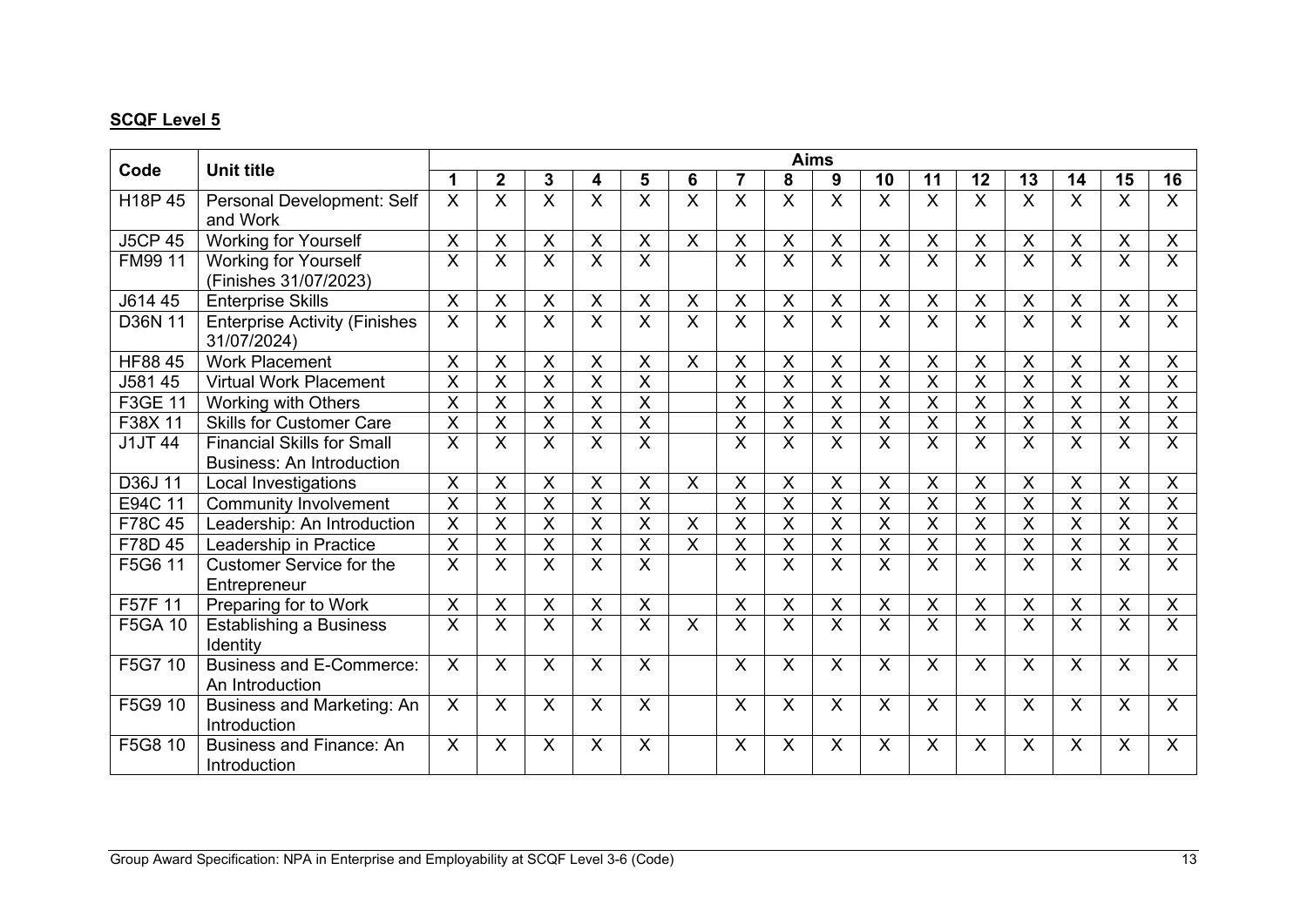| Code              | Unit title                                          | <b>Aims</b> |  |  |   |  |   |  |  |              |  |  |    |    |    |    |     |
|-------------------|-----------------------------------------------------|-------------|--|--|---|--|---|--|--|--------------|--|--|----|----|----|----|-----|
|                   |                                                     |             |  |  | 4 |  |   |  |  |              |  |  | 12 | 13 | 14 | 15 | 1 G |
| H18X 45           | Personal Development: Self<br>- Awareness           |             |  |  |   |  | v |  |  | v            |  |  |    |    |    |    |     |
| <b>H18W</b><br>45 | Personal Development:<br><b>Practical Abilities</b> |             |  |  |   |  | v |  |  | $\checkmark$ |  |  |    |    |    |    |     |
| H18N 45           | Personal Development: Self<br>and Community         | v           |  |  |   |  | v |  |  | $\checkmark$ |  |  |    |    |    |    |     |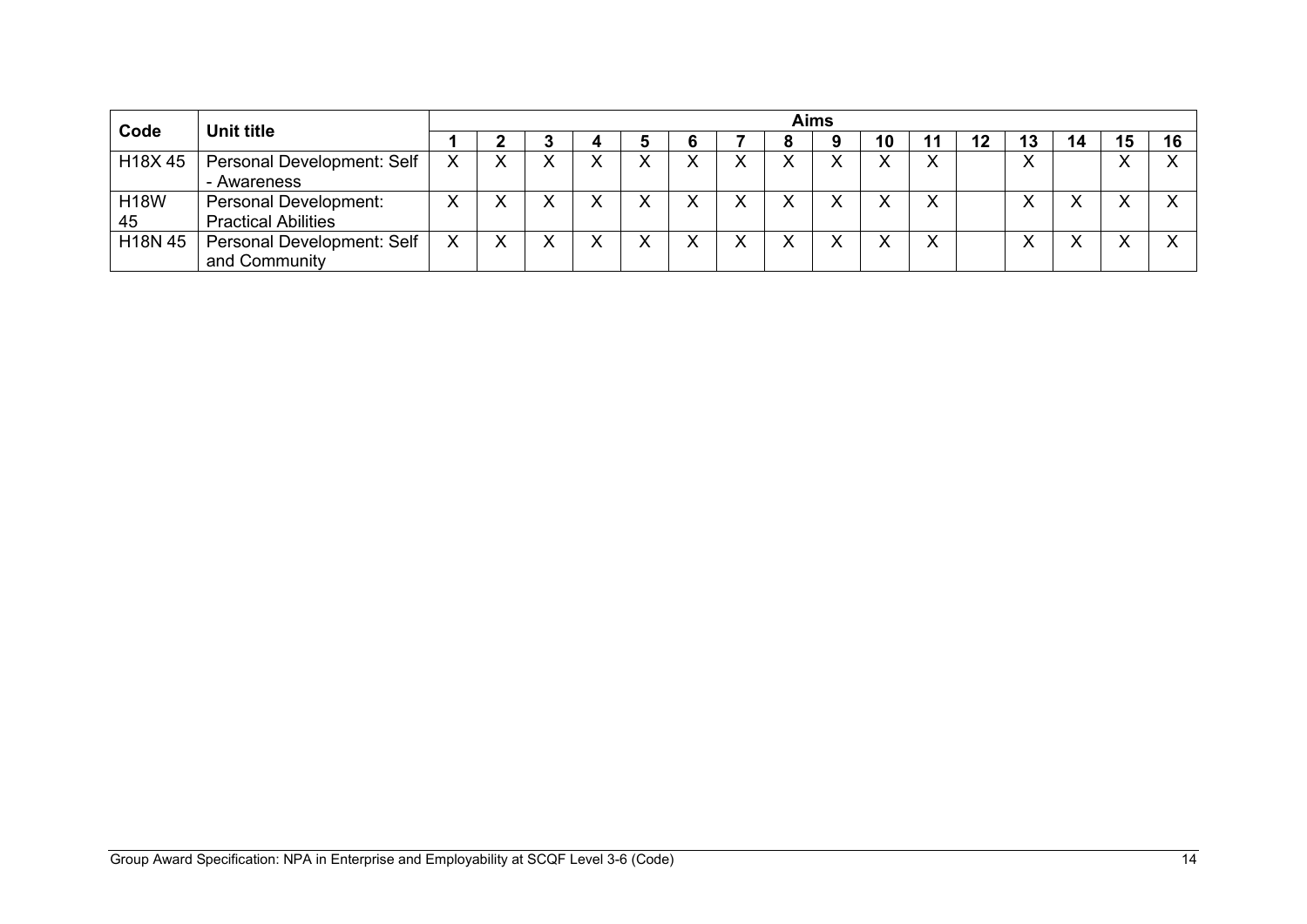| Code                 | <b>Unit title</b>                                   |         |             |   |   |   |         |   |   | <b>Aims</b>  |    |         |              |    |    |    |              |
|----------------------|-----------------------------------------------------|---------|-------------|---|---|---|---------|---|---|--------------|----|---------|--------------|----|----|----|--------------|
|                      |                                                     |         | $\mathbf 2$ | 3 | 4 | 5 | 6       |   | 8 | 9            | 10 | 11      | 12           | 13 | 14 | 15 | 16           |
| H <sub>18</sub> P 46 | Personal Development:<br>Self and Work              | X       | X           | X | X | X | X       | X | X | X            | X  | X       | X            | X  | X  | X  | X            |
| J614 46              | <b>Enterprise Skills</b>                            | X       | X           | X | X | X | X       | X | X | X            | X  | X       | X            | X  | X  | X  | X            |
| <b>J5CL 46</b>       | <b>Working for Yourself</b>                         | X       | X           | X | X | X |         | X | X | X            | X  | X       | X            | X  | X  | X  | X            |
| HF88 46              | <b>Work Placement</b>                               | X       |             | X | X | X | Χ       | Χ | X | X            | X  | X       | Χ            | Χ  | X  | Χ  | X            |
| F3GE 12              | <b>Working with Others</b>                          | X       | X           | X | X | X |         | X | X | X            | X  | X       | X            | X  | X  | X  | X            |
| F38Y 12              | <b>Skills for Customer Care</b>                     | X       | X           | X | X | X |         | X | X | X            | X  | X       | X.           | X  | X  | X  | X            |
| D36J 12              | Local Investigations                                | X       | Χ           | X | X | X | X       | Χ | X | X            | X  | X       | Χ            | X  | X  | X  | X            |
| F78C 46              | Leadership: An<br>Introduction                      | X       | X.          | X | X | X | X       | X | X | $\mathsf{X}$ | X  | $\sf X$ | $\mathsf{X}$ | X  | X  | X  | X            |
| F78D 46              | Leadership in Practice                              | X       | ^           | X | X | X | X       | Χ | X | X            | X  | X       | X.           | X  | X  | X  | X            |
| J5Y646               | Enterprise in the<br>Community                      | X       | X           | X | X | X | X       | X | X | X            | X  | X       | X            | X  | X  | X  | X.           |
| H18X46               | Personal Development:<br>Self - Awareness           | $\sf X$ | X           | X | X | X | $\sf X$ | X | X | $\sf X$      | X  | X       | $\mathsf{X}$ | X  |    | X  | $\mathsf{X}$ |
| H18W 46              | Personal Development:<br><b>Practical Abilities</b> | $\sf X$ | X           | X | X | X | X       | X | X | X            | X  | X       | X            | X  | X  | X  | X            |
| H18N 46              | Personal Development:<br>Self and Community         | $\sf X$ | X           | X | X | X | X       | Χ | X | X            | X  | X       | X            | X  | X  | X  | X            |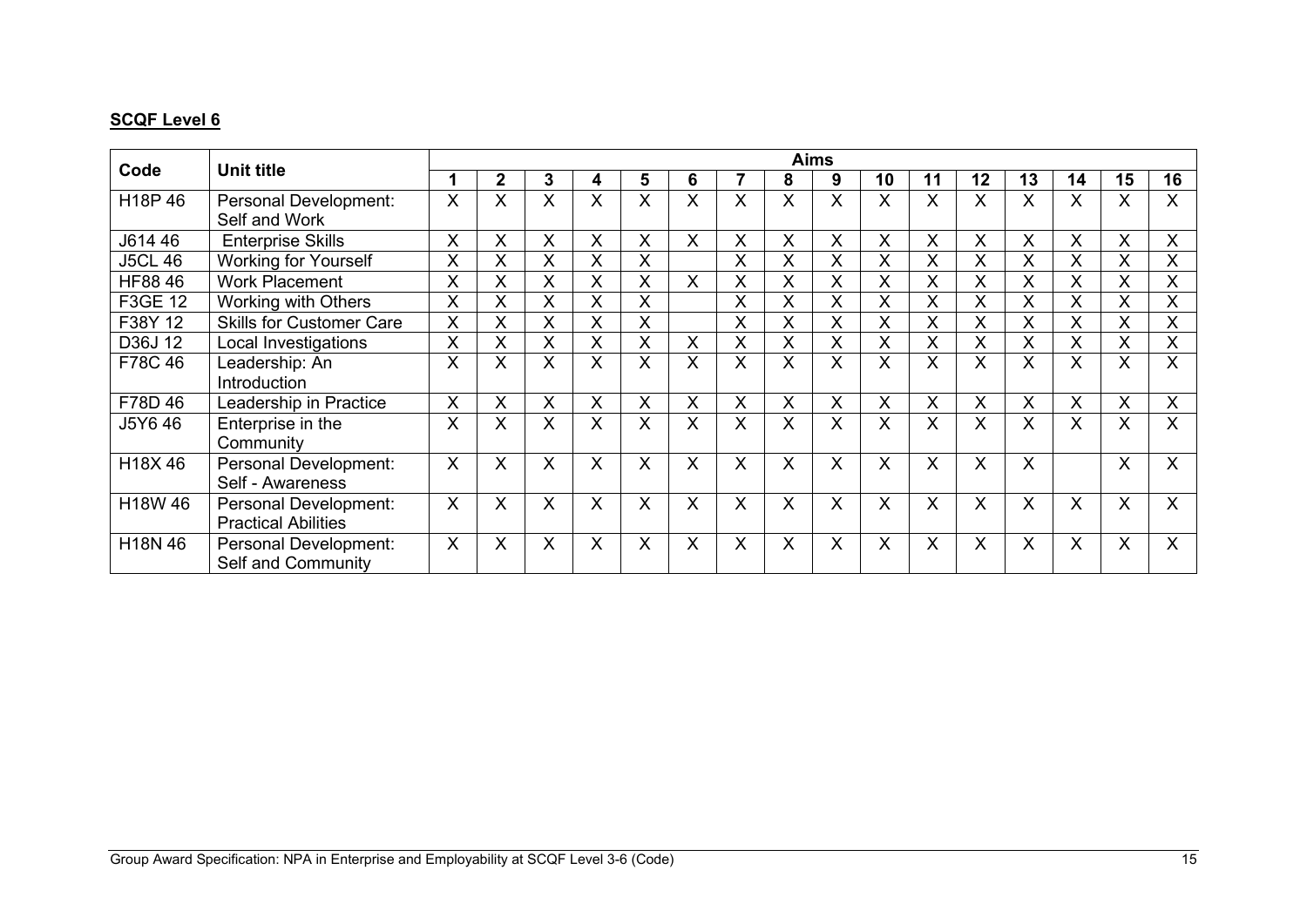## **5.2 Mapping of National Occupational Standards (NOS) and/or trade body standards**

The following charts highlight where a specific unit contributes to the National Occupational Standard for 'Pre – Enterprise';

CFAPE1 Prepare yourself for enterprise CFAPE2 Find out about business CFAPE3 Promote yourself and your idea

| <b>Unit</b><br>Code             | <b>Unit Title</b>                                   | <b>CFAPE1</b><br><b>Preparing Yourself for</b><br><b>Enterprise</b> | <b>CFAPE2</b><br><b>Finding Out about</b><br><b>Business</b> | <b>CFAPE3</b><br><b>Promote Yourself and</b><br><b>Your Ideas</b> |
|---------------------------------|-----------------------------------------------------|---------------------------------------------------------------------|--------------------------------------------------------------|-------------------------------------------------------------------|
| H <sub>18</sub> P <sub>43</sub> | Personal Development:<br>Self and Work              |                                                                     | X                                                            | Χ                                                                 |
| J614 43                         | <b>Enterprise Skills</b>                            | X                                                                   | $\pmb{\mathsf{X}}$                                           | X                                                                 |
| HF88 43                         | <b>Work Placement</b>                               | X                                                                   | X                                                            | Χ                                                                 |
| F3GE 09                         | Working with Others                                 | Χ                                                                   | X                                                            | X                                                                 |
| D36J09                          | Local Investigations                                | Χ                                                                   | $\pmb{\mathsf{X}}$                                           | X                                                                 |
| E94C 09                         | <b>Community Involvement</b>                        | Χ                                                                   | X                                                            | X                                                                 |
| <b>F2FV 09</b>                  | Personal Development:<br><b>Self Awareness</b>      | X                                                                   | X                                                            | X                                                                 |
| <b>H18W</b><br>43               | Personal Development:<br><b>Practical Abilities</b> | $\mathsf{X}$                                                        | X                                                            | X                                                                 |
| H18N 43                         | Personal Development:<br>Self and Community         | X                                                                   | X                                                            | X                                                                 |
| F78609                          | Preparing for<br>Employment: First Steps*           | X                                                                   | $\sf X$                                                      | X                                                                 |
| F78709                          | <b>Building Own</b><br>Employability Skills*        | X                                                                   | $\times$                                                     | X                                                                 |
| F78809                          | Responsibilities of<br>Employment*                  | X                                                                   | X                                                            | X                                                                 |
| F78909                          | Dealing with Work<br>Situations*                    | X                                                                   | X                                                            | X                                                                 |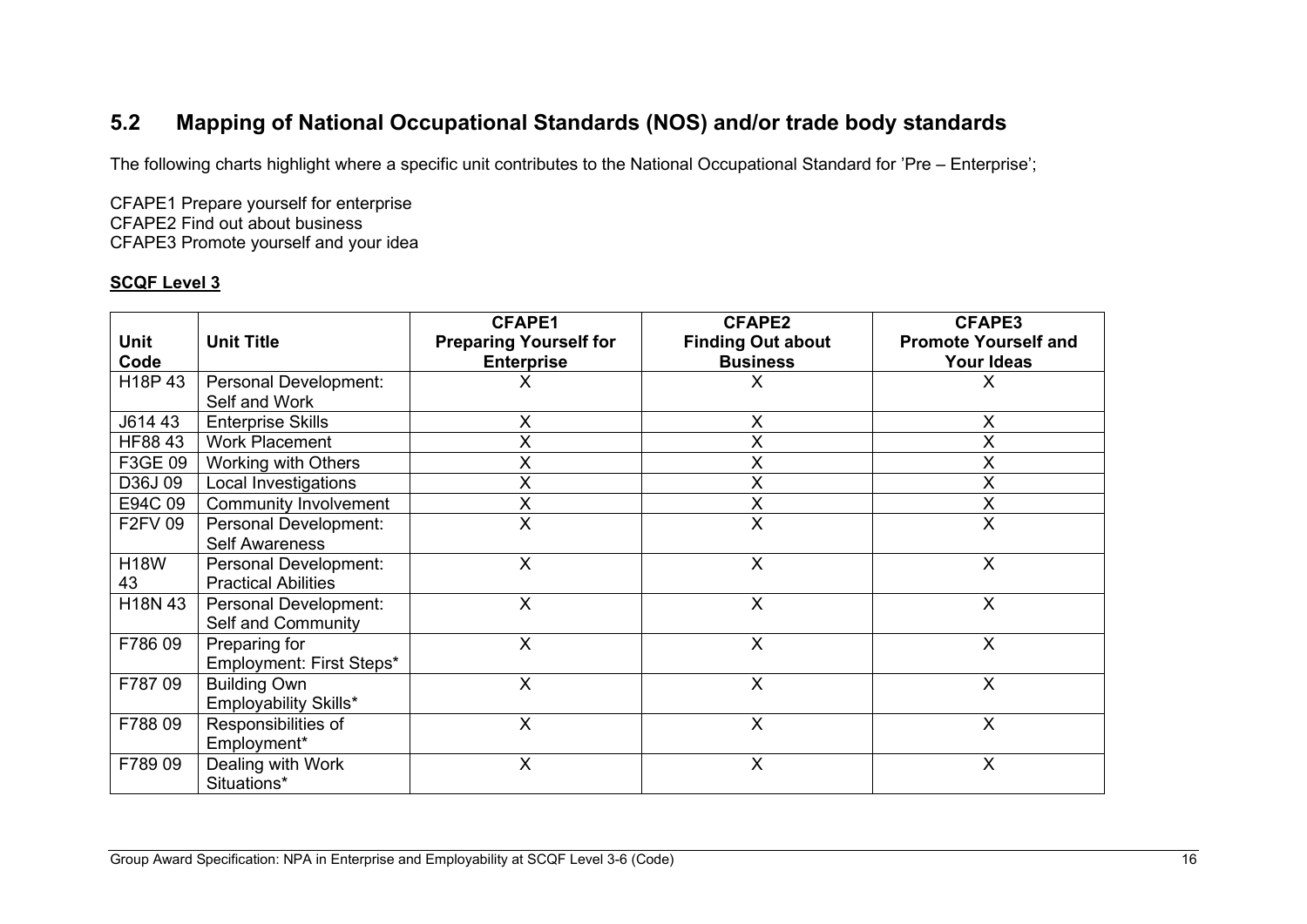| <b>Unit</b>    |                                   | <b>CFAPE1</b>                 | <b>CFAPE2</b>            | <b>CFAPE3</b>               |
|----------------|-----------------------------------|-------------------------------|--------------------------|-----------------------------|
| Code           | <b>Unit Title</b>                 | <b>Preparing Yourself for</b> | <b>Finding Out about</b> | <b>Promote Yourself and</b> |
|                |                                   | <b>Enterprise</b>             | <b>Business</b>          | <b>Your Ideas</b>           |
| H18P 44        | Personal Development:             | Χ                             | X                        | X                           |
|                | Self and Work                     |                               |                          |                             |
| <b>J5CR 44</b> | <b>Working for Yourself</b>       | X                             | X                        | X                           |
| FM28 10        | <b>Working for Yourself</b>       | $\overline{\mathsf{x}}$       | $\overline{\mathsf{x}}$  | $\overline{\mathsf{x}}$     |
|                | (Finishes 31/07/2023)             |                               |                          |                             |
| J614 44        | <b>Enterprise Skills</b>          | X                             | $\mathsf X$              | $\pmb{\mathsf{X}}$          |
| D36N 10        | <b>Enterprise Activity</b>        | $\overline{\mathsf{x}}$       | $\overline{\mathsf{x}}$  | $\overline{\mathsf{x}}$     |
|                | (Finishes 31/07/2024              |                               |                          |                             |
| HF88 44        | <b>Work Placement</b>             | $\pmb{\times}$                | $\mathsf X$              | $\boldsymbol{\mathsf{X}}$   |
| J581 44        | <b>Virtual Work Placement</b>     | $\overline{\mathsf{X}}$       | $\overline{\mathsf{X}}$  | $\overline{\mathsf{x}}$     |
| F3GE 10        | Working with Others               | $\pmb{\mathsf{X}}$            | $\sf X$                  | X                           |
| F38W 10        | <b>Skills for Customer Care</b>   | $\overline{\mathsf{x}}$       | $\overline{\mathsf{x}}$  | $\overline{\mathsf{X}}$     |
| <b>J1JT 44</b> | <b>Financial Skills for Small</b> | $\overline{\mathsf{x}}$       | $\overline{\mathsf{x}}$  | $\overline{\mathsf{x}}$     |
|                | <b>Business: An Introduction</b>  |                               |                          |                             |
| D36J 10        | Local Investigations              | X                             | X                        | $\boldsymbol{\mathsf{X}}$   |
| E94C 10        | <b>Community Involvement</b>      | $\overline{\mathsf{X}}$       | $\overline{\mathsf{X}}$  | $\overline{X}$              |
| F5G6 10        | <b>Customer Service for the</b>   | $\overline{\mathsf{x}}$       | $\overline{\mathsf{x}}$  | $\overline{\mathsf{x}}$     |
|                | Entrepreneur                      |                               |                          |                             |
| F5GA 10        | <b>Establishing a Business</b>    | X                             | $\sf X$                  | $\boldsymbol{\mathsf{X}}$   |
|                | Identity                          |                               |                          |                             |
| F5G7 10        | Business and E-                   | X                             | X                        | X                           |
|                | Commerce: An                      |                               |                          |                             |
|                | Introduction                      |                               |                          |                             |
| F5G9 10        | <b>Business and Marketing:</b>    | $\overline{\mathsf{x}}$       | $\overline{X}$           | $\overline{\mathsf{x}}$     |
|                | An Introduction                   |                               |                          |                             |
| F5G8 10        | <b>Business and Finance:</b>      | $\overline{X}$                | $\overline{\mathsf{x}}$  | $\overline{\mathsf{x}}$     |
|                | An Introduction                   |                               |                          |                             |
| F57F 10        | Preparing to Work*                | $\pmb{\mathsf{X}}$            | $\pmb{\mathsf{X}}$       | $\pmb{\mathsf{X}}$          |
| F786 10        | Preparing for                     | $\overline{\mathsf{x}}$       | $\overline{\mathsf{x}}$  | $\overline{\mathsf{x}}$     |
|                | Employment: First Steps*          |                               |                          |                             |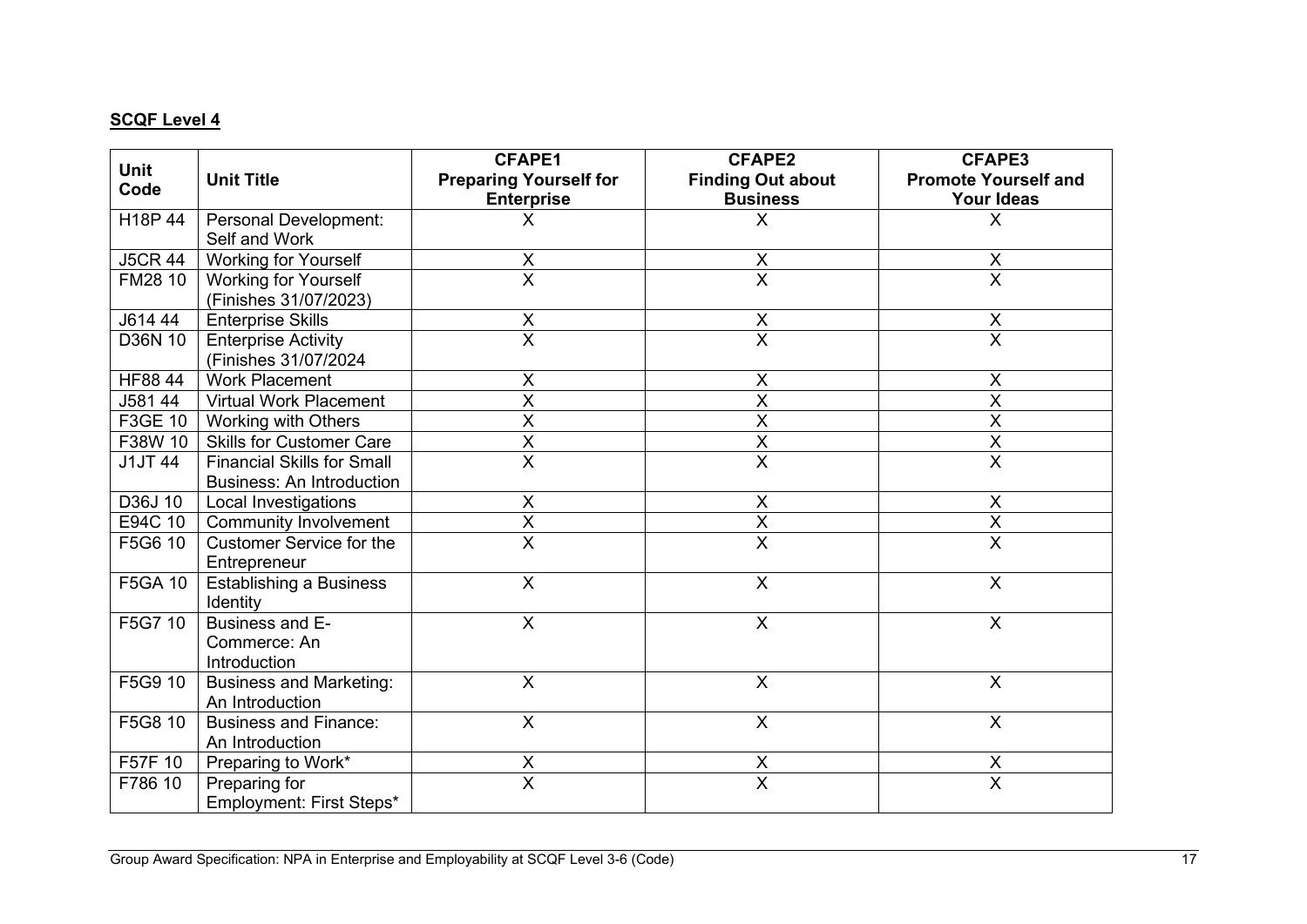| <b>Unit</b><br>Code | <b>Unit Title</b>                                   | <b>CFAPE1</b><br><b>Preparing Yourself for</b><br><b>Enterprise</b> | <b>CFAPE2</b><br><b>Finding Out about</b><br><b>Business</b> | <b>CFAPE3</b><br><b>Promote Yourself and</b><br><b>Your Ideas</b> |
|---------------------|-----------------------------------------------------|---------------------------------------------------------------------|--------------------------------------------------------------|-------------------------------------------------------------------|
| F787 10             | <b>Building Own</b><br>Employability Skills*        |                                                                     | х                                                            | х                                                                 |
| F788 10             | Responsibilities of<br>Employment*                  | x                                                                   | x                                                            | X                                                                 |
| F789 10             | Dealing with Work<br>Situations*                    | X                                                                   | X                                                            | X                                                                 |
| H18X44              | Personal Development:<br>Self - Awareness           | х                                                                   | x                                                            | Х                                                                 |
| <b>H18W</b><br>44   | Personal Development:<br><b>Practical Abilities</b> |                                                                     | x                                                            | х                                                                 |
| H18N 44             | Personal Development:<br>Self and Community         | x                                                                   | Χ                                                            | х                                                                 |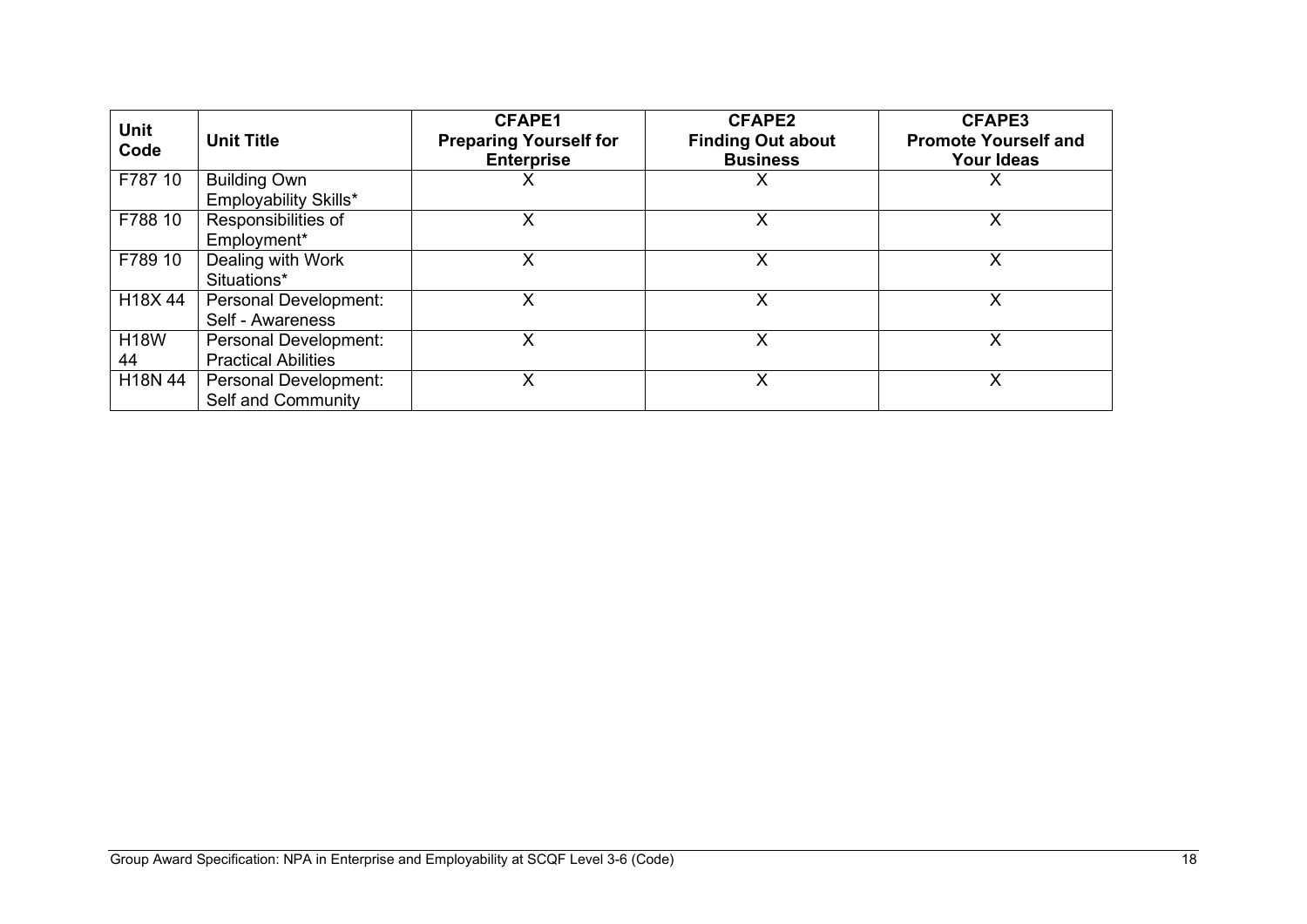| <b>Unit</b>    |                                   | <b>CFAPE1</b>                 | <b>CFAPE2</b>             | <b>CFAPE3</b>                       |
|----------------|-----------------------------------|-------------------------------|---------------------------|-------------------------------------|
| Code           | <b>Unit Title</b>                 | <b>Preparing Yourself for</b> | <b>Finding Out about</b>  | <b>Promote Yourself and</b>         |
|                |                                   | <b>Enterprise</b>             | <b>Business</b>           | Your Ideas                          |
| H18P 45        | Personal Development:             | X                             | X                         | X                                   |
|                | Self and Work                     |                               |                           |                                     |
| <b>J5CP 45</b> | <b>Working for Yourself</b>       | X                             | X                         | X                                   |
| FM99 11        | <b>Working for Yourself</b>       | $\overline{\mathsf{x}}$       | $\overline{\mathsf{x}}$   | $\overline{\mathsf{X}}$             |
|                | (Finishes 31/07/2023)             |                               |                           |                                     |
| J614 45        | <b>Enterprise Skills</b>          | X                             | $\pmb{\mathsf{X}}$        | $\frac{\mathsf{X}}{\mathsf{X}}$     |
| D36N 11        | <b>Enterprise Activity</b>        | $\overline{\mathsf{x}}$       | $\overline{\mathsf{x}}$   |                                     |
|                | (Finishes 31/07/2024)             |                               |                           |                                     |
| HF88 45        | <b>Work Placement</b>             | X                             | X                         | X                                   |
| J581 45        | <b>Virtual Work Placement</b>     | $\overline{\mathsf{x}}$       | $\overline{\mathsf{x}}$   | $\overline{\mathsf{X}}$             |
| F3GE 11        | Working with Others               | X                             | $\mathsf X$               | $\boldsymbol{\mathsf{X}}$           |
| F38X 11        | <b>Skills for Customer Care</b>   | $\overline{\mathsf{x}}$       | $\overline{X}$            | $\overline{X}$                      |
| <b>J1JT 44</b> | <b>Financial Skills for Small</b> | $\overline{\mathsf{x}}$       | $\overline{\mathsf{X}}$   | $\overline{X}$                      |
|                | Business: An                      |                               |                           |                                     |
|                | Introduction                      |                               |                           |                                     |
| D36J 11        | Local Investigations              | $\overline{\mathsf{X}}$       | $\boldsymbol{\mathsf{X}}$ | $\overline{\mathsf{x}}$             |
| E94C 11        | <b>Community Involvement</b>      | $\overline{\mathsf{x}}$       | $\overline{\mathsf{x}}$   | $\frac{\overline{X}}{\overline{X}}$ |
| F78C 45        | Leadership: An                    | $\overline{\mathsf{x}}$       |                           |                                     |
|                | Introduction                      |                               |                           |                                     |
| F78D 45        | Leadership in Practice            | $\pmb{\mathsf{X}}$            | $\mathsf X$               | $\mathsf X$                         |
| F5G6 11        | <b>Customer Service for the</b>   | $\overline{\mathsf{x}}$       | $\overline{\mathsf{x}}$   | $\overline{\mathsf{x}}$             |
|                | Entrepreneur                      |                               |                           |                                     |
| F57F 11        | Preparing to Work                 | $\pmb{\times}$                | X                         | $\sf X$                             |
| F5GA 10        | Establishing a Business           | $\overline{\mathsf{x}}$       | $\overline{\mathsf{x}}$   | $\overline{\mathsf{x}}$             |
|                | Identity                          |                               |                           |                                     |
| F5G7 10        | Business and E-                   | X                             | $\boldsymbol{\mathsf{X}}$ | $\overline{\mathsf{x}}$             |
|                | Commerce: An                      |                               |                           |                                     |
|                | Introduction                      |                               |                           |                                     |
| F5G9 10        | <b>Business and Marketing:</b>    | X                             | $\boldsymbol{\mathsf{X}}$ | $\pmb{\times}$                      |
|                | An Introduction                   |                               |                           |                                     |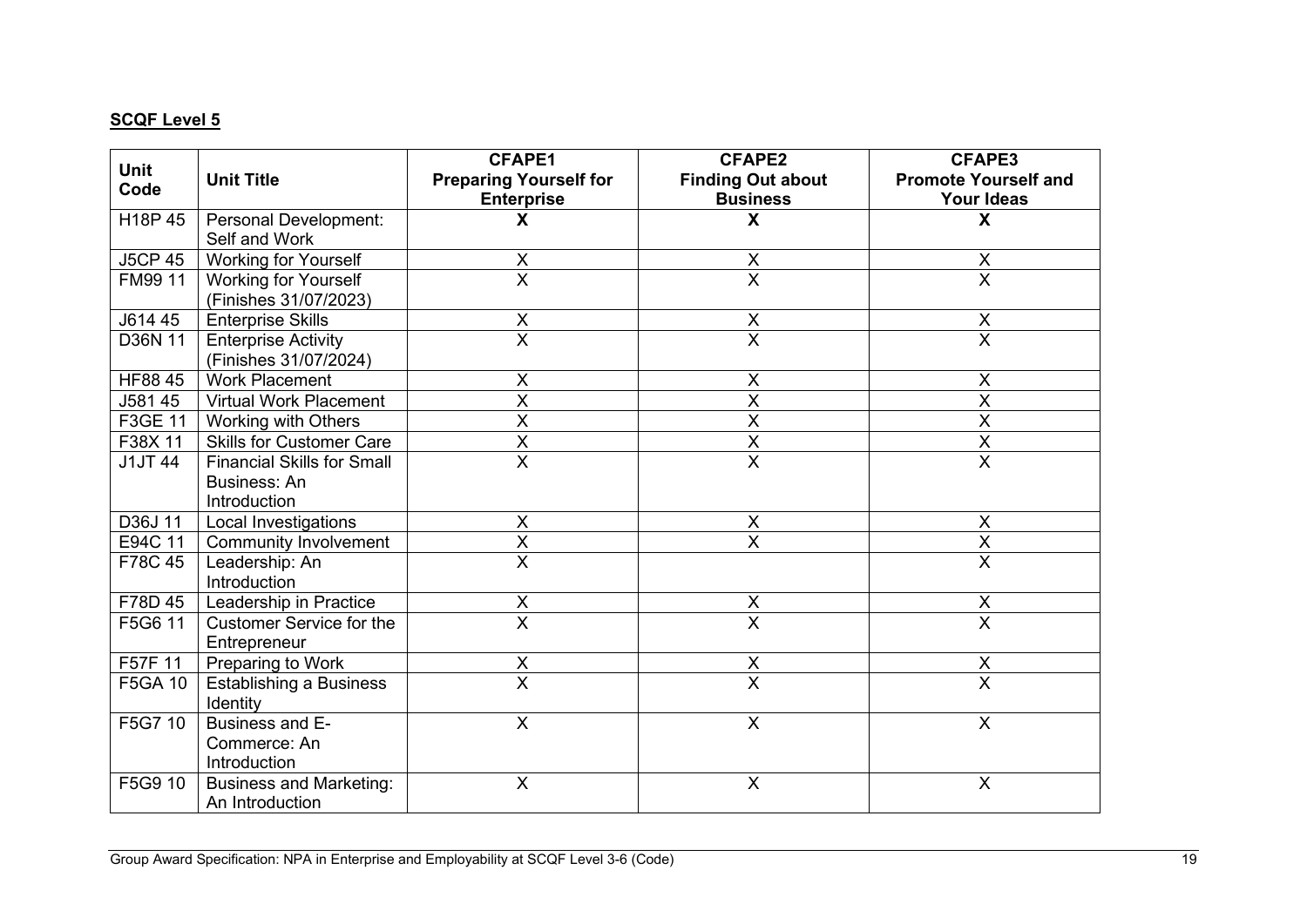| <b>Unit</b><br>Code | <b>Unit Title</b>                                   | <b>CFAPE1</b><br><b>Preparing Yourself for</b><br><b>Enterprise</b> | <b>CFAPE2</b><br><b>Finding Out about</b><br><b>Business</b> | <b>CFAPE3</b><br><b>Promote Yourself and</b><br><b>Your Ideas</b> |
|---------------------|-----------------------------------------------------|---------------------------------------------------------------------|--------------------------------------------------------------|-------------------------------------------------------------------|
| F5G8 10             | <b>Business and Finance:</b><br>An Introduction     |                                                                     |                                                              |                                                                   |
| H18X45              | <b>Personal Development:</b><br>Self - Awareness    |                                                                     |                                                              |                                                                   |
| <b>H18W</b><br>45   | Personal Development:<br><b>Practical Abilities</b> |                                                                     |                                                              |                                                                   |
| H18N 45             | Personal Development:<br>Self and Community         |                                                                     |                                                              |                                                                   |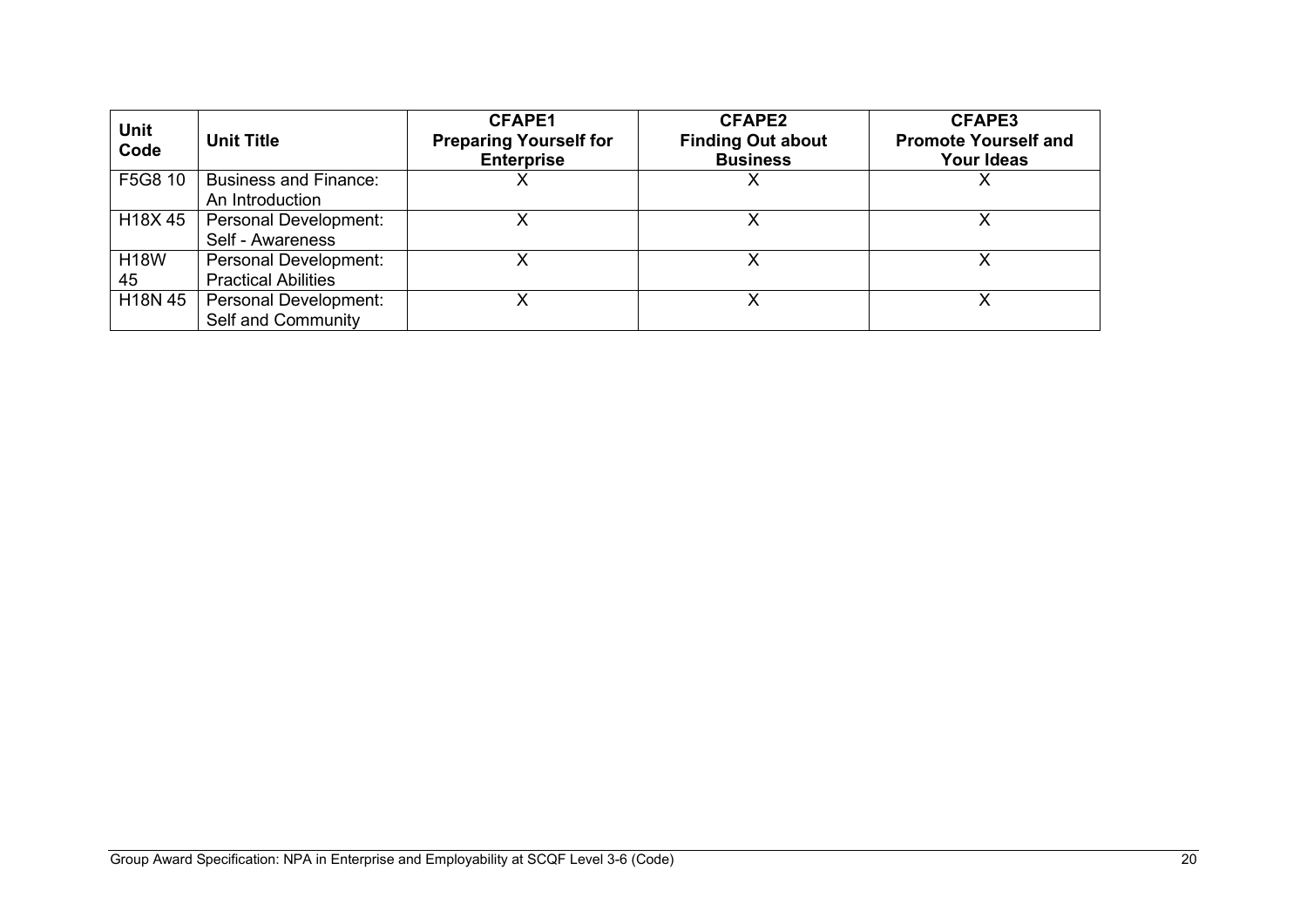| Unit<br>Code      | <b>Unit Title</b>                                   | <b>CFAPE1</b><br><b>Preparing Yourself for</b><br><b>Enterprise</b> | <b>CFAPE2</b><br><b>Finding Out about</b><br><b>Business</b> | <b>CFAPE3</b><br><b>Promote Yourself and</b><br><b>Your Ideas</b> |
|-------------------|-----------------------------------------------------|---------------------------------------------------------------------|--------------------------------------------------------------|-------------------------------------------------------------------|
| H18P 46           | Personal Development:<br>Self and Work              | х                                                                   | X                                                            | $\pmb{\times}$                                                    |
| J614 46           | <b>Enterprise Skills</b>                            | x                                                                   | X                                                            | X                                                                 |
| <b>J5CL 46</b>    | Working for Yourself                                | X                                                                   | X                                                            | X                                                                 |
| HF88 46           | <b>Work Placement</b>                               | X                                                                   | $\times$                                                     | $\pmb{\mathsf{X}}$                                                |
| F3GE 12           | Working with Others                                 | Χ                                                                   | X                                                            | X                                                                 |
| F38Y 12           | <b>Skills for Customer Care</b>                     | Χ                                                                   | $\sf X$                                                      | X                                                                 |
| F78C 46           | Leadership: An<br>Introduction                      | Χ                                                                   |                                                              | X                                                                 |
| F78D 46           | Leadership in Practice                              | X                                                                   | X                                                            | X                                                                 |
| D36J 12           | Local Investigations                                | Χ                                                                   | $\times$                                                     | X                                                                 |
| J5Y6 46           | Enterprise in the<br>Community                      | X                                                                   | $\overline{X}$                                               | X                                                                 |
| H18X46            | Personal Development:<br>Self - Awareness           | Χ                                                                   | X                                                            | X                                                                 |
| <b>H18W</b><br>46 | Personal Development:<br><b>Practical Abilities</b> | X                                                                   | X                                                            | X                                                                 |
| H18N 46           | Personal Development:<br>Self and Community         | $\times$                                                            | X                                                            | $\times$                                                          |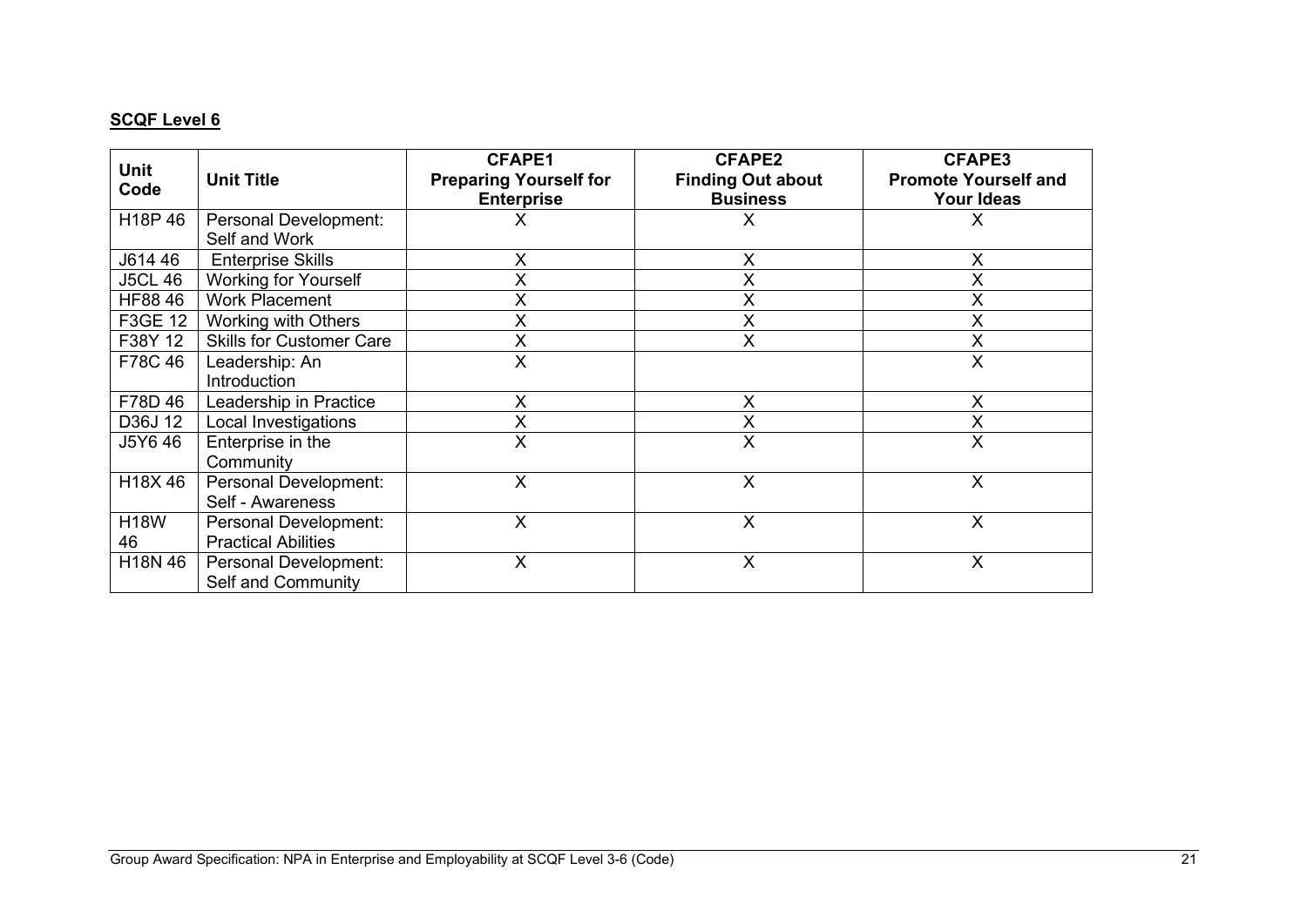# **5.3 Mapping of Core Skills development opportunities across the qualification(s)**

### **SCQF Level 3**

| Unit code      | <b>Unit title</b>                                   | Communication |      |         |           | <b>Numeracy</b> |    | <b>ICT</b> |                | <b>Problem Solving</b> |                | <b>Working with</b><br><b>Others</b> |                |
|----------------|-----------------------------------------------------|---------------|------|---------|-----------|-----------------|----|------------|----------------|------------------------|----------------|--------------------------------------|----------------|
|                |                                                     | W(R)          | W(W) | $\circ$ | <b>UN</b> | UGI             | AI | PCI        | <b>CT</b>      | PO                     | <b>RE</b>      | <b>WCO</b>                           | <b>RCC</b>     |
| H18P 43        | Personal Development: Self and<br><b>Work</b>       |               |      |         |           |                 |    |            | L <sub>3</sub> |                        |                |                                      |                |
| J614 43        | <b>Enterprise Skills</b>                            |               |      |         |           |                 |    |            | L <sub>3</sub> | L3                     | L3             | L <sub>3</sub>                       |                |
| HF88 43        | <b>Work Placement</b>                               |               |      |         |           |                 |    |            | L <sub>3</sub> | L3                     | L3             | L <sub>3</sub>                       | L <sub>3</sub> |
| F3GE 09        | Working with Others                                 |               |      |         |           |                 |    |            |                |                        |                | L3                                   | L <sub>3</sub> |
| D36J09         | Local Investigations                                |               |      |         |           |                 |    |            | L <sub>3</sub> | L3                     | L <sub>3</sub> | L <sub>3</sub>                       | L <sub>3</sub> |
| E94C 09        | <b>Community Involvement</b>                        |               |      |         |           |                 |    |            |                |                        |                |                                      |                |
| <b>F2FV 09</b> | Personal Development: Self<br>Awareness             |               |      |         |           |                 |    |            |                |                        |                |                                      |                |
| H18W 43        | Personal Development:<br><b>Practical Abilities</b> |               |      |         |           |                 |    |            | L <sub>3</sub> |                        |                |                                      |                |
| H18N 43        | Personal Development: Self and<br>Community         |               |      |         |           |                 |    |            | L <sub>3</sub> |                        |                | L <sub>3</sub>                       | L <sub>3</sub> |
| F78609         | Preparing for Employment: First<br>Steps*           |               |      |         |           |                 |    |            |                |                        |                |                                      |                |
| F78709         | <b>Building Own Employability</b><br>Skills*        |               |      |         |           |                 |    |            |                |                        |                |                                      |                |
| F78809         | Responsibilities of Employment*                     |               |      |         |           |                 |    |            |                |                        |                |                                      |                |
| F78909         | Dealing with Work Situations*                       |               |      |         |           |                 |    |            |                |                        |                |                                      |                |

### <span id="page-23-0"></span>**Key:**

| <b>Communication:</b> | $W(R)$ = Written (Reading)            | $W(W)$ = Written (Writing)                     | $O = O$ ral |
|-----------------------|---------------------------------------|------------------------------------------------|-------------|
| Numeracy:             | $UN = Using Number$                   | $\mathsf{U}$ UGI = Using Graphical Information |             |
| ICT:                  | $^{\circ}$ AI = Accessing Information | PCI: Providing/Creating Information            |             |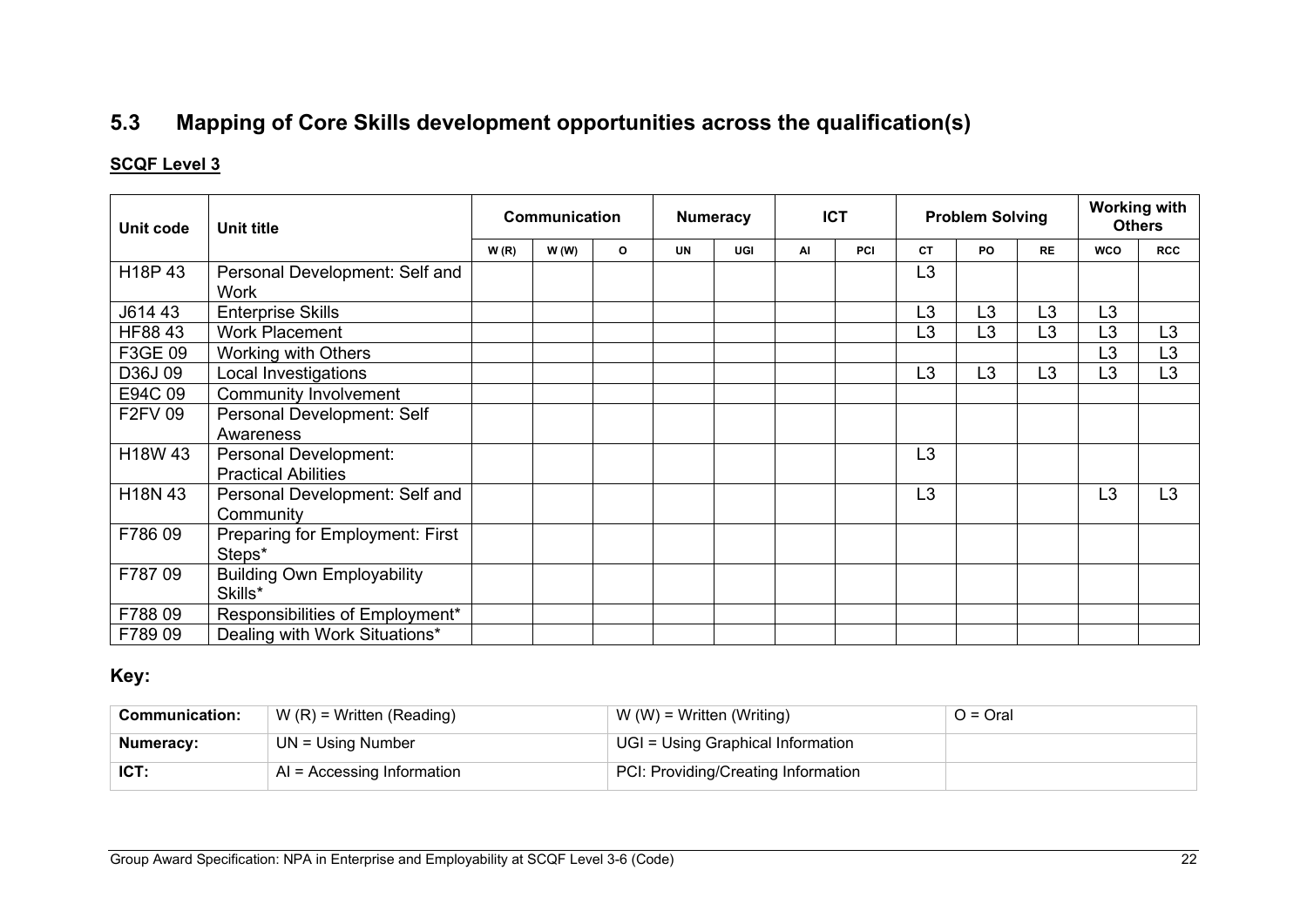| <b>Problem Solving:</b>              | $\vert$ CT = Critical Thinking           | PO = Planning and Organising                             | RE = Reviewing and Evaluating |
|--------------------------------------|------------------------------------------|----------------------------------------------------------|-------------------------------|
| <b>Working with</b><br><b>Others</b> | WCO = Working Co-operatively with Others | $\overline{P}$ RCC = Reviewing Co-operative Contribution |                               |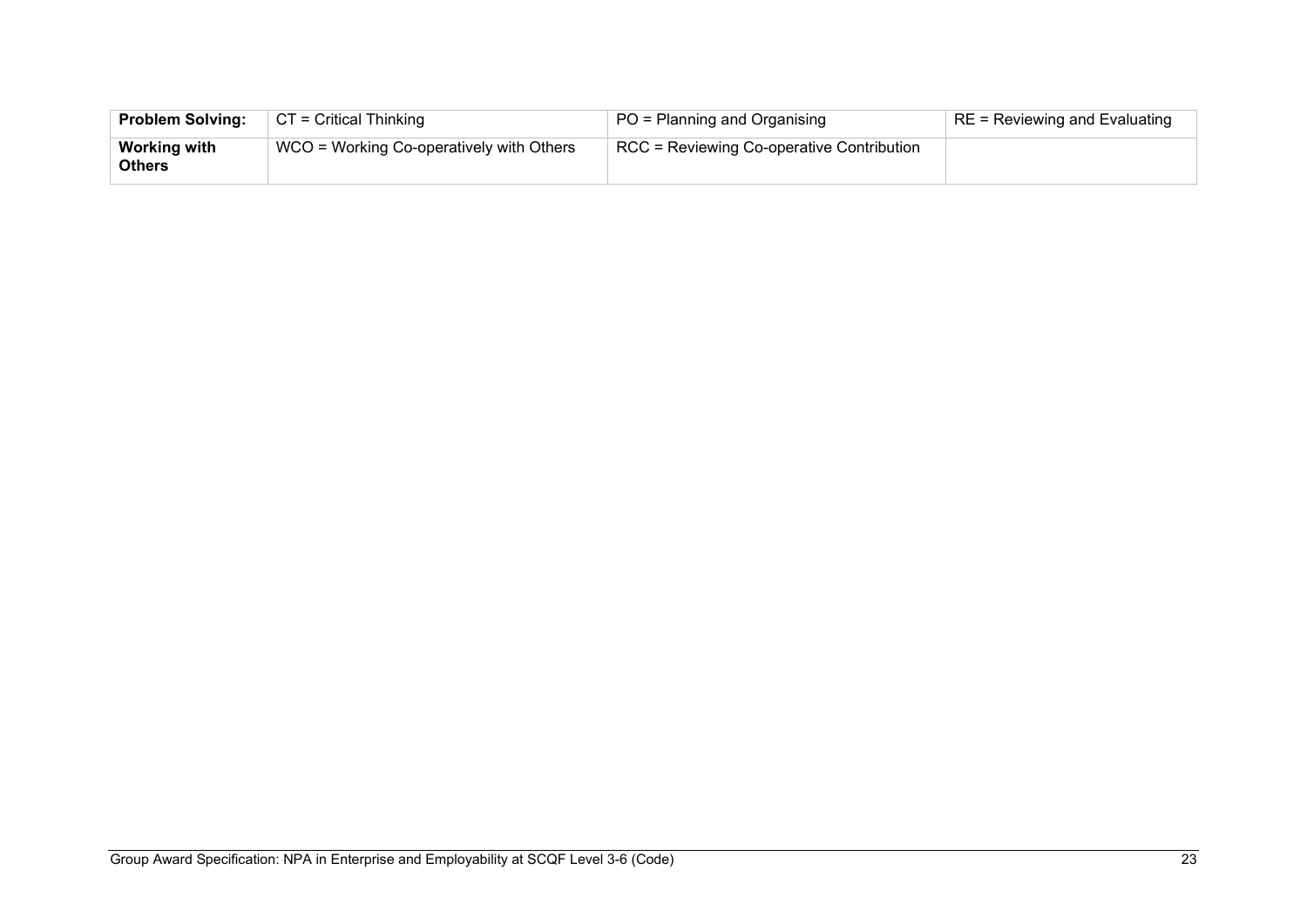| Unit code      | <b>Unit title</b>                                                     |          | Communication |              |           | <b>Numeracy</b> |           | <b>ICT</b> |           | <b>Problem Solving</b> |           | <b>Working</b><br>with Others |            |
|----------------|-----------------------------------------------------------------------|----------|---------------|--------------|-----------|-----------------|-----------|------------|-----------|------------------------|-----------|-------------------------------|------------|
|                |                                                                       | W<br>(R) | W<br>(W)      | $\mathbf{o}$ | <b>UN</b> | <b>UGI</b>      | <b>AI</b> | PCI        | <b>CT</b> | PO                     | <b>RE</b> | <b>WCO</b>                    | <b>RCC</b> |
| H18P 44        | Personal Development: Self and<br><b>Work</b>                         |          |               |              |           |                 |           |            | L4        |                        |           |                               |            |
| <b>J5CR 44</b> | <b>Working for Yourself</b>                                           | L4       | L4            |              |           |                 | L4        | L4         | L4        | L4                     | L4        |                               |            |
| FM28 10        | <b>Working for Yourself (Finishes</b><br>31/07/2023)                  |          |               |              |           |                 |           |            |           |                        |           |                               |            |
| J614 44        | <b>Enterprise Skills</b>                                              |          |               |              |           |                 |           |            | L4        | L4                     | L4        | L4                            |            |
| D36N 10        | <b>Enterprise Activity (Finishes</b><br>31/07/2024                    |          |               |              |           |                 |           |            |           |                        |           |                               |            |
| HF88 44        | <b>Work Placement</b>                                                 |          |               |              |           |                 |           |            | L4        | L4                     | L4        | L4                            | L4         |
| J581 44        | <b>Virtual Work Placement</b>                                         |          |               |              |           |                 |           |            |           |                        |           |                               |            |
| F3GE 10        | Working with Others                                                   |          |               |              |           |                 |           |            |           |                        |           | L4                            | L4         |
| F38W 10        | <b>Skills for Customer Care</b>                                       | L4       | L4            | L4           |           |                 |           |            | L4        | L4                     | L4        |                               |            |
| <b>J1JT 44</b> | <b>Financial Skills for Small</b><br><b>Business: An Introduction</b> |          |               |              | L4        | L4              |           |            |           |                        |           |                               |            |
| D36J 10        | Local Investigations                                                  |          |               |              |           |                 |           |            | L4        | L4                     | L4        | L4                            | L4         |
| E94C 10        | <b>Community Involvement</b>                                          |          |               |              |           |                 |           |            |           |                        |           |                               |            |
| F5G6 10        | <b>Customer Service for the</b><br>Entrepreneur                       | L4       | L4            | L4           |           |                 |           |            | L4        | L4                     | L4        |                               |            |
| <b>F5GA 10</b> | Establishing a Business Identity                                      |          |               |              |           |                 | L4        | L4         | L4        | L4                     | L4        | L4                            | L4         |
| F5G7 10        | Business and E-Commerce: An<br>Introduction                           | L4       | L4            | L4           |           |                 | L4        | L4         |           |                        |           |                               |            |
| F5G9 10        | Business and Marketing: An<br>Introduction                            |          |               |              |           |                 |           |            |           |                        |           |                               |            |
| F5G8 10        | <b>Business and Finance: An</b><br>Introduction                       | L4       | L4            | L4           | L4        | L4              | L4        | L4         |           |                        |           |                               |            |
| F57F 10        | Preparing to Work*                                                    | L4       | L4            | L4           |           |                 |           |            | L4        | L4                     | L4        |                               |            |
| F786 10        | Preparing for Employment: First<br>Steps*                             |          |               |              |           |                 |           |            |           |                        |           |                               |            |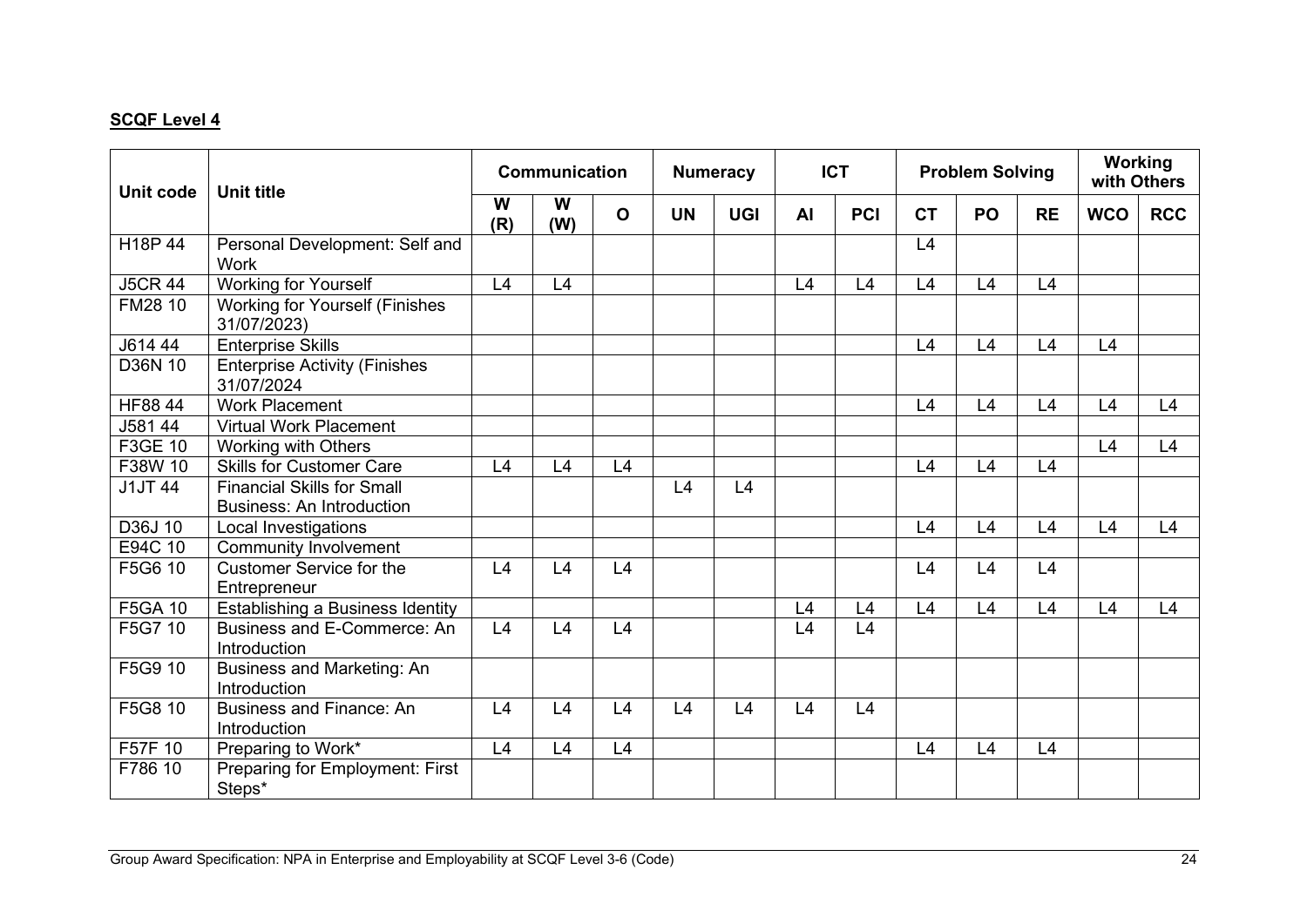| F787 10 | <b>Building Own Employability</b> |  |  |  |    |  |    |    |
|---------|-----------------------------------|--|--|--|----|--|----|----|
|         | Skills*                           |  |  |  |    |  |    |    |
| F788 10 | Responsibilities of Employment*   |  |  |  |    |  |    |    |
| F789 10 | Dealing with Work Situations*     |  |  |  |    |  |    |    |
| H18X 44 | Personal Development: Self -      |  |  |  | L4 |  |    |    |
|         | Awareness                         |  |  |  |    |  |    |    |
| H18W 44 | <b>Personal Development:</b>      |  |  |  | L4 |  |    |    |
|         | <b>Practical Abilities</b>        |  |  |  |    |  |    |    |
| H18N 44 | Personal Development: Self and    |  |  |  | L4 |  | L4 | L4 |
|         | Community                         |  |  |  |    |  |    |    |

# **Key:**

| <b>Communication:</b>                | $W(R)$ = Written (Reading)               | $W(W)$ = Written (Writing)                | $O = Q$ ral                   |
|--------------------------------------|------------------------------------------|-------------------------------------------|-------------------------------|
| Numeracy:                            | $UN = Using Number$                      | UGI = Using Graphical Information         |                               |
| ICT:                                 | $AI = Accessing Information$             | PCI: Providing/Creating Information       |                               |
| <b>Problem Solving:</b>              | $CT = Critical Thinking$                 | PO = Planning and Organising              | RE = Reviewing and Evaluating |
| <b>Working with</b><br><b>Others</b> | WCO = Working Co-operatively with Others | RCC = Reviewing Co-operative Contribution |                               |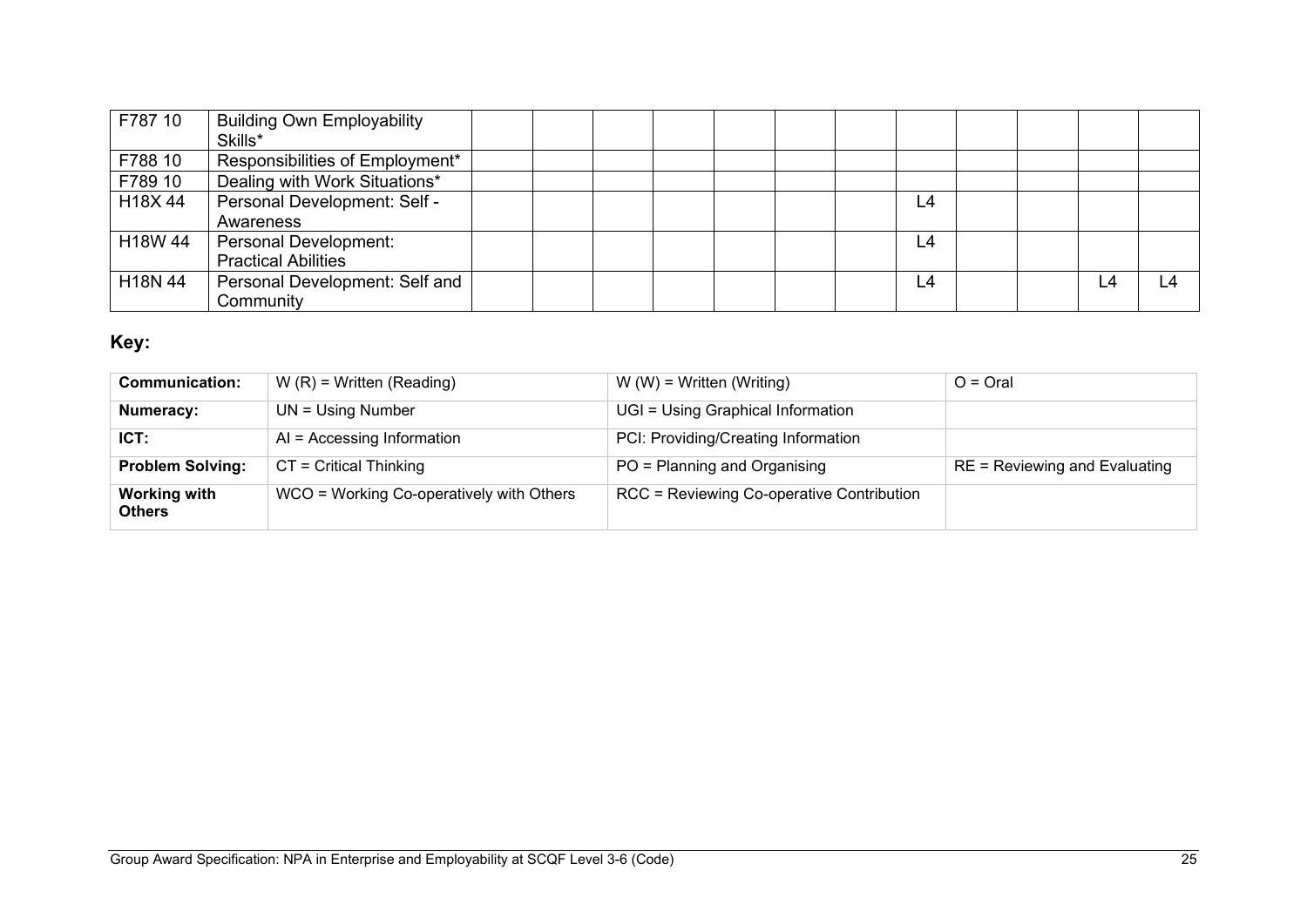| <b>Unit code</b> | <b>Unit title</b>                                                     |          | Communication |              |           | <b>Numeracy</b> |           | <b>ICT</b> | <b>Problem Solving</b> |    |                | Working<br>with Others |            |
|------------------|-----------------------------------------------------------------------|----------|---------------|--------------|-----------|-----------------|-----------|------------|------------------------|----|----------------|------------------------|------------|
|                  |                                                                       | W<br>(R) | W<br>(W)      | $\mathbf{o}$ | <b>UN</b> | <b>UGI</b>      | <b>AI</b> | PCI        | <b>CT</b>              | PO | <b>RE</b>      | <b>WCO</b>             | <b>RCC</b> |
| H18P 45          | Personal Development: Self and<br><b>Work</b>                         |          |               |              |           |                 |           |            | L5                     |    |                |                        |            |
| <b>J5CP 45</b>   | Working for Yourself                                                  |          |               |              |           |                 |           |            | L5                     | L5 | L5             |                        |            |
| FM99 11          | <b>Working for Yourself (Finishes</b><br>31/07/2023)                  |          |               |              |           |                 |           |            |                        |    |                |                        |            |
| J614 45          | <b>Enterprise Skills</b>                                              |          |               |              |           |                 |           |            | L5                     | L5 | L5             | L5                     |            |
| D36N 11          | <b>Enterprise Activity (Finishes</b><br>31/07/2024)                   |          |               |              |           |                 |           |            | L5                     | L5 | L5             | L5                     | L5         |
| HF88 45          | <b>Work Placement</b>                                                 |          |               |              |           |                 |           |            | L5                     | L5 | L5             | L5                     | L5         |
| J581 45          | <b>Virtual Work Placement</b>                                         |          |               |              |           |                 |           |            |                        |    |                |                        |            |
| F3GE 11          | Working with Others                                                   |          |               |              |           |                 |           |            |                        |    |                | L5                     | L5         |
| F38X 11          | <b>Skills for Customer Care</b>                                       |          |               |              |           |                 |           |            |                        |    |                |                        |            |
| J1JT 44          | <b>Financial Skills for Small</b><br><b>Business: An Introduction</b> |          |               |              | L4        | L4              |           |            |                        |    |                |                        |            |
| D36J 11          | Local Investigations                                                  |          |               |              |           |                 |           |            | L5                     | L5 | L <sub>5</sub> | L5                     | L5         |
| E94C 11          | <b>Community Involvement</b>                                          |          |               |              |           |                 |           |            |                        |    |                |                        |            |
| F78C 45          | Leadership: An Introduction                                           |          |               |              |           |                 |           |            | L <sub>5</sub>         |    |                |                        |            |
| F78D 45          | Leadership in Practice                                                |          |               |              |           |                 |           |            | L5                     | L5 | L <sub>5</sub> | L5                     |            |
| F5G6 11          | <b>Customer Service for the</b><br>Entrepreneur                       |          |               |              |           |                 |           |            |                        |    |                |                        |            |
| F57F 11          | Preparing to Work                                                     |          |               |              |           |                 |           |            |                        |    |                |                        |            |
| F5GA 10          | Establishing a Business Identity                                      |          |               |              |           |                 | L4        | L4         | L4                     | L4 | L4             | L4                     | L4         |
| F5G7 10          | Business and E-Commerce: An<br>Introduction                           | L4       | L4            | L4           |           |                 | L4        |            |                        |    |                |                        |            |
| F5G9 10          | <b>Business and Marketing: An</b><br>Introduction                     |          |               |              |           |                 |           |            |                        |    |                |                        |            |
| F5G8 10          | <b>Business and Finance: An</b><br>Introduction                       | L4       | L4            | L4           | L4        | L4              | L4        | L4         |                        |    |                |                        |            |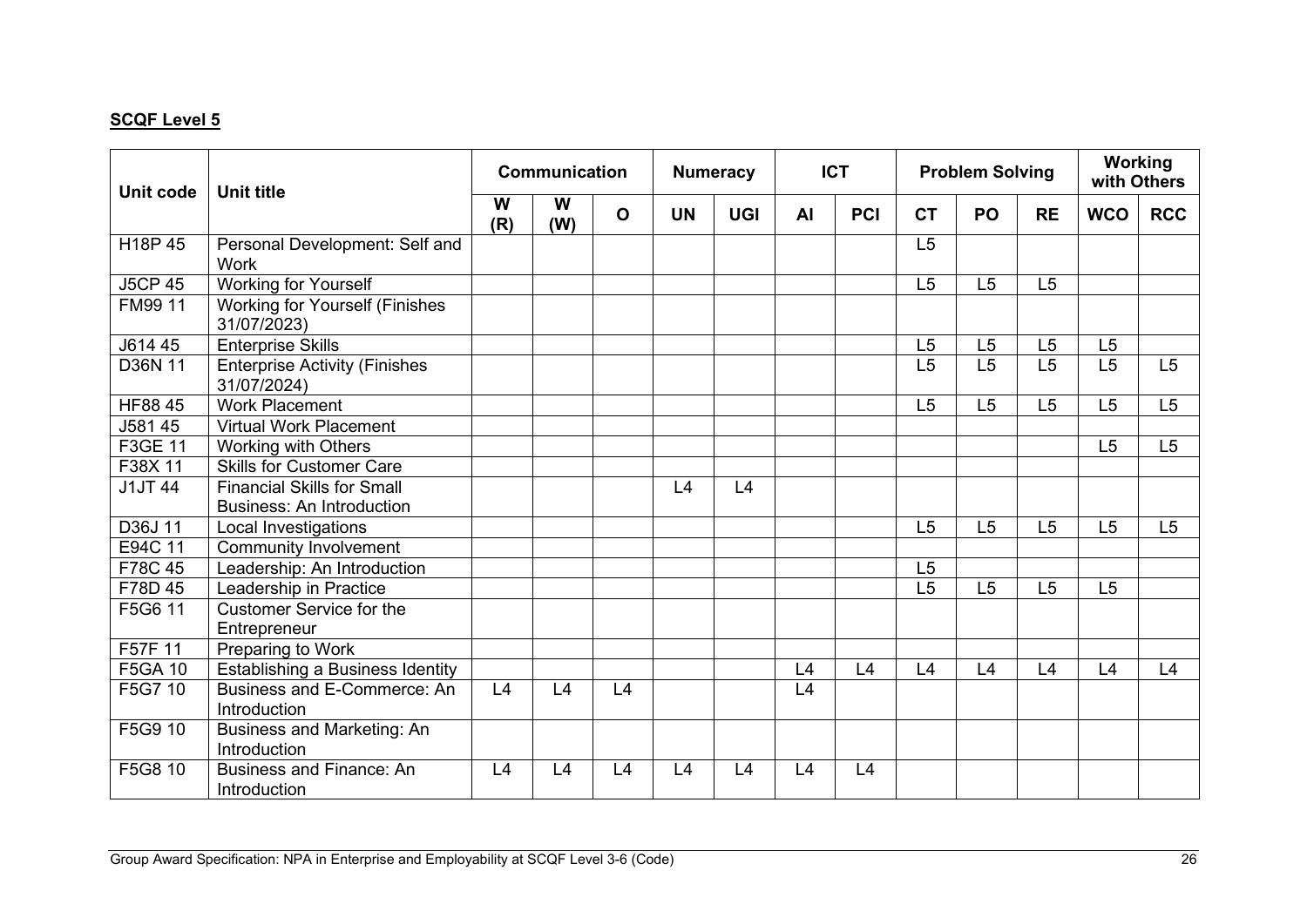| H18X45  | Personal Development: Self -   |  |  |  | L5             |  |  |
|---------|--------------------------------|--|--|--|----------------|--|--|
|         | Awareness                      |  |  |  |                |  |  |
| H18W 45 | Personal Development:          |  |  |  | L5             |  |  |
|         | <b>Practical Abilities</b>     |  |  |  |                |  |  |
| H18P 45 | Personal Development: Self and |  |  |  | L <sub>5</sub> |  |  |
|         | Work                           |  |  |  |                |  |  |

# **Key:**

| <b>Communication:</b>                | $W(R)$ = Written (Reading)               | $W(W)$ = Written (Writing)                | $O = Q$ ral                     |
|--------------------------------------|------------------------------------------|-------------------------------------------|---------------------------------|
| Numeracy:                            | $UN = Using Number$                      | UGI = Using Graphical Information         |                                 |
| ICT:                                 | $AI = Accessing Information$             | PCI: Providing/Creating Information       |                                 |
| <b>Problem Solving:</b>              | $CT = Critical Thinking$                 | PO = Planning and Organising              | $RE = Reviewing$ and Evaluating |
| <b>Working with</b><br><b>Others</b> | WCO = Working Co-operatively with Others | RCC = Reviewing Co-operative Contribution |                                 |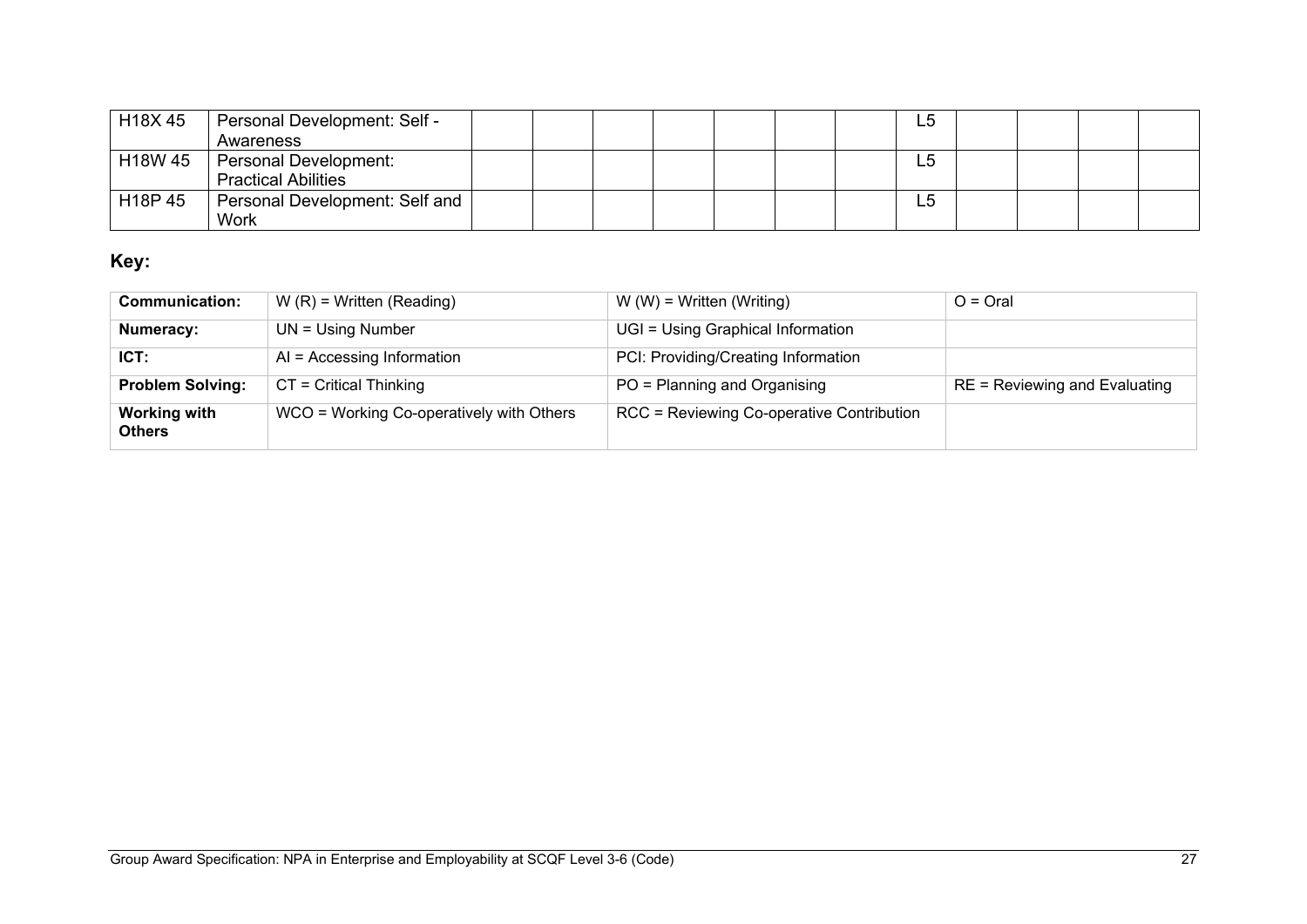| Unit code            | <b>Unit title</b>                                   | <b>Communication</b> |          | <b>Numeracy</b> |           | <b>ICT</b> |    | <b>Problem Solving</b> |                |    | <b>Working</b><br>with Others |                |                |
|----------------------|-----------------------------------------------------|----------------------|----------|-----------------|-----------|------------|----|------------------------|----------------|----|-------------------------------|----------------|----------------|
|                      |                                                     |                      | W<br>(W) | $\mathbf O$     | <b>UN</b> | <b>UGI</b> | AI | <b>PCI</b>             | <b>CT</b>      | PO | <b>RE</b>                     | <b>WCO</b>     | <b>RCC</b>     |
| H <sub>18</sub> P 46 | Personal Development: Self and<br><b>Work</b>       |                      |          |                 |           |            |    |                        | L <sub>6</sub> |    |                               |                |                |
| J614 46              | <b>Enterprise Skills</b>                            |                      |          |                 |           |            |    |                        | L <sub>6</sub> | L6 | L6                            | L6             |                |
| <b>J5CL 46</b>       | <b>Working for Yourself</b>                         |                      |          |                 |           |            |    |                        |                |    |                               |                |                |
| HF88 46              | <b>Work Placement</b>                               |                      |          |                 |           |            |    |                        | L <sub>6</sub> | L6 | L6                            | L <sub>6</sub> | L <sub>6</sub> |
| F3GE 12              | Working with Others                                 |                      |          |                 |           |            |    |                        |                |    |                               | L <sub>6</sub> | L <sub>6</sub> |
| F38Y 12              | <b>Skills for Customer Care</b>                     |                      |          |                 |           |            |    |                        |                |    |                               |                |                |
| D36J 12              | Local Investigations                                |                      |          |                 |           |            |    |                        | L <sub>6</sub> | L6 | L6                            | L <sub>6</sub> | L <sub>6</sub> |
| F78C46               | Leadership: An Introduction                         |                      |          |                 |           |            |    |                        | L <sub>6</sub> |    |                               |                |                |
| F78D 46              | Leadership in Practice                              |                      |          |                 |           |            |    |                        | L6             | L6 | L6                            | L6             |                |
| J5Y6 46              | <b>Enterprise in the Community</b>                  |                      |          |                 |           |            |    |                        | L5             | L5 | L <sub>5</sub>                | L5             | L5             |
| H18X46               | Personal Development: Self -<br>Awareness           |                      |          |                 |           |            |    |                        | L <sub>6</sub> |    |                               |                |                |
| H18W 46              | Personal Development:<br><b>Practical Abilities</b> |                      |          |                 |           |            |    |                        | L <sub>6</sub> |    |                               |                |                |
| H18N 46              | Personal Development: Self and<br>Community         |                      |          |                 |           |            |    |                        | L <sub>6</sub> |    |                               | L <sub>6</sub> | L <sub>6</sub> |

## **Key:**

| <b>Communication:</b>                | $W(R)$ = Written (Reading)               | $W(W)$ = Written (Writing)                | $O = Q$ ral                     |
|--------------------------------------|------------------------------------------|-------------------------------------------|---------------------------------|
| Numeracy:                            | $UN = Using Number$                      | UGI = Using Graphical Information         |                                 |
| ICT:                                 | $AI = Accessing Information$             | PCI: Providing/Creating Information       |                                 |
| <b>Problem Solving:</b>              | $CT = Critical Thinking$                 | PO = Planning and Organising              | $RE = Reviewing$ and Evaluating |
| <b>Working with</b><br><b>Others</b> | WCO = Working Co-operatively with Others | RCC = Reviewing Co-operative Contribution |                                 |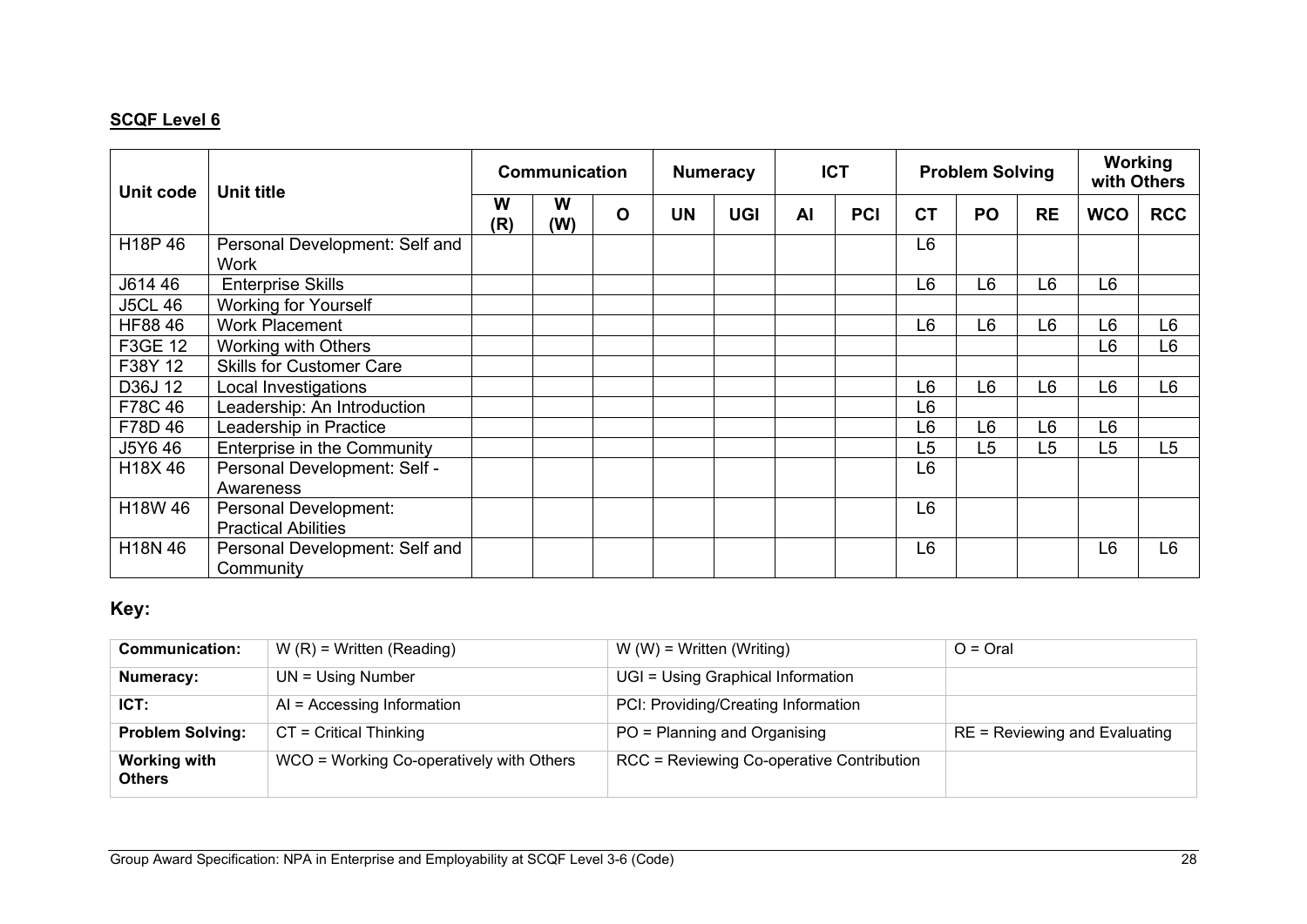# **5.4 Assessment strategy for the qualification(s)**

<span id="page-30-0"></span>

|                      | <b>SCQF Level 3</b>                                 |      | <b>Assessment</b>           |                                              |                                              |                              |
|----------------------|-----------------------------------------------------|------|-----------------------------|----------------------------------------------|----------------------------------------------|------------------------------|
|                      | Unit                                                |      | <b>Outcome 1</b>            | <b>Outcome 2</b>                             | <b>Outcome 3</b>                             | <b>Outcome 4</b>             |
| H <sub>18</sub> P 43 | Personal Development: Self and<br>Work              | Open | Written /orally<br>recorded | Performance                                  | Written / orally<br>recorded                 |                              |
| J614 43              | <b>Enterprise Skills</b>                            | Open | Written /orally<br>recorded | Performance                                  | Written / orally<br>recorded                 | $\blacksquare$               |
| HF88 43              | <b>Work Placement</b>                               | Open | Written /orally<br>recorded | Performance                                  | Written / orally<br>recorded                 | $\blacksquare$               |
| F3GE 09              | Working with Others                                 | Open | Written /orally<br>recorded | Performance                                  |                                              | $\blacksquare$               |
| D36J09               | <b>Local Investigations</b>                         | Open | Written /orally<br>recorded | Written /orally<br>recorded                  | Written / orally<br>recorded                 | $\blacksquare$               |
| E94C 09              | <b>Community Involvement</b>                        | Open | Written /orally<br>recorded | Written /orally<br>recorded /<br>performance | Written /orally<br>recorded /<br>performance | Written / orally<br>recorded |
| <b>F2FV 09</b>       | Personal Development: Self<br>Awareness             | Open | Written /orally<br>recorded | Performance                                  | Written / orally<br>recorded                 | $\blacksquare$               |
| H18W 43              | Personal Development: Practical<br><b>Abilities</b> | Open | Written /orally<br>recorded | Performance                                  | Written / orally<br>recorded                 | $\blacksquare$               |
| H18N 43              | Personal Development: Self and<br>Community         | Open | Written /orally<br>recorded | Performance                                  | Written / orally<br>recorded                 | $\blacksquare$               |
| F78609               | Preparing for Employment: First<br>Steps*           | Open | Written /orally<br>recorded | Written /orally<br>recorded                  | Written /orally<br>recorded                  | $\blacksquare$               |
| F78709               | Building Own Employability Skills*                  | Open | Written /orally<br>recorded | Written /orally<br>recorded /<br>performance |                                              | $\overline{a}$               |
| F78809               | Responsibilities of Employment*                     | Open | Written /orally<br>recorded | Written /orally<br>recorded                  | $\blacksquare$                               | $\blacksquare$               |
| F78909               | Dealing with Work Situations*                       | Open | Written /orally<br>recorded | Written /orally<br>recorded                  | $\blacksquare$                               | $\blacksquare$               |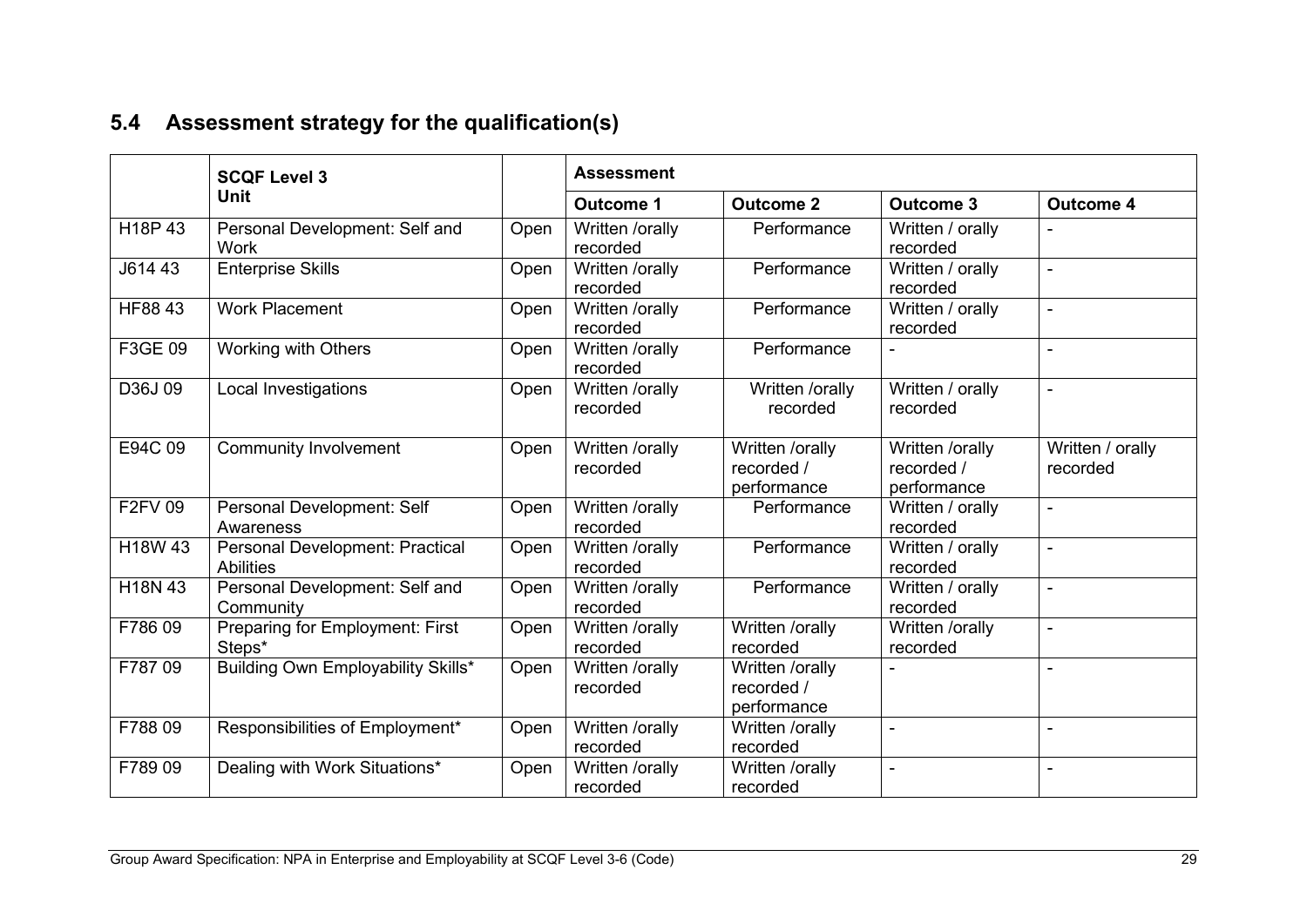|                | <b>SCQF Level 4</b><br><b>Unit</b>                             |      | <b>Assessment</b>           |                                              |                                              |                              |
|----------------|----------------------------------------------------------------|------|-----------------------------|----------------------------------------------|----------------------------------------------|------------------------------|
|                |                                                                |      | <b>Outcome 1</b>            | <b>Outcome 2</b>                             | <b>Outcome 3</b>                             | <b>Outcome 4</b>             |
| H18P 44        | Personal Development: Self and<br><b>Work</b>                  | Open | Written /orally<br>recorded | Performance                                  | Written / orally<br>recorded                 | ÷,                           |
| <b>J5CR 44</b> | <b>Working for Yourself</b>                                    | Open | Written /orally<br>recorded | Written /orally<br>recorded                  | Written /orally<br>recorded                  | $\blacksquare$               |
| FM28 10        | <b>Working for Yourself (Finishes</b><br>31/07/2023)           | Open | Written /orally<br>recorded | Performance                                  | Written / orally<br>recorded                 | $\blacksquare$               |
| J614 44        | <b>Enterprise Skills</b>                                       | Open | Written /orally<br>recorded | Performance                                  | Written / orally<br>recorded                 | $\blacksquare$               |
| D36N 10        | <b>Enterprise Activity (Finishes</b><br>31/07/2024             | Open | Written /orally<br>recorded | Written /orally<br>recorded /<br>Performance | Performance                                  | Written /orally<br>recorded  |
| <b>HF8844</b>  | <b>Work Placement</b>                                          | Open | Written /orally<br>recorded | Performance                                  | Written / orally<br>recorded                 | $\blacksquare$               |
| J581 44        | <b>Virtual Work Placement</b>                                  | Open | Written /orally<br>recorded | Performance                                  | Written / orally<br>recorded                 | $\blacksquare$               |
| F3GE 10        | Working with Others                                            | Open | Written /orally<br>recorded | Performance                                  |                                              | $\blacksquare$               |
| F38W 10        | <b>Skills for Customer Care</b>                                | Open | Written /orally<br>recorded | Performance                                  | Performance                                  | Performance                  |
| J1JT 44        | <b>Financial Skills for Small Business:</b><br>An Introduction | Open | Written /orally<br>recorded | Written /orally<br>recorded                  | Written /orally<br>recorded                  | $\blacksquare$               |
| D36J 10        | <b>Local Investigations</b>                                    | Open | Written /orally<br>recorded | Written /orally<br>recorded                  | Written / orally<br>recorded                 | $\blacksquare$               |
| E94C 10        | <b>Community Involvement</b>                                   | Open | Written /orally<br>recorded | Written /orally<br>recorded /<br>performance | Written /orally<br>recorded /<br>performance | Written / orally<br>recorded |
| F5G6 10        | <b>Customer Service for the</b><br>Entrepreneur                | Open | Written /orally<br>recorded | Written /orally<br>recorded                  | Written / orally<br>recorded                 | Written / orally<br>recorded |
| <b>F5GA 10</b> | Establishing a Business Identity                               | Open | Written /orally<br>recorded | Written /orally<br>recorded                  | Written / orally<br>recorded                 | $\blacksquare$               |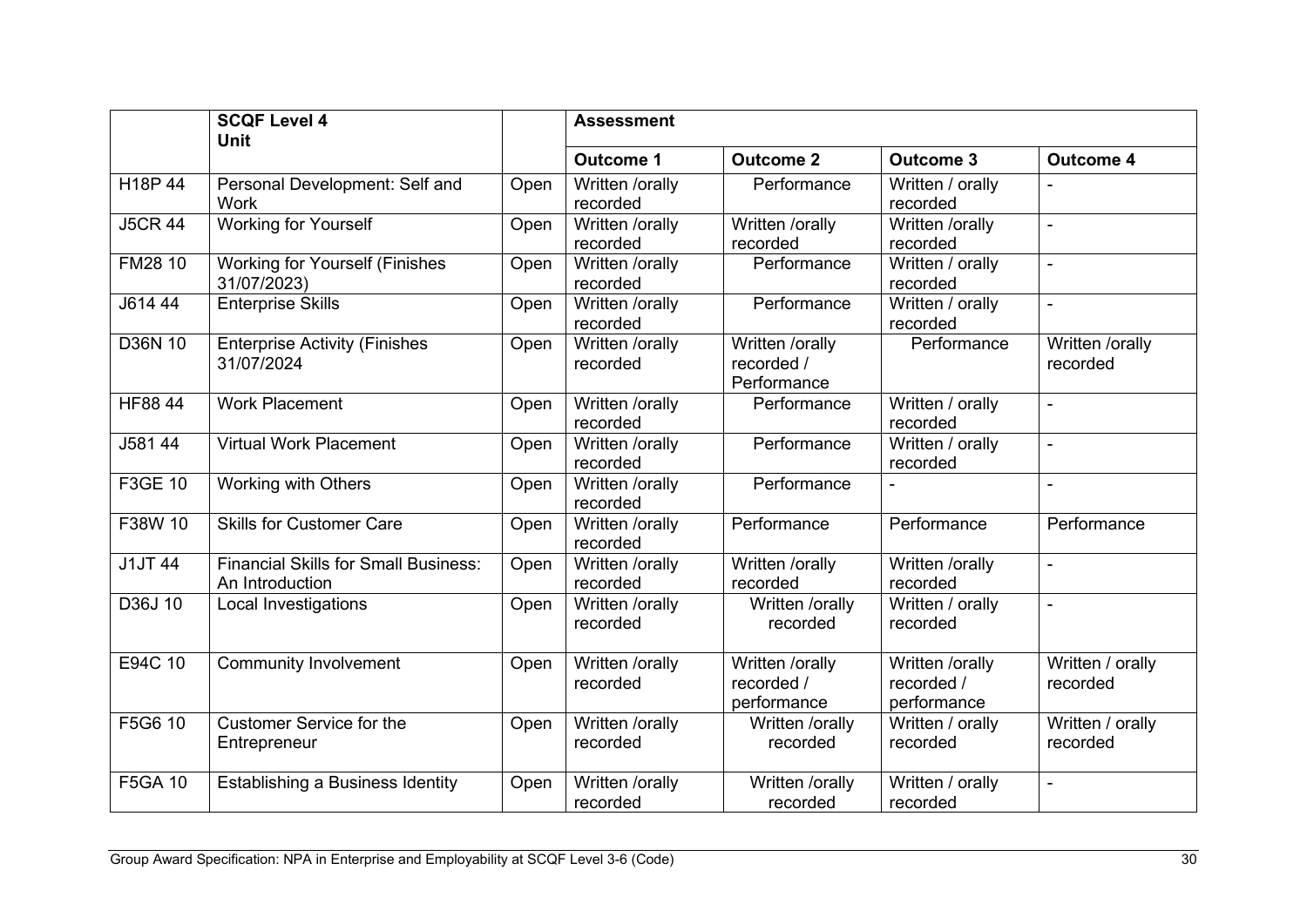| F5G7 10 | Business and E-Commerce: An<br>Introduction         | Open | Written /orally<br>recorded | Written /orally<br>recorded                  | $\blacksquare$               | $\blacksquare$              |
|---------|-----------------------------------------------------|------|-----------------------------|----------------------------------------------|------------------------------|-----------------------------|
| F5G9 10 | Business and Marketing: An<br>Introduction          | Open | Written /orally<br>recorded | Written /orally<br>recorded                  | $\blacksquare$               | $\blacksquare$              |
| F5G8 10 | <b>Business and Finance: An</b><br>Introduction     | Open | Written /orally<br>recorded | Written /orally<br>recorded                  |                              |                             |
| F57F 10 | Preparing to Work*                                  | Open | Written /orally<br>recorded | Written /orally<br>recorded                  | Written /orally<br>recorded  | Written /orally<br>recorded |
| F786 10 | Preparing for Employment: First<br>Steps*           | Open | Written /orally<br>recorded | Written /orally<br>recorded                  | Written /orally<br>recorded  |                             |
| F787 10 | Building Own Employability Skills*                  | Open | Written /orally<br>recorded | Written /orally<br>recorded /<br>performance |                              | ÷.                          |
| F788 10 | Responsibilities of Employment*                     | Open | Written /orally<br>recorded | Written /orally<br>recorded                  | $\sim$                       | $\blacksquare$              |
| F789 10 | Dealing with Work Situations*                       | Open | Written /orally<br>recorded | Written /orally<br>recorded                  |                              | $\blacksquare$              |
| H18X44  | Personal Development: Self -<br>Awareness           | Open | Written /orally<br>recorded | Performance                                  | Written / orally<br>recorded | $\blacksquare$              |
| H18W 44 | Personal Development: Practical<br><b>Abilities</b> | Open | Written /orally<br>recorded | Performance                                  | Written / orally<br>recorded | $\blacksquare$              |
| H18N 44 | Personal Development: Self and<br>Community         | Open | Written /orally<br>recorded | Performance                                  | Written / orally<br>recorded | $\blacksquare$              |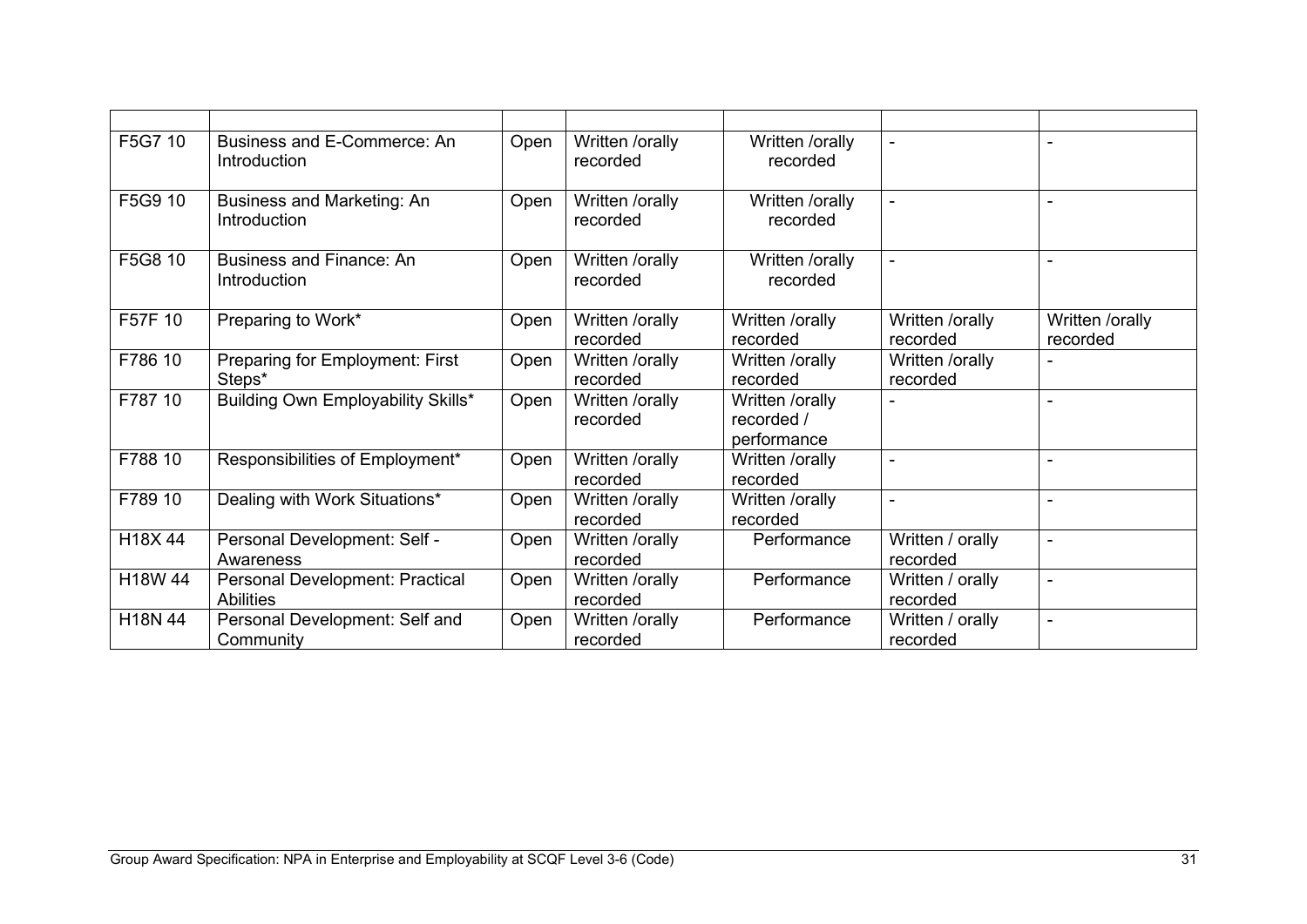|                                 | <b>SCQF Level 5</b>                                            |      | <b>Assessment</b>           |                                              |                                              |                              |
|---------------------------------|----------------------------------------------------------------|------|-----------------------------|----------------------------------------------|----------------------------------------------|------------------------------|
|                                 | <b>Unit</b>                                                    |      | <b>Outcome 1</b>            | <b>Outcome 2</b>                             | <b>Outcome 3</b>                             | <b>Outcome 4</b>             |
| H <sub>18</sub> P <sub>44</sub> | Personal Development: Self and<br>Work                         | Open | Written /orally<br>recorded | Performance                                  | Written / orally<br>recorded                 |                              |
| <b>J5CR 44</b>                  | <b>Working for Yourself</b>                                    | Open | Written /orally<br>recorded | Written /orally<br>recorded                  | Written /orally<br>recorded                  | $\blacksquare$               |
| FM28 10                         | <b>Working for Yourself (Finishes</b><br>31/07/2023)           | Open | Written /orally<br>recorded | Performance                                  | Written / orally<br>recorded                 | $\blacksquare$               |
| J614 44                         | <b>Enterprise Skills</b>                                       | Open | Written /orally<br>recorded | Performance                                  | Written / orally<br>recorded                 | $\blacksquare$               |
| D36N 10                         | <b>Enterprise Activity (Finishes</b><br>31/07/2024             | Open | Written /orally<br>recorded | Written /orally<br>recorded /<br>Performance | Performance                                  | Written /orally<br>recorded  |
| HF88 44                         | <b>Work Placement</b>                                          | Open | Written /orally<br>recorded | Performance                                  | Written / orally<br>recorded                 | $\blacksquare$               |
| J581 44                         | <b>Virtual Work Placement</b>                                  | Open | Written /orally<br>recorded | Performance                                  | Written / orally<br>recorded                 | $\blacksquare$               |
| F3GE 10                         | Working with Others                                            | Open | Written /orally<br>recorded | Performance                                  |                                              | $\overline{\phantom{a}}$     |
| F38W 10                         | <b>Skills for Customer Care</b>                                | Open | Written /orally<br>recorded | Performance                                  | Performance                                  | Performance                  |
| <b>J1JT 44</b>                  | <b>Financial Skills for Small Business:</b><br>An Introduction | Open | Written /orally<br>recorded | Written /orally<br>recorded                  | Written /orally<br>recorded                  | $\blacksquare$               |
| D36J 10                         | <b>Local Investigations</b>                                    | Open | Written /orally<br>recorded | Written /orally<br>recorded                  | Written / orally<br>recorded                 | $\blacksquare$               |
| E94C 10                         | <b>Community Involvement</b>                                   | Open | Written /orally<br>recorded | Written /orally<br>recorded /<br>performance | Written /orally<br>recorded /<br>performance | Written / orally<br>recorded |
| F5G6 10                         | <b>Customer Service for the</b><br>Entrepreneur                | Open | Written /orally<br>recorded | Written /orally<br>recorded                  | Written / orally<br>recorded                 | Written / orally<br>recorded |
| F5GA 10                         | Establishing a Business Identity                               | Open | Written /orally<br>recorded | Written /orally<br>recorded                  | Written / orally<br>recorded                 | $\blacksquare$               |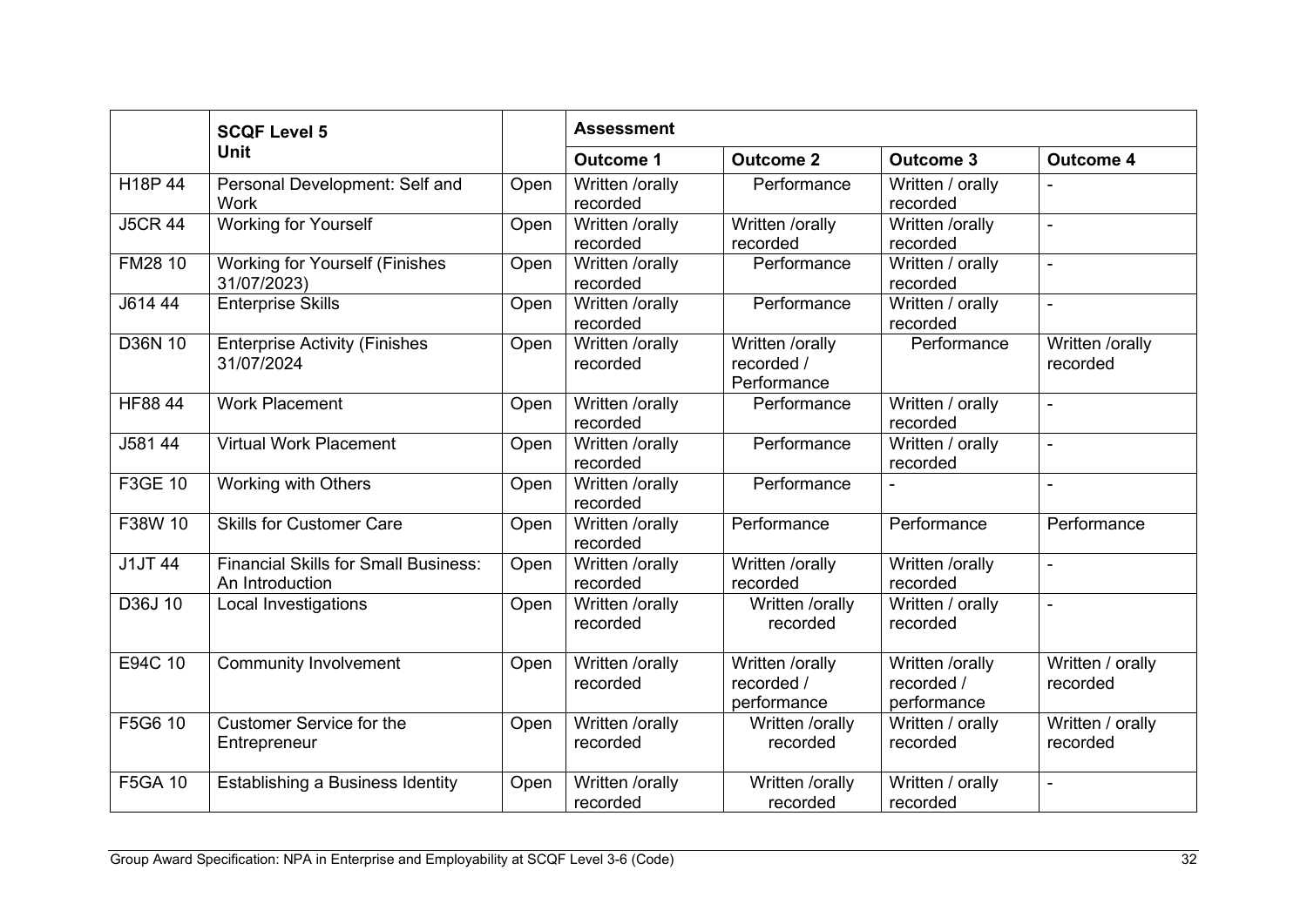| F5G7 10 | Business and E-Commerce: An<br>Introduction         | Open | Written /orally<br>recorded | Written /orally<br>recorded                  |                              | $\blacksquare$              |
|---------|-----------------------------------------------------|------|-----------------------------|----------------------------------------------|------------------------------|-----------------------------|
| F5G9 10 | Business and Marketing: An<br>Introduction          | Open | Written /orally<br>recorded | Written /orally<br>recorded                  | $\blacksquare$               | ۰                           |
| F5G8 10 | <b>Business and Finance: An</b><br>Introduction     | Open | Written /orally<br>recorded | Written /orally<br>recorded                  | $\blacksquare$               |                             |
| F57F 10 | Preparing to Work*                                  | Open | Written /orally<br>recorded | Written /orally<br>recorded                  | Written /orally<br>recorded  | Written /orally<br>recorded |
| F786 10 | Preparing for Employment: First<br>Steps*           | Open | Written /orally<br>recorded | Written /orally<br>recorded                  | Written /orally<br>recorded  |                             |
| F787 10 | Building Own Employability Skills*                  | Open | Written /orally<br>recorded | Written /orally<br>recorded /<br>performance |                              | $\blacksquare$              |
| F788 10 | Responsibilities of Employment*                     | Open | Written /orally<br>recorded | Written /orally<br>recorded                  | $\sim$                       | $\blacksquare$              |
| F789 10 | Dealing with Work Situations*                       | Open | Written /orally<br>recorded | Written /orally<br>recorded                  |                              | ۰                           |
| H18X 44 | Personal Development: Self -<br>Awareness           | Open | Written /orally<br>recorded | Performance                                  | Written / orally<br>recorded | $\blacksquare$              |
| H18W 44 | Personal Development: Practical<br><b>Abilities</b> | Open | Written /orally<br>recorded | Performance                                  | Written / orally<br>recorded | $\blacksquare$              |
| H18N 44 | Personal Development: Self and<br>Community         | Open | Written /orally<br>recorded | Performance                                  | Written / orally<br>recorded | $\blacksquare$              |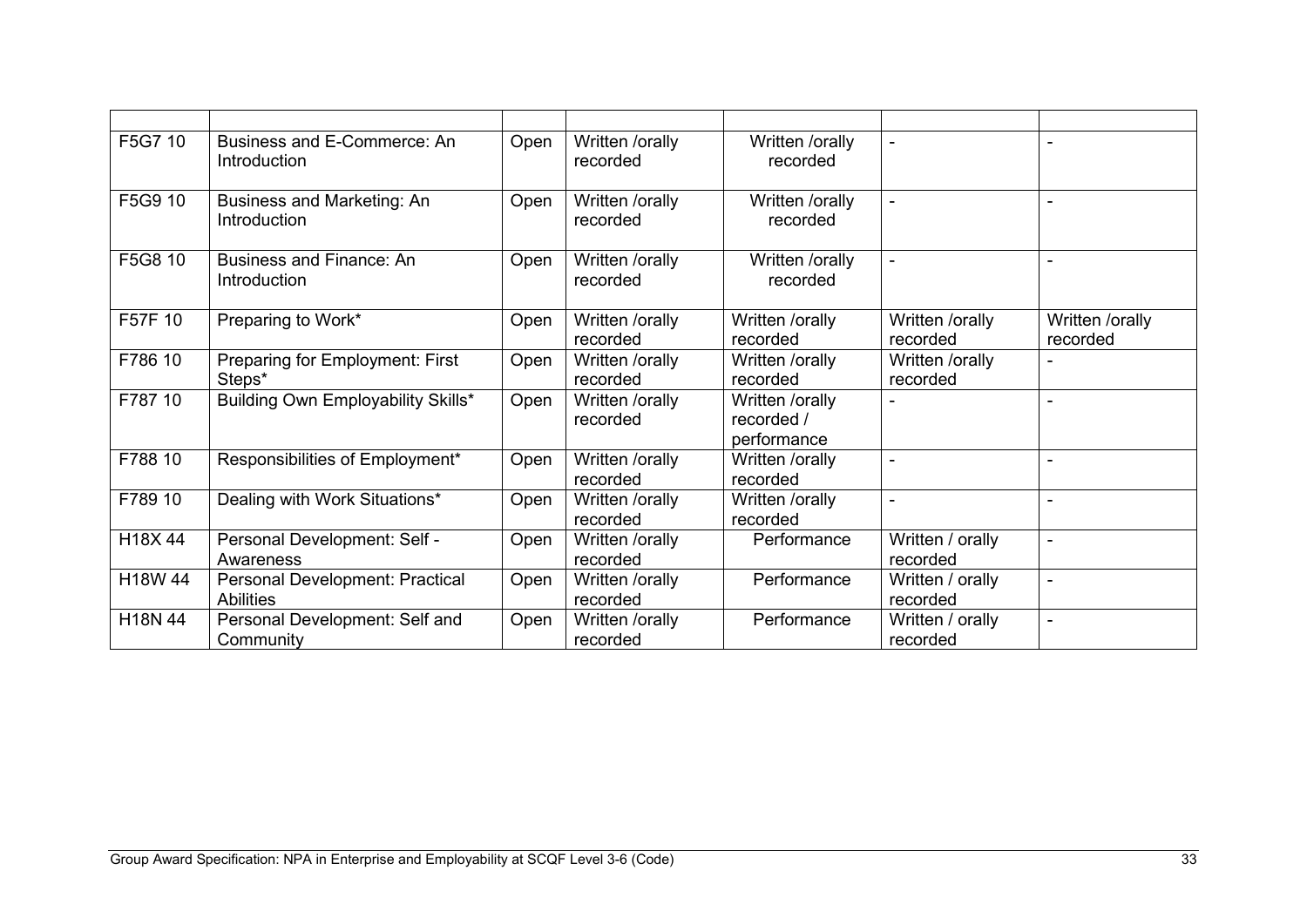|                | <b>SCQF Level 6</b><br><b>Unit</b>                         |      | <b>Assessment</b>           |                                              |                              |                             |
|----------------|------------------------------------------------------------|------|-----------------------------|----------------------------------------------|------------------------------|-----------------------------|
|                |                                                            |      | <b>Outcome 1</b>            | <b>Outcome 2</b>                             | <b>Outcome 3</b>             | <b>Outcome 4</b>            |
| H18P 46        | Personal Development: Self and<br>Work                     | Open | Self - assessment           | folio                                        | review                       |                             |
| J614 46        | <b>Enterprise Skills</b>                                   | Open | Written /orally<br>recorded | Performance<br>Written /orally<br>recorded   | Written / orally<br>recorded | $\blacksquare$              |
| <b>J5CL 46</b> | <b>Working for Yourself</b>                                | Open | Written /orally<br>recorded | Written /orally<br>recorded /<br>performance | Written /orally<br>recorded  | $\blacksquare$              |
| HF88 46        | <b>Work Placement</b>                                      | Open | Written /orally<br>recorded | Written /orally<br>recorded                  | Written /orally<br>recorded  | Written /orally<br>recorded |
| F3GE 12        | Working with Others                                        | Open | Written /orally<br>recorded | Performance                                  |                              |                             |
| F38Y 12        | <b>Skills for Customer Care</b>                            | Open | Written /orally<br>recorded | Written /orally<br>recorded                  | Written /orally<br>recorded  | $\blacksquare$              |
| D36J 12        | Local Investigations                                       | Open | Written /orally<br>recorded | Written /orally<br>recorded                  | Written / orally<br>recorded | $\blacksquare$              |
| F78C 46        | Leadership: An Introduction                                | Open | Written /orally<br>recorded | Written /orally<br>recorded                  | Written / orally<br>recorded | $\blacksquare$              |
| F78D 46        | Leadership in Practice                                     | Open | Written /orally<br>recorded | Performance                                  | Written / orally<br>recorded | $\blacksquare$              |
| J5Y6 46        | Enterprise in the Community                                | Open | Written /orally<br>recorded | Performance                                  | Written / orally<br>recorded | $\blacksquare$              |
| H18X46         | Personal Development: Self -<br>Awareness                  | Open | Template / folio            | Template / folio /<br>performance            | Template / folio             | $\blacksquare$              |
| H18W 46        | <b>Personal Development: Practical</b><br><b>Abilities</b> | Open | Template / folio            | Template / folio /<br>performance            | Template / folio             | $\blacksquare$              |
| H18N 46        | Personal Development: Self and<br>Community                | Open | Template / folio            | Template / folio /<br>performance            | Template / folio             | $\blacksquare$              |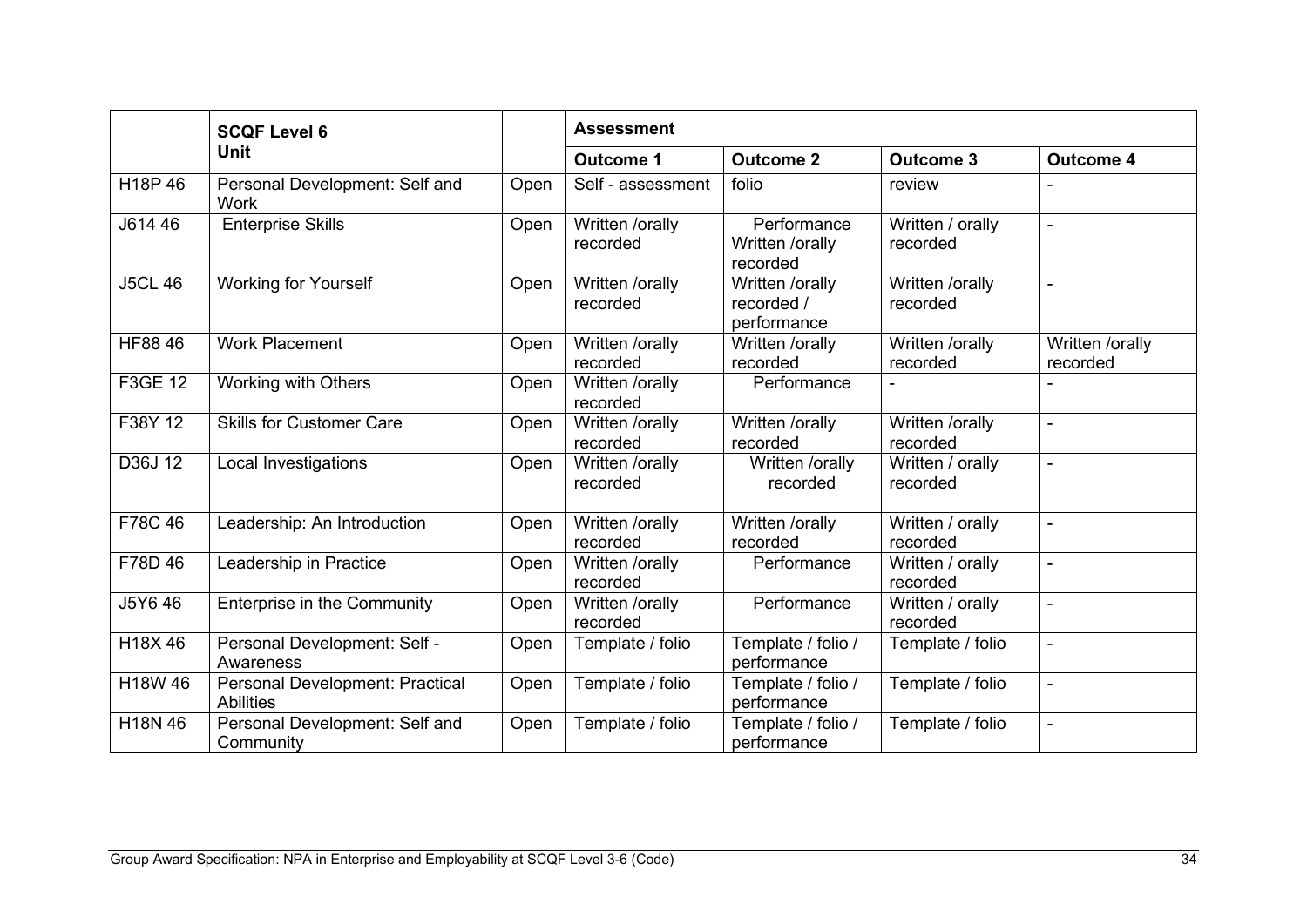# <span id="page-36-0"></span>**6 Guidance on approaches to delivery and assessment**

All units may be delivered as freestanding units or as part of the Group Award. The flexible nature of the award allows centres a variety of options in how to deliver to candidates.

Some suggested methods are:

- ♦ Case studies
- **Group work**
- ♦ Guest speakers
- ♦ Investigations
- ♦ Internet resources
- Lectures
- Projects
- Role play
- Site visits
- Tutorials
- ♦ Work based learning

This list is indicative and neither mandatory nor exhaustive.

Gathering supporting evidence is crucial in the delivery of the component units. Some suggested methods are:

- ♦ Assessor observation checklist
- Candidate folio
- ♦ Event plans and details
- Q & A sheets
- Online evidence
- **Reflective Accounts**
- Risk assessment
- Self evaluation and review

This list is indicative and not exhaustive.

Centres may wish to incorporate partnership working into the delivery of this award.

## <span id="page-36-1"></span>**6.1 Sequencing/integration of units**

Due to the flexible nature of the award, there are a great many variations in modes of delivery. The award delivery should be tailored to the needs of learners. Delivery can be a cohesive, integrated approach or a unit – by – unit delivery; either method is acceptable if it is planned to maximise the learning opportunities of candidates.

Centres may also plan a deliver that focuses on a particular aspect of the award e.g. enterprise, employability, self – awareness where the main focus of the selected units allows a deeper emphasis on the chosen aspect. There is also scope to create a project based approach with candidates achieving all necessary units as they compete their project.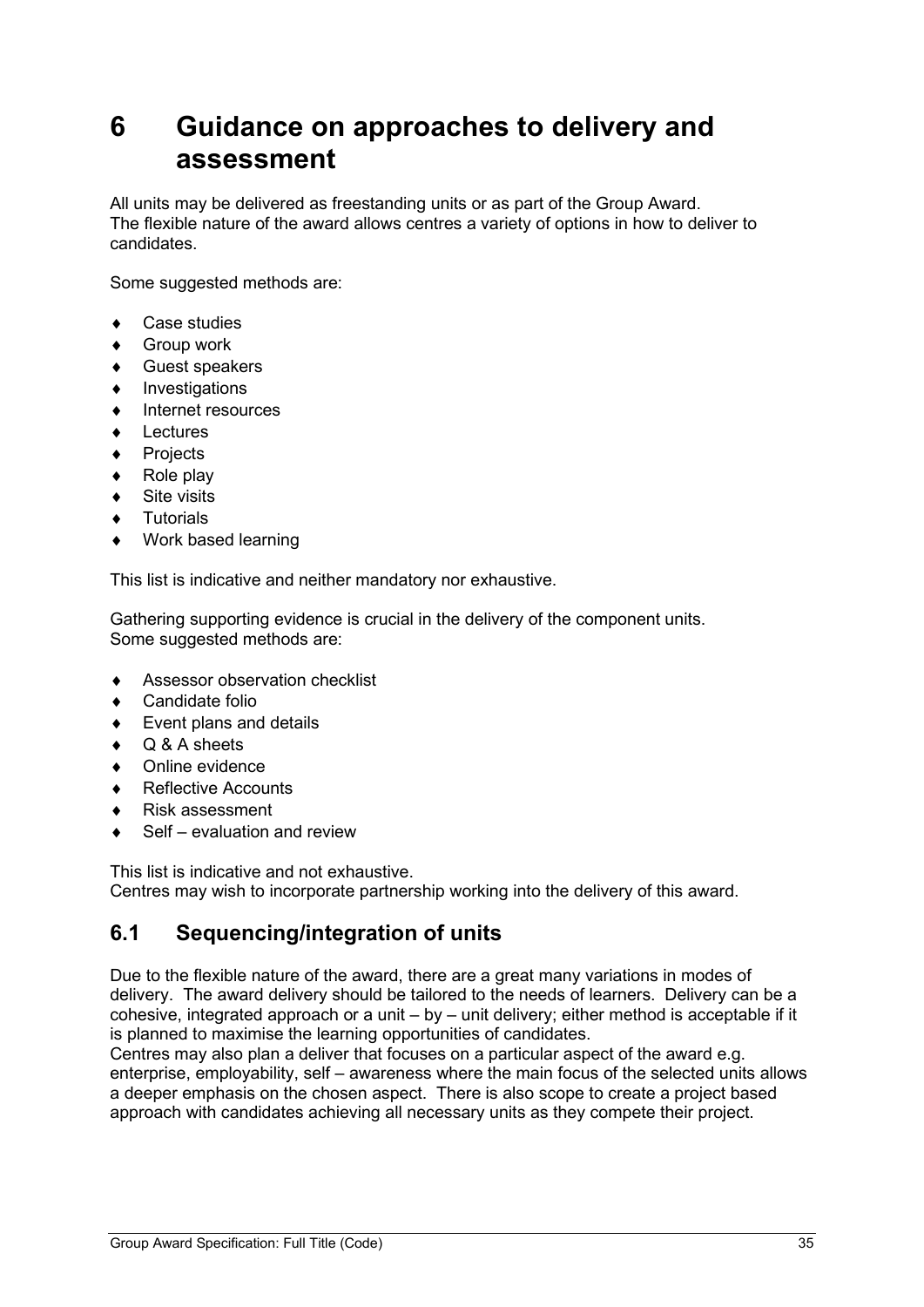# <span id="page-37-0"></span>**6.2 Recognition of prior learning**

SQA recognises that learners gain knowledge and skills acquired through formal, non-formal and informal learning contexts.

In some instances, a full group award may be achieved through the recognition of prior learning. However, it is unlikely that a learner would have the appropriate prior learning and experience to meet all the requirements of a full group award.

The recognition of prior learning may **not** be used as a method of assessing in the following types of units and assessments:

- ♦ HN Graded Units
- Course and/or external assessments
- Other integrative assessment units (which may or not be graded)
- Certain types of assessment instruments where the standard may be compromised by not using the same assessment method outlined in the unit
- Where there is an existing requirement for a licence to practice
- Where there are specific health and safety requirements
- Where there are regulatory, professional or other statutory requirements
- Where otherwise specified in an assessment strategy

More information and guidance on the *Recognition of Prior Learning* (RPL) may be found on our website **[www.sqa.org.uk](http://www.sqa.org.uk/)**.

The following sub-sections outline how existing SQA unit(s) may contribute to this group award. Additionally, they also outline how this group award may be recognised for professional and articulation purposes.

## <span id="page-37-1"></span>**6.3 Opportunities for e-assessment**

All of the component units for this award can be delivered in written / paper format or as part of an electronic portfolio.

### <span id="page-37-2"></span>**6.4 Support materials**

A [list of existing Assessment Support Packs \(ASPs\)](http://www.sqa.org.uk/sqa/46233.2769.html) is available to view on SQA's website.

### <span id="page-37-3"></span>**6.5 Resource requirements**

Each individual unit has a list of possible resources required for delivery. The resources required for delivery will be unique to the projects undertaken by learners.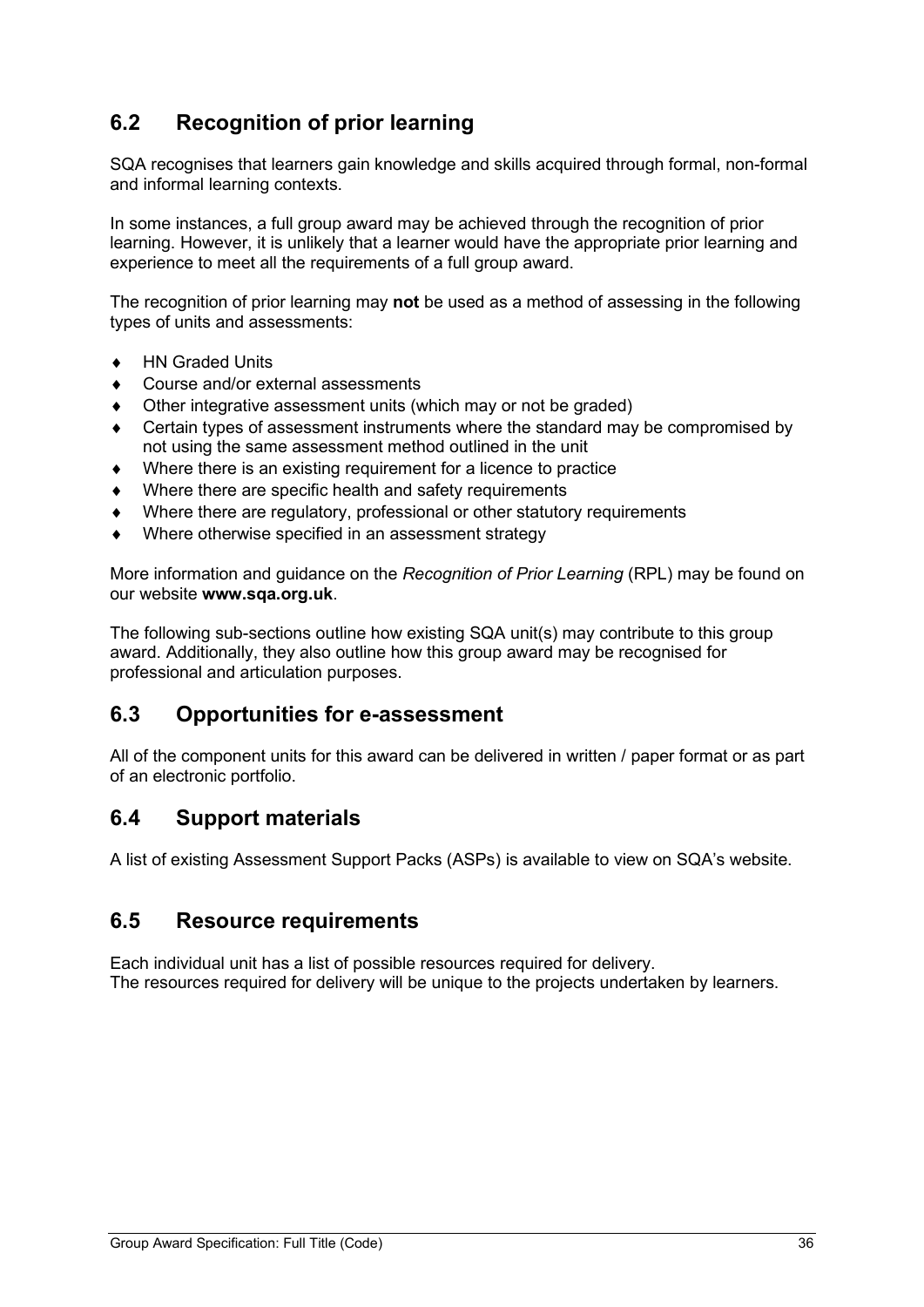# <span id="page-38-0"></span>**7 General information for centres**

### **Equality and inclusion**

The unit specifications making up this group award have been designed to ensure that there are no unnecessary barriers to learning or assessment. The individual needs of learners will be taken into account when planning learning experiences, selecting assessment methods or considering alternative evidence. Further advice can be found on our website **[www.sqa.org.uk/assessmentarrangements](http://www.sqa.org.uk/sqa/14977.html)**.

### **Internal and external verification**

All assessments used within this/these qualification(s) should be internally verified, using the appropriate policy within the centre and the guidelines set by SQA.

External verification will be carried out by SQA to ensure that internal assessment is within the national guidelines for these qualifications.

Further information on internal and external verification can be found in *SQA's Guide to Assessment* **[\(www.sqa.org.uk/GuideToAssessment\)](http://www.sqa.org.uk/sqa/files_ccc/GuideToAssessment.pdf)**.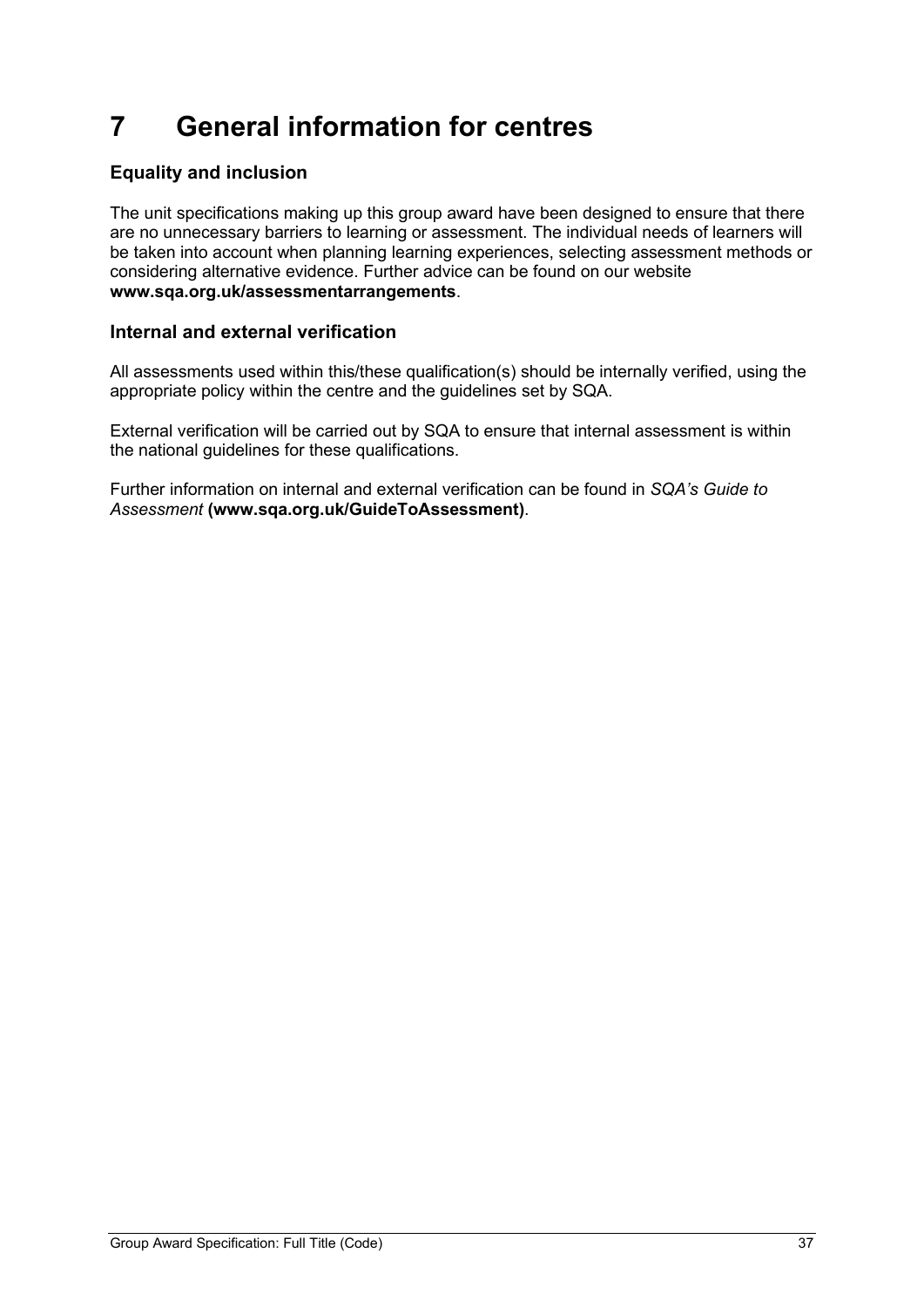# <span id="page-39-0"></span>**8 Glossary of terms**

**Embedded Core Skills:** is where the assessment evidence for the unit also includes full evidence for complete Core Skill or Core Skill components. A learner successfully completing the unit will be automatically certificated for the Core Skill. (This depends on the unit having been successfully audited and validated for Core Skills certification.)

**Finish date:** The end of a group award's lapsing period is known as the finish date. After the finish date, the group award will no longer be live and the following applies:

- candidates may not be entered for the group award
- the group award will continue to exist only as an archive record on the Awards Processing System (APS)

**Lapsing date:** When a group award is entered into its lapsing period, the following will apply:

- the group award will be deleted from the relevant catalogue
- the group award specification will remain until the qualification reaches its finish date at which point it will be removed from SQA's website and archived
- no new centres may be approved to offer the group award
- centres should only enter candidates whom they expect to complete the group award during the defined lapsing period

**SQA credit value:** The credit value allocated to a unit gives an indication of the contribution the unit makes to an SQA group award. An SQA credit value of 1 given to an SQA unit represents approximately 40 hours of programmed learning, teaching and assessment.

**SCQF:** The Scottish Credit and Qualification Framework (SCQF) provides the national common framework for describing all relevant programmes of learning and qualifications in Scotland. SCQF terminology is used throughout this guide to refer to credits and levels. For further information on the SCQF visit the SCQF website at **[www.scqf.org.uk](http://www.scqf.org.uk/)**.

**SCQF credit points:** SCQF credit points provide a means of describing and comparing the amount of learning that is required to complete a qualification at a given level of the Framework. One National Unit credit is equivalent to 6 SCQF credit points. One National Unit credit at Advanced Higher and one Higher National Unit credit (irrespective of level) is equivalent to 8 SCQF credit points.

**SCQF levels:** The level a qualification is assigned within the framework is an indication of how hard it is to achieve. The SCQF covers 12 levels of learning. HNCs and HNDs are available at SCQF levels 7 and 8 respectively. Higher National Units will normally be at levels 6–9 and graded units will be at level 7 and 8. National Qualification Group Awards are available at SCQF levels 2–6 and will normally be made up of National Units which are available from SCQF levels 2–7.

**Subject unit:** Subject units contain vocational/subject content and are designed to test a specific set of knowledge and skills.

**Signposted Core Skills:** refers to opportunities to develop Core Skills arise in learning and teaching but are not automatically certificated.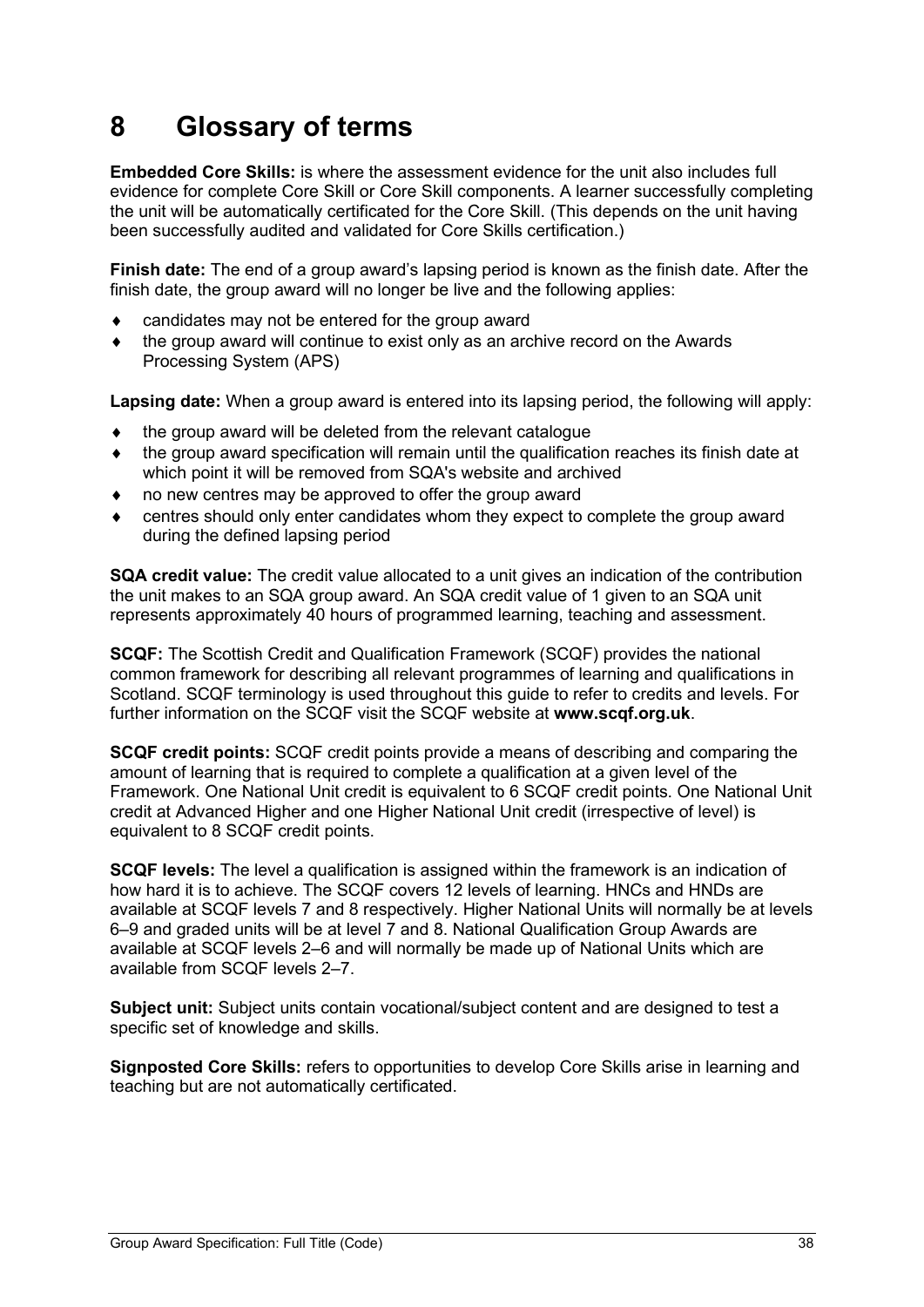# **History of changes**

It is anticipated that changes will take place during the life of the qualification and this section will record these changes. This document is the latest version and incorporates the changes summarised below. Centres are advised to check SQA's APS Navigator to confirm they are using the up to date qualification structure.

**NOTE:** Where a unit is revised by another unit:

- ♦ No new centres may be approved to offer the unit which has been revised.
- ♦ Centres should only enter candidates for the unit which has been revised where they are expected to complete the unit before its finish date.

| <b>Version</b><br><b>Number</b> | <b>Description</b>                                                                                                                                                                                                                                                                              | <b>Date</b> |
|---------------------------------|-------------------------------------------------------------------------------------------------------------------------------------------------------------------------------------------------------------------------------------------------------------------------------------------------|-------------|
| 14                              | <b>Addition of Group Awards:</b><br>The frameworks for NPA Enterprise and Employability<br>SCQF Level 3 GT5J 43 and NPA Enterprise and<br>Employability SCQF Level 6 GT5K46 have been added.<br>Both qualifications begin 01/08/2022.                                                           | 12/05/22    |
| 13                              | <b>Revision of Units:</b><br>J614 44 Enterprise Skills has replaced D36N 10<br><b>Enterprise Activity.</b><br>J614 45 Enterprise Skills has replaced D36N 11<br>Enterprise Activity.<br>D36N 10 and D36N 11 will finish on 31/07/2024.                                                          | 01/02/22    |
| 12                              | G976 44 and G9AH 45<br><b>Revision of unit: J581 44 - Virtual Work Placement</b><br>added to framework as an alternative to HF88 44 Work<br>Placement.                                                                                                                                          | 06/07/21    |
| $\overline{11}$                 | Revision of Units: FM28 10 Working for Yourself<br>(finish date 31/07/2023) has been replaced by J5CR 44<br>Working for Yourself for G976 44 Framework.<br>FM99 11 Working for Yourself (finish date 31/07/2023)<br>has been replaced by J5CP 45 Working for Yourself for<br>G9AH 45 Framework. | 07/05/21    |
| 10                              | Revision of Units: F5G5 10 Financial Skills for a Small<br>Business: An Introduction (finish date 31/07/2021) has<br>been replaced by J1JT 44 Financial Skills for a Small<br>Business: An Introduction (start date 01/08/2019) for<br>both frameworks                                          | 28/11/2018  |
| 09                              | SCQF Level 5 NPA (G9AH 45) Qualification Structure -<br>correction to code of unit Skills for Customer Care.                                                                                                                                                                                    | 04/09/2017  |
| 08                              | G976 44<br>Revision of Unit: D36H 10 Work Experience has been<br>revised by HF88 44 Work Placement and will finish on<br>31/07/2017.<br><b>G9AH 45</b><br><b>Revision of Unit: D36H 11 Work Experience has been</b><br>revised by HF88 45 Work Placement and will finish on<br>31/07/2017.      | 22/07/2016  |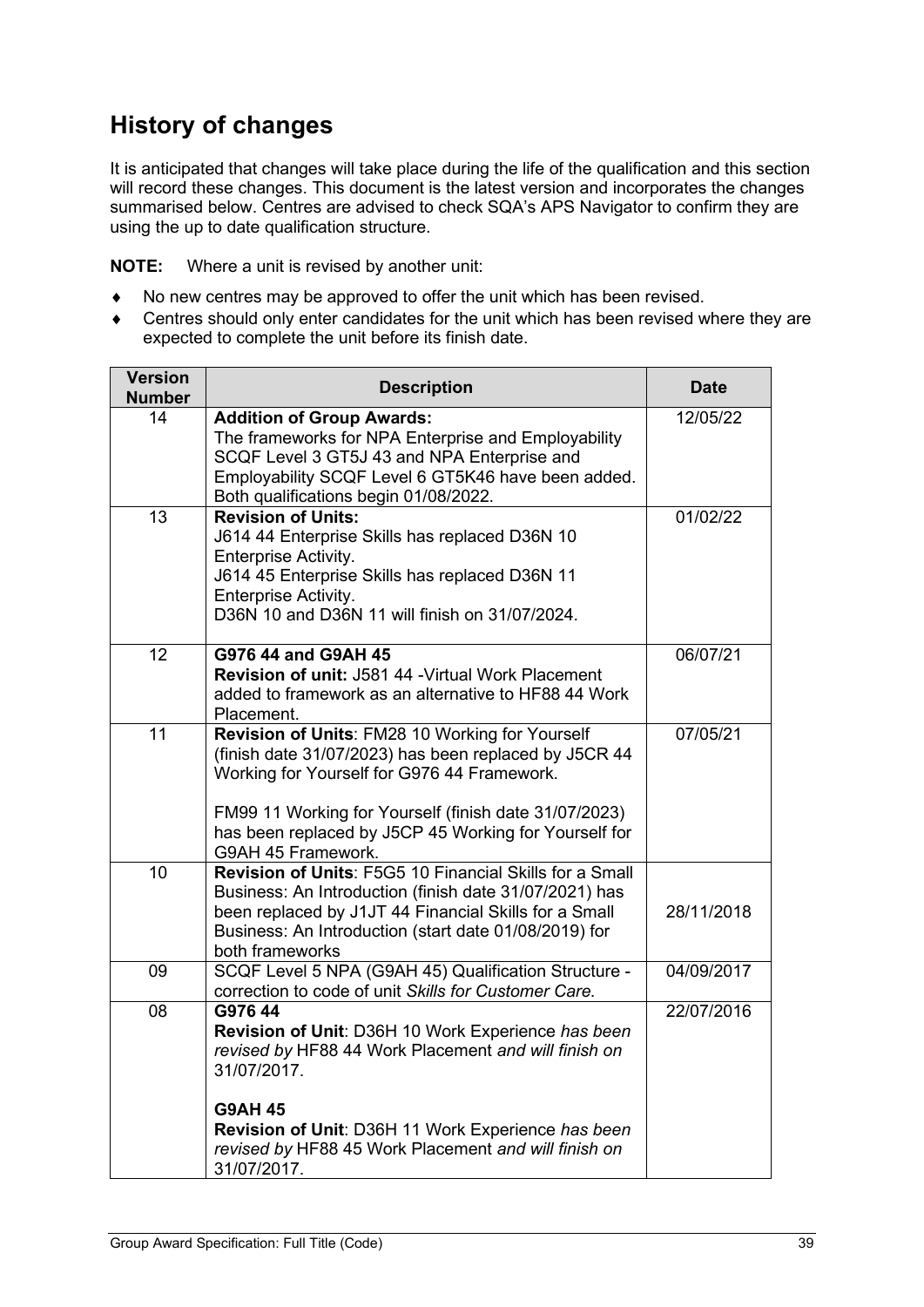| <b>Version</b><br><b>Number</b> | <b>Description</b>                                                                                                                                                                                                                                                                                                                                                                                                                                                                                                                                                                            | <b>Date</b> |
|---------------------------------|-----------------------------------------------------------------------------------------------------------------------------------------------------------------------------------------------------------------------------------------------------------------------------------------------------------------------------------------------------------------------------------------------------------------------------------------------------------------------------------------------------------------------------------------------------------------------------------------------|-------------|
| 07                              | <b>G9AH 45</b><br>Revision of Unit: F78A 11 Leadership: An Introduction<br>has been revised by F78C 45 Leadership: An<br>Introduction and finished on 30/04/2014.<br>Revision of Unit: F78B 11 Leadership in Practice has<br>been revised by F78D 45 Leadership in Practice and<br>finished on 30/04/2014.                                                                                                                                                                                                                                                                                    | 11/06/2014  |
| 06                              | Revision of Unit: F2FV 10 Personal Development: Self<br>Awareness has been revised by H18X 44 Personal<br>Development: Self Awareness and will finish on<br>31/07/2016.<br>F37X 10 Personal Development: Self and Work has<br>been revised by H18P 44 Personal Development: Self<br>and Work and will finish on 31/07/2016.<br>F2FV 11 Personal Development: Self Awareness has<br>been revised by H18X 45 and will finish on 31/07/2016.<br>F37X 11 Personal Development: Self and Work has<br>been revised by H18P 45 Personal Development: Self<br>and Work and will finish on 31/07/2016. | 14/05/2014  |
| 05                              | Units in Leadership, Local Investigations, Community<br>Involvement and Personal Development added as<br>additional options.                                                                                                                                                                                                                                                                                                                                                                                                                                                                  | 13/01/2014  |
| 04                              | Revision of Personal Development: Self and Work<br>(F37X 10), (lapse date 31/07/2013, finish date<br>31/07/2015)<br><b>Revision of Personal Development: Self Awareness</b><br>(F2FV 10), (lapse date 31/07/2013, finish date<br>31/07/2015)<br>Revision of Personal Development: Self and Work<br>(F37X 11), (lapse date 31/07/2013, finish date<br>31/07/2015)<br>Revision of Personal Development: Self Awareness<br>(F2FV 11), (lapse date 31/07/2013, finish date<br>31/07/2015)                                                                                                         | 14/02/2013  |
| 03                              | New 'Working for Yourself' Units<br>FM28 10 and FM99 11 added to the qualification<br>frameworks.                                                                                                                                                                                                                                                                                                                                                                                                                                                                                             | 06/06/11    |
| 02                              | Code changes for level 5 award amended from G976<br>45 to G9AH 45 - typographical error.                                                                                                                                                                                                                                                                                                                                                                                                                                                                                                      | 17/06/09    |

### **Acknowledgement**

SQA acknowledges the valuable contribution that Scotland's colleges have made to the development of this qualification.

Template version: July 2020